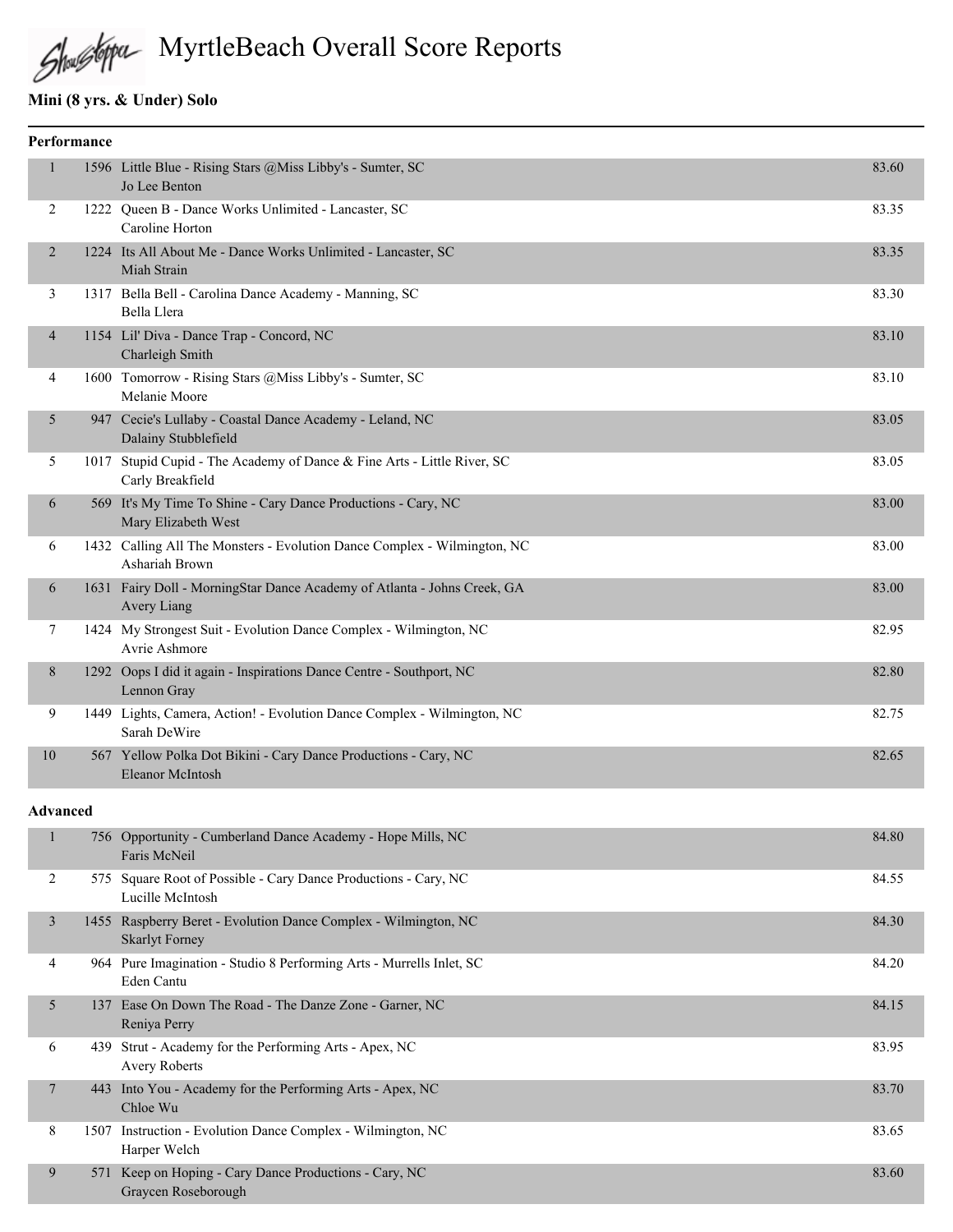#### 10 151 Only Hope - The Danze Zone - Garner, NC 83.45 Harper McCord

#### **Competitive**

1 528 How Does A Moment Last Forever - Pointe South Dance - Randleman, NC 83.25 Tate Dreyer

## **Mini (8 yrs. & Under) Duet/Trio**

|                 | Performance |                                                                                                                        |       |  |  |
|-----------------|-------------|------------------------------------------------------------------------------------------------------------------------|-------|--|--|
| $\mathbf{1}$    |             | 1242 OOH Boy - Dance Works Unlimited - Lancaster, SC<br>Mary Avery Parker, Caroline Horton                             | 83.50 |  |  |
| 2               |             | 1597 Trouble - Rising Stars @Miss Libby's - Sumter, SC<br>Claire Monarch, Gabby Tisdale                                | 83.25 |  |  |
| 3               |             | 565 The One That I Want - Cary Dance Productions - Cary, NC<br>Monroe Pearson, Jackson Turner                          | 83.00 |  |  |
| 4               |             | 163 Get Your Sparkle On - The Danze Zone - Garner, NC<br>Lynnley Carlson, Maven Alford                                 | 82.60 |  |  |
| 5               |             | 335 Grease Medley - Dance Trap - Concord, NC<br>Cora Marsh, Leo Whitley                                                | 82.55 |  |  |
| 6               |             | 1294 I can't do it alone - Inspirations Dance Centre - Southport, NC<br>Brienna Schiavone, Lennon Gray                 | 82.35 |  |  |
| 7               |             | 673 Amigas Cheetahs - The Dance Attic - Wake Forest, NC<br>Rylan Buchanan, Nia Whitted, Meredith Horner                | 82.10 |  |  |
| 8               |             | 1293 Dream - Inspirations Dance Centre - Southport, NC<br>Brienna Schiavone, Lennon Gray                               | 81.65 |  |  |
| 9               |             | 1445 Slow Me Down - Evolution Dance Complex - Wilmington, NC<br>Emma Jacobs, Kinsley Cregan, Avery Ann Stegall         | 81.60 |  |  |
| 10              |             | 832 Better When I'm Dancing - Charleston Dance Works - Charleston, SC<br>Blake McAnulty, Charlie Mack, Tessa DiRienzo  | 81.50 |  |  |
| <b>Advanced</b> |             |                                                                                                                        |       |  |  |
| $\mathbf{1}$    |             | 982 My New Philosophy - Studio 8 Performing Arts - Murrells Inlet, SC<br>Eden Cantu, Lily Bullington                   | 82.80 |  |  |
| 2               |             | 454 Your Makeup Is Terrible - Academy for the Performing Arts - Apex, NC<br>Charlotte Huhn, Chloe Wu, Elizabeth Pruitt | 82.25 |  |  |
| 3               |             | 562 Space Jam - Brand Performing Arts Center - Wilson, NC<br>Ruby-Ann Pipkin, Makenzie Webb                            | 81.95 |  |  |
| 4               |             | 810 Razzle Dazzle - Cumberland Dance Academy - Hope Mills, NC<br>Londyn Young, Faris McNeil                            | 81.90 |  |  |
|                 | Competitive |                                                                                                                        |       |  |  |
| $\mathbf{1}$    |             | 532 Dem Beats - Pointe South Dance - Randleman, NC<br>Adelaide Cone, Ella Peele, Tate Dreyer                           | 82.80 |  |  |
| $\overline{2}$  |             | 207 Beautiful Thing - The Danze Zone - Garner, NC<br>Layla Sivell, Ella Sivell                                         | 82.70 |  |  |
| 3               |             | 527 Milkshake - Pointe South Dance - Randleman, NC<br>Norah Shortridge, Kailyn Garner                                  | 82.65 |  |  |
| $\overline{4}$  |             | 526 Hey HI Hello - Pointe South Dance - Randleman, NC<br>Ava Miller, Amelia Luther                                     | 82.60 |  |  |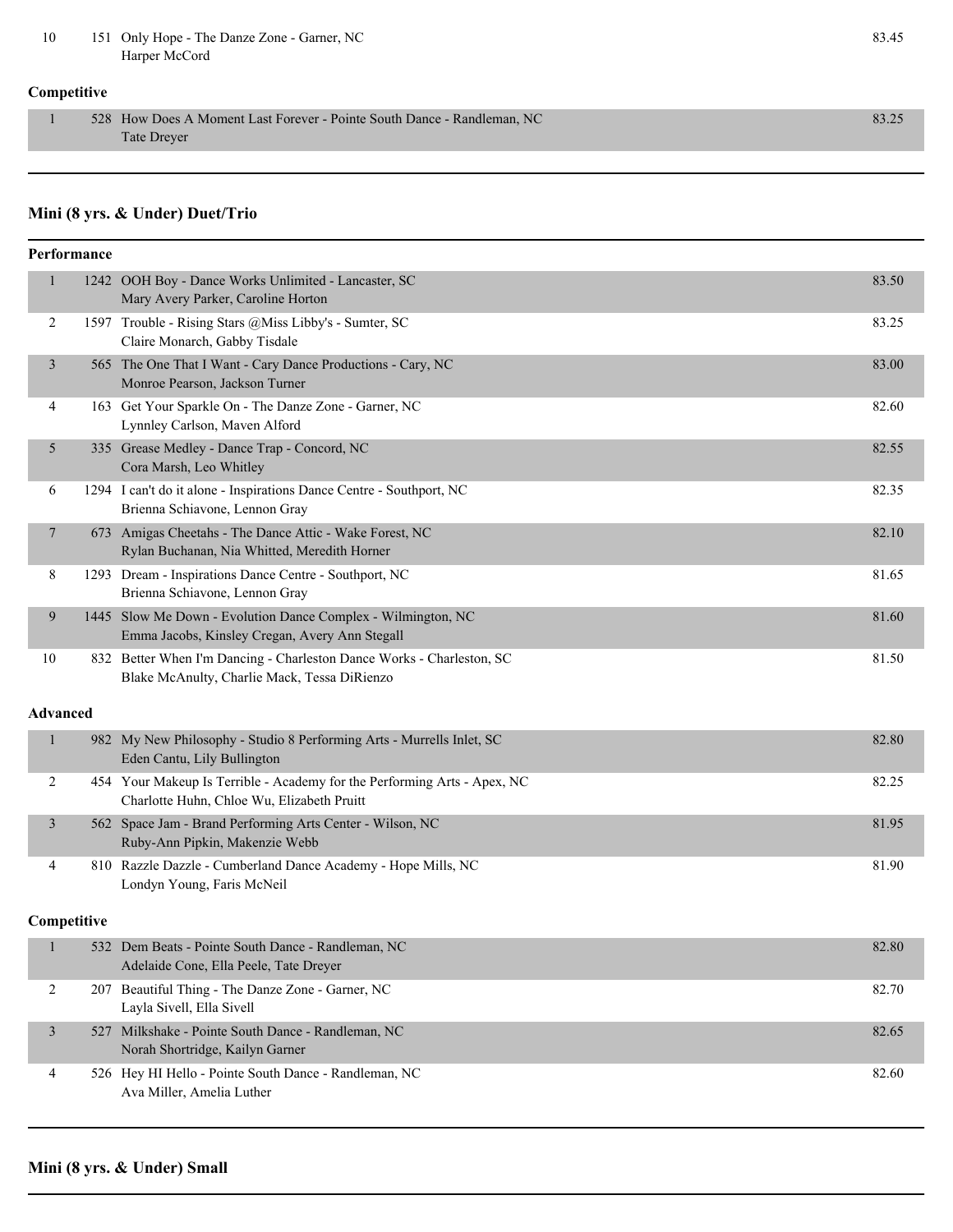**Performance**

| $\mathbf{1}$    | 1240 Get Me To The Church On Time - Dance Works Unlimited - Lancaster, SC                                                                                                  | 82.60 |
|-----------------|----------------------------------------------------------------------------------------------------------------------------------------------------------------------------|-------|
|                 | Mary Avery Parker, Jolei Palacious, Sadie Claire Dandridge, Jhena Palacious, Caroline Horton                                                                               |       |
| 2               | 1365 Dance Like Yo Daddy - Amy's Academy of Dance Arts - Chadbourn, NC                                                                                                     | 82.55 |
|                 | Addison Prevatte, Audrey Herring, Brooke Norris, Della Kate Watts, Elizabeth Herring, Gracelyn<br>Thompson, Jean-Aubrey Williamson, Maddie Jamison, Parker Dippel          |       |
| $\mathfrak{Z}$  | 91 Twist and Shout - Dance Theatre of Jacksonville - Jacksonville, NC                                                                                                      | 82.40 |
|                 | Zayda Geiger, Malia Franklin, Maddie Reinke, Laci Taylor, Chloe Horrell, Avery Ellenor, Hope Tallman                                                                       |       |
| 4               | 1020 Walk Like An Egyptian - The Academy of Dance & Fine Arts - Little River, SC                                                                                           | 82.30 |
|                 | Sophia Bonn, Natalie Britt, Lillian Gerland, Carly Breakfield, Brynn Abushakra, Caitlin O'Connor,<br>Alexandra Farace                                                      |       |
| $\overline{4}$  | 1238 Pink Shoe Laces - Dance Works Unlimited - Lancaster, SC                                                                                                               | 82.30 |
|                 | Brazzell Dickson, Alexis Doster, Meladie Faile, Miah Strain                                                                                                                |       |
| 4               | 1253 Hot Stuff - Dance Works Unlimited - Lancaster, SC                                                                                                                     | 82.30 |
|                 | Mary Avery Parker, Jolei Palacious, Adelyn Taylor, Sadie Claire Dandridge, Miah Strain, Jhena                                                                              |       |
|                 | Palacious, Caroline Horton                                                                                                                                                 |       |
| 5               | 1392 6 Little Snows - Evolution Dance Complex - Wilmington, NC                                                                                                             | 82.20 |
|                 | Ashariah Brown, Daphne Sudduth, Claire Welch, Harper Stancil, Harper Covington, Hadley Tatum                                                                               |       |
| 6               | 1368 Rich Girl Problems - Amy's Academy of Dance Arts - Chadbourn, NC<br>Addison Prevatte, Chloe King, Della Kate Watts, Gracelyn Thompson, Jean-Aubrey Williamson, Maddie | 82.15 |
|                 | Jamison, Niyah Leggett, Peyton Link, Lucy Conner                                                                                                                           |       |
| 6               | 1397 You Will Be Found - Evolution Dance Complex - Wilmington, NC                                                                                                          | 82.15 |
|                 | Hadley Beale, Sarah DeWire, Kailynne Hughes, Lauren Merritt, Emma Jacobs, Kinsley Cregan, Avrie                                                                            |       |
|                 | Ashmore, Harper Brewer                                                                                                                                                     |       |
| 7               | 1391 Heaven Hop - Evolution Dance Complex - Wilmington, NC<br>Ashariah Brown, Daphne Sudduth, Claire Welch, Harper Covington, Hadley Tatum                                 | 82.10 |
| 8               | 1393 Believe - Evolution Dance Complex - Wilmington, NC                                                                                                                    | 82.05 |
|                 | Ashariah Brown, Daphne Sudduth, Claire Welch, Harper Covington, Hadley Tatum                                                                                               |       |
| 9               | 1239 Landslide - Dance Works Unlimited - Lancaster, SC                                                                                                                     | 82.00 |
|                 | Mary Avery Parker, Jolei Palacious, Adelyn Taylor, Sadie Claire Dandridge, Jhena Palacious, Caroline                                                                       |       |
|                 | Horton                                                                                                                                                                     |       |
| 10              | 320 Tea Party - Brand Performing Arts Center - Wilson, NC                                                                                                                  | 81.95 |
|                 | Graelyn Dawson, Norah Jernigan, Kyleigh Sherrod, Willow Williams, Bristol Adkins, Brynn Bauth,                                                                             |       |
| 10              | Brooke Boswell, Avery Kate London, Kensley Kyle<br>1366 Run Dat Back - Amy's Academy of Dance Arts - Chadbourn, NC                                                         | 81.95 |
|                 | Addison Prevatte, Della Kate Watts, Gracelyn Thompson, Jean-Aubrey Williamson, Maddie Jamison,                                                                             |       |
|                 | Parker Dippel                                                                                                                                                              |       |
| <b>Advanced</b> |                                                                                                                                                                            |       |
| 1               | 1577 Be Brave - Rising Stars @Miss Libby's - Sumter, SC                                                                                                                    | 83.00 |
|                 | Naomi Metheny, Mollie Gray Rogers, Melanie Moore, Kinslee Reimer, Jo Lee Benton, Gracie Stutz,                                                                             |       |
|                 | Gabby Tisdale, Claire Monarch                                                                                                                                              |       |
| 2               | 631 We're All In This Together - Cary Dance Productions - Cary, NC                                                                                                         | 82.50 |
|                 | Emerson Colchin, Lucille McIntosh, Katherine Mountain, Lily Nathan, Graycen Roseborough, Charlotte                                                                         |       |
| $\mathfrak{Z}$  | Hathaway, Olivia Penley<br>325 Sea Cruise - Brand Performing Arts Center - Wilson, NC                                                                                      | 82.40 |
|                 | Evie Edmundson, Mikayla Foster, Ruby-Ann Pipkin, Capri Sheeler, Makenzie Webb, Emma Batts, Zoe                                                                             |       |
|                 | Alices, Abby Brewer, Aria Edmonds                                                                                                                                          |       |
| 3               | 961 A Day For the Cat In the Hat - Studio 8 Performing Arts - Murrells Inlet, SC                                                                                           | 82.40 |
|                 | Scarlett Crowe, Lily Bullington, Avery Elder, Eden Cantu                                                                                                                   |       |
| $\mathfrak{Z}$  | 1396 Cha Cha Heels - Evolution Dance Complex - Wilmington, NC                                                                                                              | 82.40 |
|                 | Avrie Ashmore, Harper Welch, Skarlyt Forney, Sarah DeWire, Harper Brewer, Kailynne Hughes                                                                                  |       |
| 4               | 634 Mind Your Manners - Cary Dance Productions - Cary, NC                                                                                                                  | 82.35 |
|                 | Olivia Penley, Emerson Colchin, Lucille McIntosh, Katherine Mountain, Lily Nathan, Graycen<br>Roseborough, Charlotte Hathaway                                              |       |
| 5 <sup>5</sup>  | 259 Bop - The Danze Zone - Garner, NC                                                                                                                                      | 82.30 |
|                 | Harper McCord, Layla Sivell, Alaethia Mays, Caroline Payne, Reniya Perry, Baylin Adams, Reese                                                                              |       |
|                 | McCraney                                                                                                                                                                   |       |
| 5               | 260 Rainbow - The Danze Zone - Garner, NC                                                                                                                                  | 82.30 |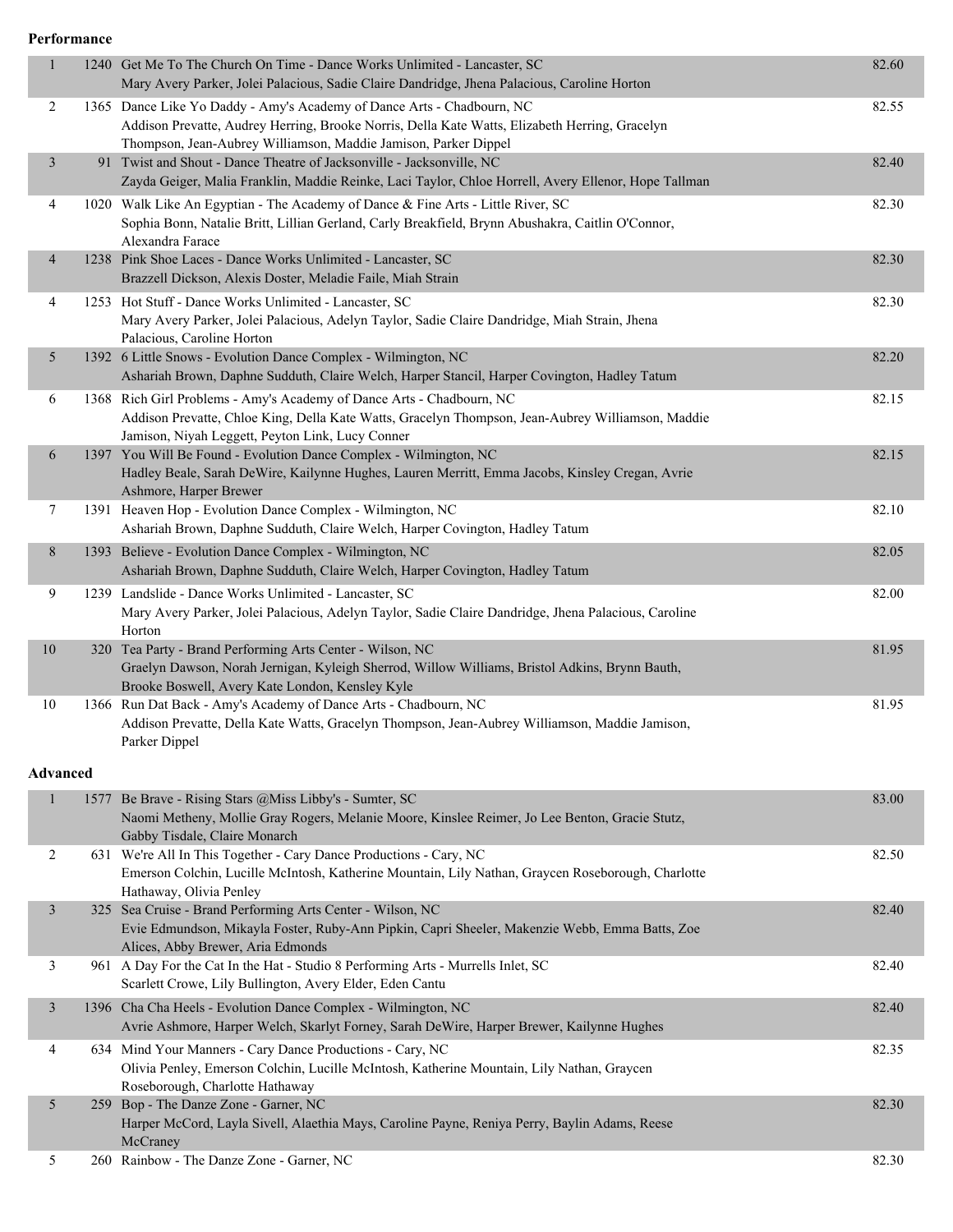|                |     | Harper McCord, Layla Sivell, Alaethia Mays, Caroline Payne, Reniya Perry, Baylin Adams, Reese           |       |
|----------------|-----|---------------------------------------------------------------------------------------------------------|-------|
|                |     | McCraney                                                                                                |       |
| 5 <sup>1</sup> |     | 633 Go The Distance - Cary Dance Productions - Cary, NC                                                 | 82.30 |
|                |     | Olivia Penley, Emerson Colchin, Lucille McIntosh, Katherine Mountain, Lily Nathan, Graycen              |       |
|                |     | Roseborough, Charlotte Hathaway                                                                         |       |
| 6              |     | 629 Walk Like An Egyptian - Cary Dance Productions - Cary, NC                                           | 82.25 |
|                |     | Emerson Colchin, Lucille McIntosh, Katherine Mountain, Lily Nathan, Graycen Roseborough, Charlotte      |       |
|                |     | Hathaway, Olivia Penley                                                                                 |       |
| 6              |     | 630 Hawaiian Roller Coaster - Cary Dance Productions - Cary, NC                                         | 82.25 |
|                |     | Olivia Penley, Charlotte Hathaway, Emerson Colchin, Lucille McIntosh, Katherine Mountain, Lily          |       |
|                |     | Nathan, Graycen Roseborough                                                                             |       |
| 7              | 427 | My Girl - Academy for the Performing Arts - Apex, NC                                                    | 82.10 |
|                |     | Ava Carbley, Kaley Phoenix, Bailey Bullard, Lillian Cramer, Charlotte Huhn, Chloe Wu, Elizabeth Pruitt, |       |
|                |     | Ella Cate Stafford                                                                                      |       |
| 8              | 257 | Bells, Bows, Gifts, Trees - The Danze Zone - Garner, NC                                                 | 82.05 |
|                |     | Caroline Payne, Kamryn Bullard, Aven Lamarre, Reese McCraney, Layla Sivell, Kennedy Reed, Taylor        |       |
|                |     | Walker                                                                                                  |       |
| 9              |     | 745 Only One - Cumberland Dance Academy - Hope Mills, NC                                                | 81.90 |
|                |     | Faris McNeil, Avianna Webb, Cadence Wakefield, Londyn Young                                             |       |
| 10             | 710 | Pop, Drop, Roll - Cumberland Dance Academy - Hope Mills, NC                                             | 81.85 |
|                |     | Faris McNeil, Londyn Young, Emma Pope, Paxton Southwick, Reese Paquette                                 |       |
| Competitive    |     |                                                                                                         |       |
|                |     |                                                                                                         |       |
|                |     | 298 Bad Things - Pointe South Dance - Randleman NC                                                      | 83.00 |

|  | 298 Bad Things - Pointe South Dance - Randleman, NC                                                  | 83.00 |
|--|------------------------------------------------------------------------------------------------------|-------|
|  | Tate Dreyer, Ava Miller, Adelaide Cone, Ella Peele, Rilynne Ulander, Amelia Luther, Ivy Shortridge   |       |
|  | 635 Get It Girl - Cary Dance Productions - Cary, NC                                                  | 82.80 |
|  | Maylin Riggs, Lily Nathan, Lilly Savoie, Kaitlyn Langdon, Genevieve Scibor, Brooklyn Turner, Lucille |       |
|  | McIntosh, Emerson Colchin                                                                            |       |

## **Mini (8 yrs. & Under) Large**

| <b>Performance</b> |      |                                                                                                                                                                                                                                                                       |        |
|--------------------|------|-----------------------------------------------------------------------------------------------------------------------------------------------------------------------------------------------------------------------------------------------------------------------|--------|
| $\mathbf{1}$       |      | 956 Angels - Coastal Dance Academy - Leland, NC<br>Scout Chambers, Olivia Rutkowski, Madelyn Martens, Lillian Lamberty, Kensington Braden, Dalainy<br>Stubblefield, Brylee Jacobs, Amaya Madrid, Ella Lancaster, Lillian Lavoie                                       | 109.20 |
| 1                  |      | 997 Word Up - Simply Dance - Whiteville, NC<br>Tieran Fritze, Rileigh Rabon, Paisley Batten, Kynleigh Pierce, Grace Gore, Gabby Long, Ensley<br>Simmons, Emma Miller, Veyda Edwards, Presley Long, Olivia Jane Pierce, Lillie Reaves, Kelbi Bowen,<br>Ella Edwards    | 109.20 |
| $\overline{2}$     | 1241 | Birthday Babes - Dance Works Unlimited - Lancaster, SC<br>Mary Avery Parker, Jolei Palacious, Adelyn Taylor, Sadie Claire Dandridge, Miah Strain, Meladie Faile,<br>Jhena Palacious, Caroline Horton, Brazzell Dickson, Alexis Doster                                 | 109.15 |
| 3                  |      | 999 Let's Ride - Simply Dance - Whiteville, NC<br>Tieran Fritze, Rileigh Rabon, Paisley Batten, Kynleigh Pierce, Grace Gore, Gabby Long, Ensley<br>Simmons, Emma Miller, Veyda Edwards, Presley Long, Olivia Jane Pierce, Lillie Reaves, Kelbi Bowen,<br>Ella Edwards | 109.10 |
| $\overline{4}$     |      | 998 Tea Party - Simply Dance - Whiteville, NC<br>Tieran Fritze, Rileigh Rabon, Paisley Batten, Kynleigh Pierce, Grace Gore, Gabby Long, Ensley<br>Simmons, Emma Miller, Veyda Edwards, Presley Long, Olivia Jane Pierce, Lillie Reaves, Kelbi Bowen,<br>Ella Edwards  | 109.00 |
| 5                  |      | 412 I Won't - Academy for the Performing Arts - Apex, NC<br>Paisley Gosnell, Julia Brown, Faven Hailu, Arabella Kwiatkowski, Olivia Markell, Olivia Gridley, Rheann<br>Shiju, Maggie Claire Jones, Gianna Inserillo, Langley Kelley                                   | 108.85 |
| 5                  |      | 1176 Lucky Day - TDS Dance Studio - Laurens, SC<br>Sadie Jo Quinn, Isabella Moreno, Emma Bayer, EllaKate Cooper, Cora Diehl, Adalyn Kissiah, Madalynn<br>Daniels, Brinlee Williams, Averi Parker, Stella Morrison, Sofia Buitrago, Savannah Richards                  | 108.85 |
| 6                  |      | 1657 Girls Night Out - Carolina Dance Academy - Manning, SC<br>Sydney Brown, Olivia Clayton, Lillian Bryant, Bella Llera, Anna Grace Newman, Charley Tyler, Kaleigh<br>Brunson, Kinslee Duke, Laney Grace Nexsen, Nahla McCray, Sophia Quintanilla                    | 108.70 |
| $\overline{7}$     |      | 1172 Do You Love Me - TDS Dance Studio - Laurens, SC                                                                                                                                                                                                                  | 108.65 |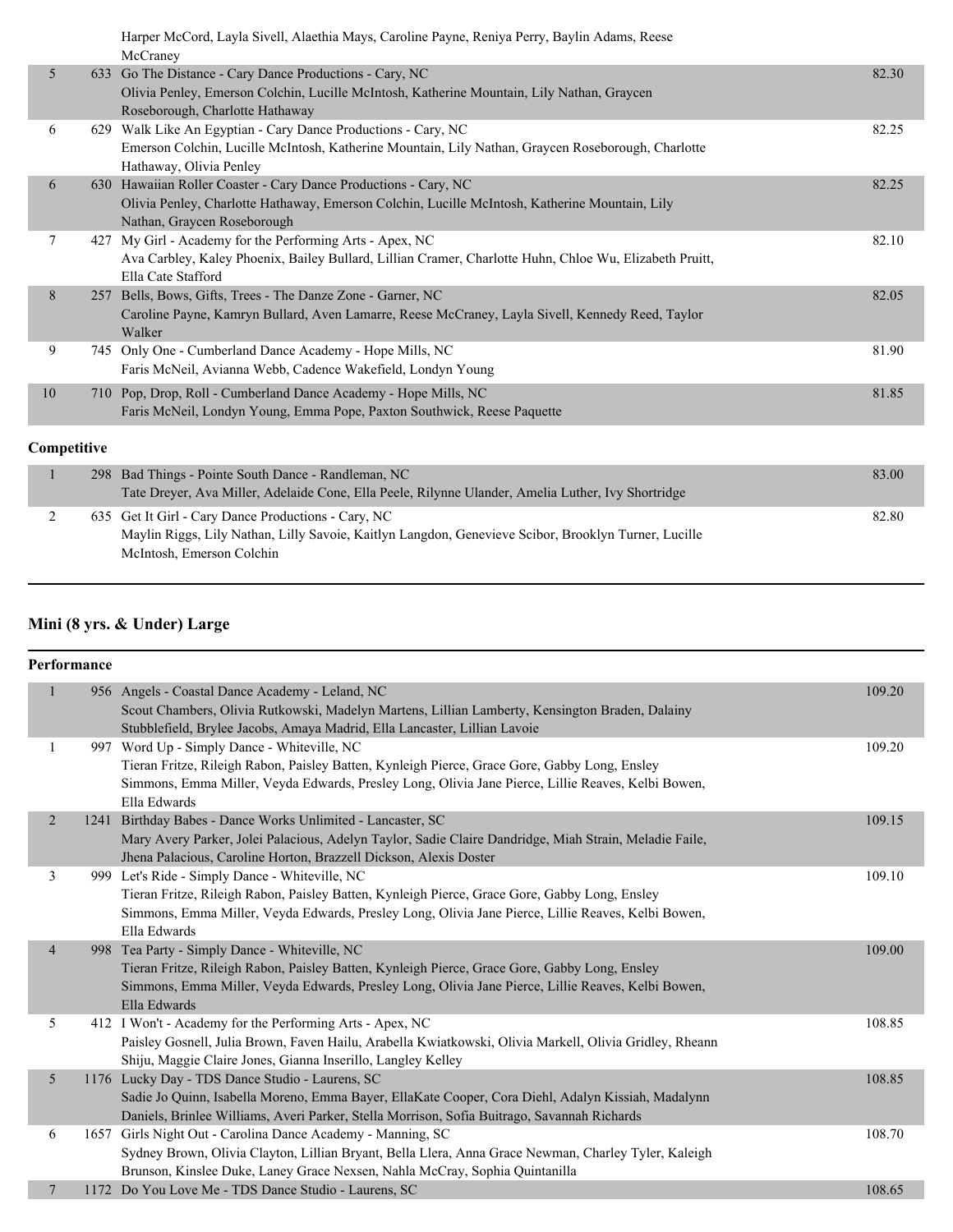|    | Adalyn Kissiah, Cora Diehl, EllaKate Cooper, Emma Bayer, Isabella Moreno, Sadie Jo Quinn, Averi<br>Parker, Brinlee Williams, Madalynn Daniels, Savannah Richards, Sofia Buitrago, Stella Morrison |        |
|----|---------------------------------------------------------------------------------------------------------------------------------------------------------------------------------------------------|--------|
| 8  | 955 Shake the Room - Coastal Dance Academy - Leland, NC                                                                                                                                           | 108.60 |
|    | Scout Chambers, Olivia Rutkowski, Madelyn Martens, Lillian Lamberty, Kensington Braden, Dalainy                                                                                                   |        |
|    | Stubblefield, Brylee Jacobs, Amaya Madrid, Ella Lancaster, Lillian Lavoie                                                                                                                         |        |
| 9  | 242 Oueen Of The Waves - The Danze Zone - Garner, NC                                                                                                                                              | 108.50 |
|    | Hazel Nicely, Karrington Hollowell, Maven Alford, Isla Andrews, Elleigh London, Sadie Tolar, Finley                                                                                               |        |
|    | Davis, Mackenzie Hudson, Lynnley Carlson, Skylar Webley                                                                                                                                           |        |
| 9  | 1658 Let's Fly Away - Carolina Dance Academy - Manning, SC                                                                                                                                        | 108.50 |
|    | Sophia Quintanilla, Nahla McCray, Laney Grace Nexsen, Kinslee Duke, Kaleigh Brunson, Charley Tyler,                                                                                               |        |
|    | Anna Grace Newman, Sydney Brown, Olivia Clayton, Lillian Bryant, Bella Llera                                                                                                                      |        |
| 10 | 346 Doctor Love - Dance Trap - Concord, NC                                                                                                                                                        | 108.45 |
|    | Ally Peterson, Charleigh Smith, Charlie Trivette, Cora Marsh, Teaguen Lewis, Addy Baxter, Avalyn                                                                                                  |        |
|    | McGuire, Braelyn Badger, Elizabeth Clark, Hannah Sargent, Leo Whitley, Maddi Hagler, Raegan                                                                                                       |        |
|    | Hartsell, Raelyn Noe, Sloan Walker                                                                                                                                                                |        |

#### **Advanced**

| $\mathbf{1}$   |     | 1578 Yacht Club Swing - Rising Stars @Miss Libby's - Sumter, SC<br>Ryann Jones, Naomi Moye, Kinslee Reimer, Jo Lee Benton, Gracie Stutz, Gabby Tisdale, Claire<br>Monarch, Riya Patel, PK Foster, Mollie Gray Rogers, Melanie Moore, Lyla Jackson                                                    | 83.45 |
|----------------|-----|------------------------------------------------------------------------------------------------------------------------------------------------------------------------------------------------------------------------------------------------------------------------------------------------------|-------|
| 2              |     | 425 Skyscraper - Academy for the Performing Arts - Apex, NC<br>Lillian Cramer, Avery Roberts, Bailey Bullard, Ava Carbley, Kaley Phoenix, Ella Cate Stafford, Charlotte<br>Huhn, Chloe Wu, Elizabeth Pruitt, Alyse Tate                                                                              | 83.30 |
| $\overline{3}$ |     | 261 Cruella - The Danze Zone - Garner, NC<br>Mady Lamb, Emerson Davis, Kayori Messick, Eden Miller, Caroline Payne, Reniya Perry, Baylin Adams,<br>Reese McCraney, Alaethia Mays, Emery Bailey, Harper McCord, Layla Sivell                                                                          | 83.15 |
| 4              |     | 321 Wake Me Up - Brand Performing Arts Center - Wilson, NC<br>Evie Edmundson, Mikayla Foster, Jahillyyah Hewitt, Ruby-Ann Pipkin, Capri Sheeler, Makenzie Webb,<br>Emma Batts, Zoe Alices, Skylar Sherrod, Harper Williams, Abby Brewer, Ellen Fischer, Aubrey Keeler,<br>Aria Edmonds, Ellie Watson | 82.80 |
| 5              |     | 326 Runway Walk - Brand Performing Arts Center - Wilson, NC<br>Evie Edmundson, Mikayla Foster, Ruby-Ann Pipkin, Capri Sheeler, Makenzie Webb, Skylar Sherrod,<br>Harper Williams, Abby Brewer, Ellen Fischer, Aria Edmonds, Ellie Watson, Emma Batts, Zoe Alices                                     | 82.60 |
| 6              | 723 | Smile - Cumberland Dance Academy - Hope Mills, NC<br>Peyton Barco, Londyn Young, Londyn Love, Faris McNeil, Cadence Wakefield, Bailey Barrett, Avianna<br>Webb, Keelyn Yossett, Hunter Brown, Emma Pope, Samantha Cowan, Reese Paquette, Raniya Johnson,<br>Paxton Southwick, Natavia Brazill        | 82.35 |
| $\overline{7}$ |     | 426 Immaterial - Academy for the Performing Arts - Apex, NC<br>Lillian Cramer, Avery Roberts, Bailey Bullard, Charlotte Huhn, Chloe Wu, Elizabeth Pruitt, Ella Cate<br>Stafford, Ava Carbley, Kaley Phoenix, Alyse Tate                                                                              | 82.15 |
| 8              | 970 | Who's Better - Studio 8 Performing Arts - Murrells Inlet, SC<br>Sofia Alvarez, Lakeley Cannon, Layla Mazyck, Livia Riedy, Penelope Avant, Brooklyn Nowlin, Kayden<br>Stanley, Marissa Thomas, Lucianna Kipple, Callie Nesta, Mary Cate Eaddy                                                         | 81.80 |

## **Junior (9 - 11 yrs.) Solo**

| Performance    |  |                                                                                                   |       |  |
|----------------|--|---------------------------------------------------------------------------------------------------|-------|--|
|                |  | 1021 Hit Me With a Hot Note - The Academy of Dance & Fine Arts - Little River, SC<br>Rylee Babson | 84.10 |  |
| ↑              |  | 944 Lovely - Coastal Dance Academy - Leland, NC<br>Madelyn Martens                                | 83.90 |  |
| $\overline{2}$ |  | 1503 Get Happy - Evolution Dance Complex - Wilmington, NC<br>Ansleigh Thrash                      | 83.90 |  |
|                |  | 1767 Over The Rainbow - Coastal Dance Centre - Myrtle Beach, SC<br>Yuri Martin                    | 83.90 |  |
| 3              |  | 941 Halo - Coastal Dance Academy - Leland, NC                                                     | 83.75 |  |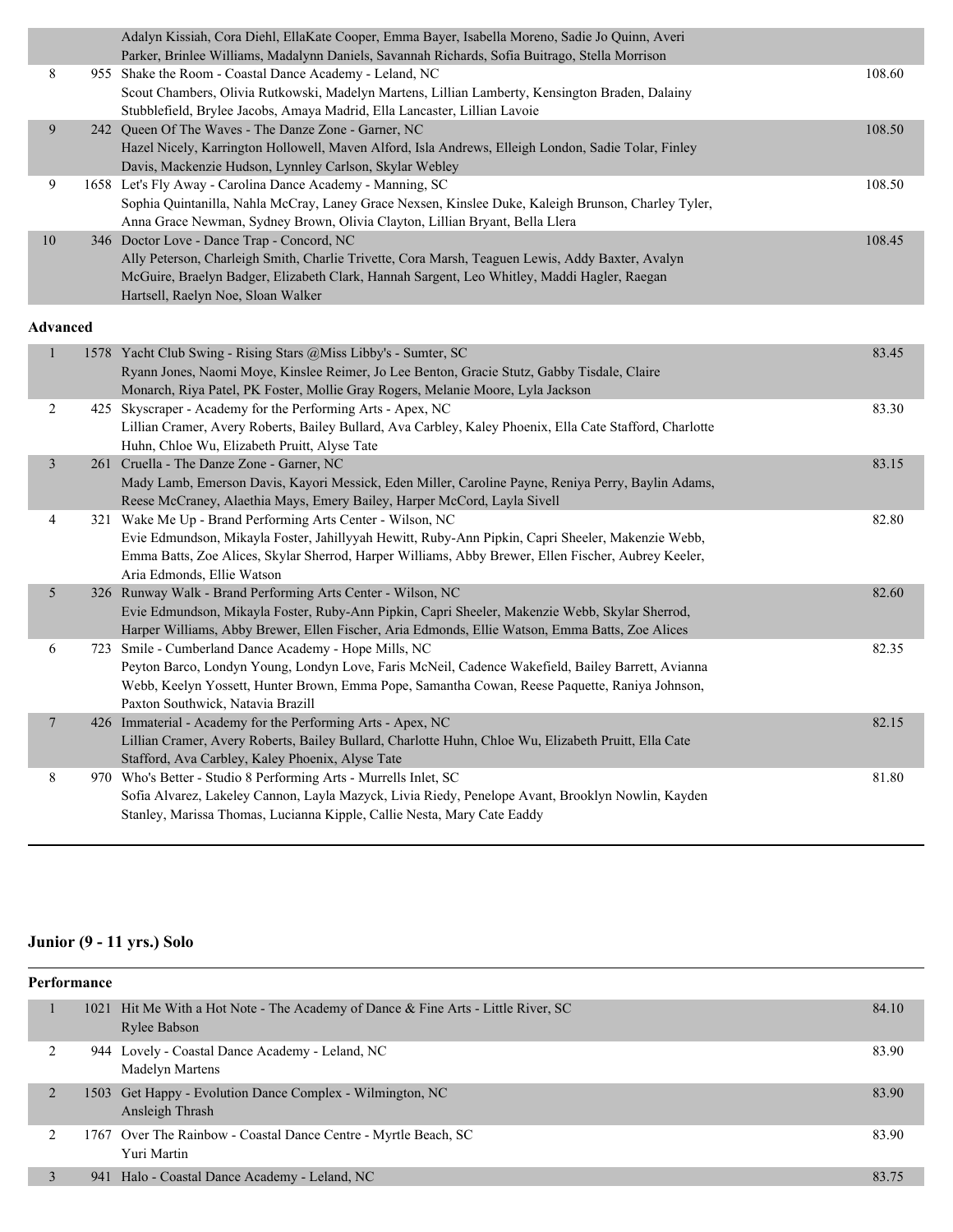|    |                 | Ella Lancaster                                                                                    |       |
|----|-----------------|---------------------------------------------------------------------------------------------------|-------|
| 4  |                 | 68 A Whole New World - Dance Theatre of Jacksonville - Jacksonville, NC<br>Malia Franklin         | 83.70 |
| 5  |                 | 1049 Oh Me, Oh My, Oh You - The Academy of Dance & Fine Arts - Little River, SC<br>Kennedy Wilkes | 83.50 |
| 6  | 1221            | Shake The Room - Dance Works Unlimited - Lancaster, SC<br>Mary Avery Parker                       | 83.45 |
| 6  |                 | 1322 Respect - Carolina Dance Academy - Manning, SC<br>Charleston Hodge                           | 83.45 |
| 7  |                 | 1144 Spice up your Life - DanzQuest - Wilmington, NC<br>Reese Brinckman                           | 83.35 |
| 8  |                 | 946 Everywhere I Go - Coastal Dance Academy - Leland, NC<br>Kensington Braden                     | 83.30 |
| 9  |                 | 17 A Girl's Best Friend - STARS Twirl Studio - Ayden, NC<br>Savanna Jernigan                      | 83.15 |
| 10 |                 | 356 Girls Just Wanna Have Fun - Dance Trap - Concord, NC<br><b>Braelyn Badger</b>                 | 83.10 |
| 10 |                 | 1018 Oh So Quiet - The Academy of Dance & Fine Arts - Little River, SC<br>Lillian Gerland         | 83.10 |
| 10 |                 | 1195 Microphone - Embody Dance Company - Waxhaw, NC<br>Giuliana West                              | 83.10 |
|    | <b>Advanced</b> |                                                                                                   |       |
| 1  |                 | 881 Nameless Faces - Brand Performing Arts Center - Wilson, NC<br>Sloane Hinnant                  | 85.70 |
| 2  |                 | 1460 In Her Honor - Evolution Dance Complex - Wilmington, NC<br>Abby Glover                       | 85.65 |
| 3  | 1470            | Fire - Evolution Dance Complex - Wilmington, NC<br>Kaydence Lannou                                | 85.50 |

| 4 | 1189 I Want You Back - Embody Dance Company - Waxhaw, NC<br>Amelia Elliott         | 85.45 |
|---|------------------------------------------------------------------------------------|-------|
|   | 1505 Leader Of A Nation - Evolution Dance Complex - Wilmington, NC<br>Naomi Walker | 85.40 |
| 6 | 181 Black and Gold - Embody Dance Company - Waxhaw, NC<br>Delaney Wheaton          | 85.25 |
| 6 | 1199 Rule the World - Embody Dance Company - Waxhaw, NC<br>Dao                     | 85.25 |

|    |      | Paige Boylan                                                                                   |       |
|----|------|------------------------------------------------------------------------------------------------|-------|
| 6  | 1442 | Get It Girl, You Go! - Evolution Dance Complex - Wilmington, NC<br>Tilley-Gray Cheek           | 85.25 |
| 7  | 1591 | Believe - Rising Stars @Miss Libby's - Sumter, SC<br>Naomi Metheny                             | 85.20 |
| 7  | 1593 | This Bitter Earth - Rising Stars @Miss Libby's - Sumter, SC<br>Danielle Porter                 | 85.20 |
| 8  | 62   | First Place - Dance Theatre of Jacksonville - Jacksonville, NC<br>Gianna Bautista-Agans        | 85.10 |
| 9  |      | 56 Respect - Dance Theatre of Jacksonville - Jacksonville, NC<br>Sofia Maldonado               | 84.95 |
| 9  |      | 1350 Wonderful World - Steps on Stage Academy of Performing Arts - Benson, NC<br>Alaina Cabell | 84.95 |
| 10 |      | 1592 So Icy - Rising Stars @Miss Libby's - Sumter, SC<br>Janelle Lawson                        | 84.90 |
| 10 | 1771 | Look - Palmetto Dance Starz - Myrtle Beach, SC<br>Keira Royals                                 | 84.90 |

# **Competitive**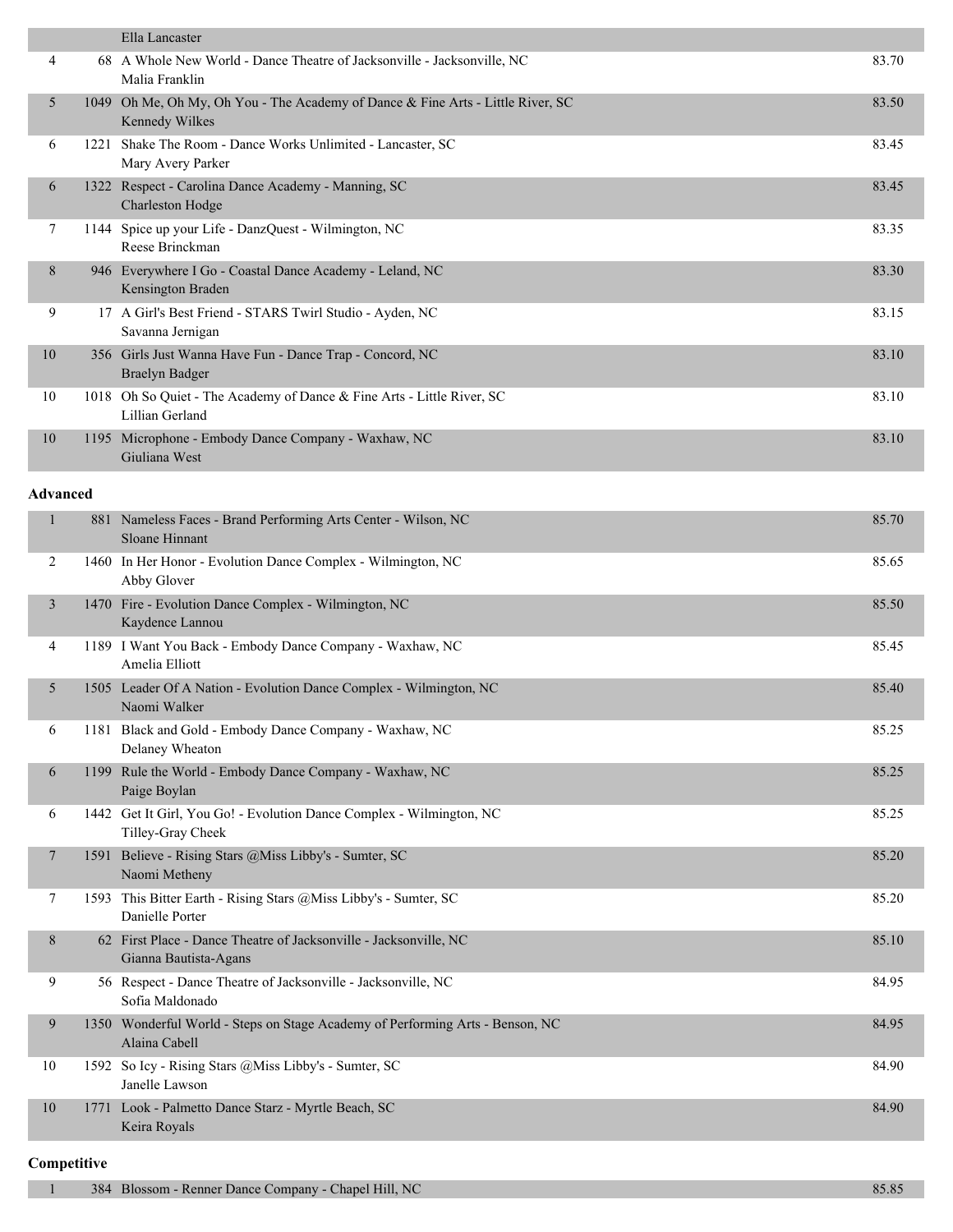|                | <b>Brantley Meador</b>                                                                                      |       |
|----------------|-------------------------------------------------------------------------------------------------------------|-------|
| 2              | 592 Hunger of the Pines - Cary Dance Productions - Cary, NC<br>Evie Wade                                    | 85.75 |
| 2              | 1461 The Artist - Evolution Dance Complex - Wilmington, NC<br>Noelle Gockerell                              | 85.75 |
| 3              | 709 Thieves in the Temple - Star Struck Dance Studio - Dallas, NC<br>Sophia Mileta                          | 85.70 |
| $\overline{4}$ | 208 I Believe - The Danze Zone - Garner, NC<br><b>Carrington Porter</b>                                     | 85.60 |
| 4              | 1218 Look At Me - Cary Dance Productions - Cary, NC<br>Marlee Thomas                                        | 85.60 |
| 5              | 584 Echo - Cary Dance Productions - Cary, NC<br>Sofia Kolarik                                               | 85.50 |
| 6              | 49 When Your Feet Don't Touch The Ground - Dance Theatre of Jacksonville - Jacksonville, NC<br>Parker Adair | 85.25 |
| 7              | 156 On The Line - The Danze Zone - Garner, NC<br>Mable Manley                                               | 85.05 |
| 8              | 1711 Falling Apart - Academy for the Performing Arts - Apex, NC<br><b>Emily Phoenix</b>                     | 85.00 |
| 9              | 1495 Man Eater - Evolution Dance Complex - Wilmington, NC<br>Mia Snyder                                     | 84.90 |
| 10             | 590 Gold - Cary Dance Productions - Cary, NC<br>Caroline Echols                                             | 84.85 |
| 10             | 1469 Angel By The Wings - Evolution Dance Complex - Wilmington, NC<br>Addison Kelly                         | 84.85 |
|                |                                                                                                             |       |

## **Junior (9 - 11 yrs.) Duet/Trio**

| Performance    |            |                                                                                                                                             |       |  |
|----------------|------------|---------------------------------------------------------------------------------------------------------------------------------------------|-------|--|
| 1              |            | 683 Popular - The Dance Attic - Wake Forest, NC<br>Tori Fleming, Riley Clark                                                                | 83.40 |  |
| 2              | 529        | The Way You Make Me Feel - Pointe South Dance - Randleman, NC<br>Amiya Brown, Ivy Shortridge                                                | 83.35 |  |
| 3              |            | 1598 Little Plastic Castles - Rising Stars @Miss Libby's - Sumter, SC<br>Kinslee Reimer, Mollie Gray Rogers                                 | 83.10 |  |
| 4              | <b>220</b> | Beetlejuice - The Danze Zone - Garner, NC<br>Claire Olson, Lucy Olson                                                                       | 82.95 |  |
| $\overline{4}$ | 1297       | Treasure - Inspirations Dance Centre - Southport, NC<br>Martina Karimi, Madison Mears, Gianna Schiavone                                     | 82.95 |  |
| 5              |            | 1569 Diamonds - STARS Twirl Studio - Ayden, NC<br>Savanna Jernigan, Emma House, Camdyn Peele                                                | 82.85 |  |
| 6              |            | 1188 Hit the Road Jack - Embody Dance Company - Waxhaw, NC<br>Madeline Finnerty, Alison Oberg                                               | 82.75 |  |
| 6              |            | 1456 There's Got To Be Something Better Than This - Evolution Dance Complex - Wilmington, NC<br>Kaye Freeman, Simone Cadwallader, Ella Hart | 82.75 |  |
| 7              |            | 1772 BFF - North Myrtle Beach Performing Arts - North Myrtle beach, SC<br>Maya Griste, Charlie Blanton                                      | 82.70 |  |
| 8              | 1603       | ALLREADY ALL READY - Allstar Dance Academy - Swainsboro, GA<br>Savannah Thompson, Hannah Camarero                                           | 82.60 |  |
| 9              |            | 1296 Runaway - Inspirations Dance Centre - Southport, NC<br>Martina Karimi, Madison Mears, Gianna Schiavone                                 | 82.55 |  |
| 10             |            | 84 Be Happy - Dance Theatre of Jacksonville - Jacksonville, NC<br>Sophia Robinson, Joy Roberts                                              | 82.40 |  |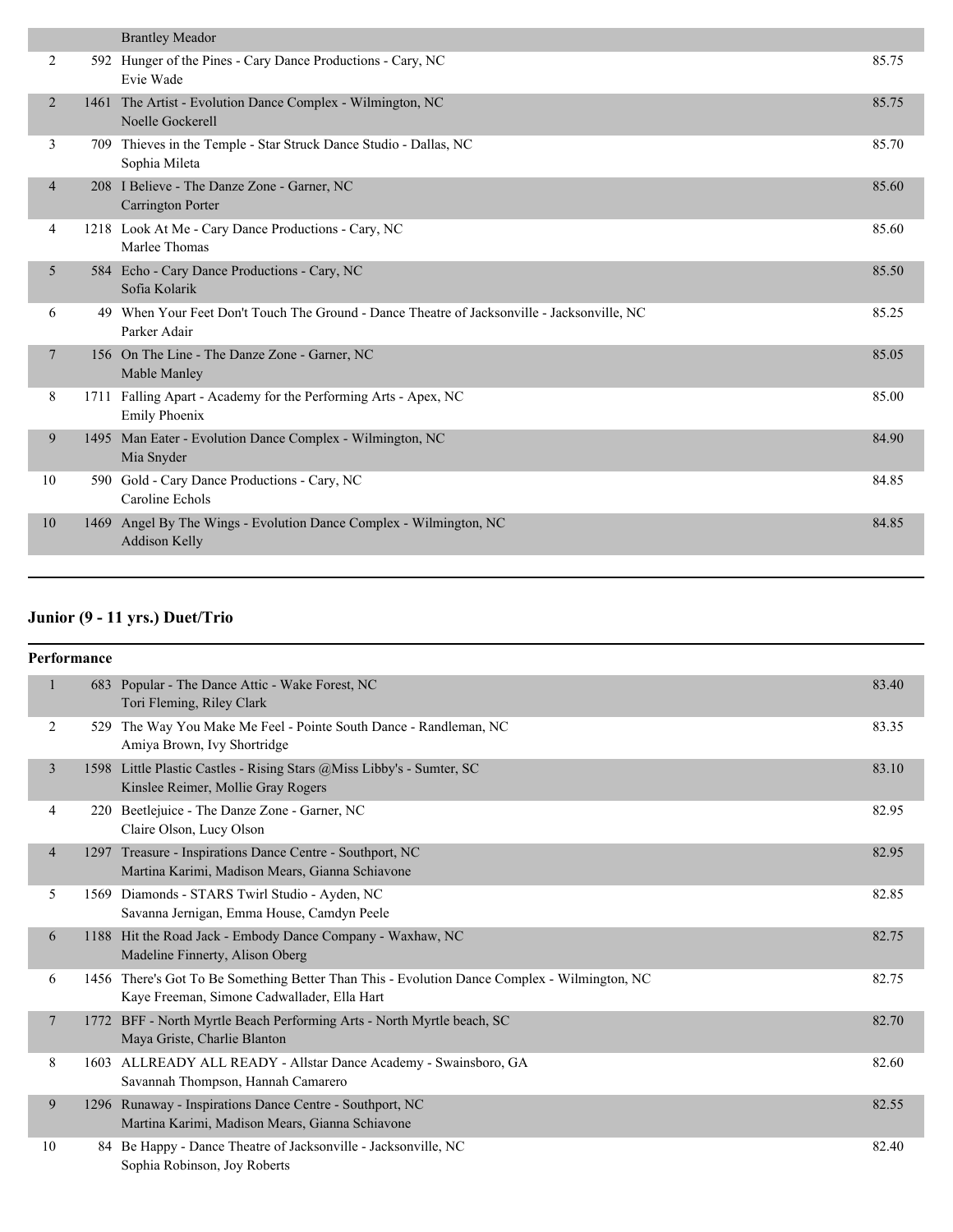#### **Advanced**

| $\mathbf{1}$ |  | 1434 A Little Party - Evolution Dance Complex - Wilmington, NC<br>Ryleigh Burrows, Tilley-Gray Cheek                | 86.30 |  |  |  |
|--------------|--|---------------------------------------------------------------------------------------------------------------------|-------|--|--|--|
| 2            |  | 1429 Turning Tables - Evolution Dance Complex - Wilmington, NC<br>Emma Bogan, Kaydence Lannou                       | 85.75 |  |  |  |
| 3            |  | 1166 Fabulous - TDS Dance Studio - Laurens, SC<br>Avery Eggleston, Susanna Goolsby, Kailey Goolsby                  | 85.10 |  |  |  |
| 4            |  | 685 God Speed - The Dance Attic - Wake Forest, NC<br>Kaia Rovnak, Addison Morrisey                                  | 84.75 |  |  |  |
| 5            |  | 686 The Office - The Dance Attic - Wake Forest, NC<br>Abrielle Cornett, Lia Seneri                                  | 84.55 |  |  |  |
| 5            |  | 1102 Grace - Celestial Stars - West Columbia, SC<br>Sloane Craig, Kaylee Nettles, Genevieve Starr                   | 84.55 |  |  |  |
| 6            |  | 1599 Smash It - Rising Stars @Miss Libby's - Sumter, SC<br>Riya Patel, Aviana Hicks                                 | 84.50 |  |  |  |
| 7            |  | 948 Soldier - Coastal Dance Academy - Leland, NC<br>Ayden Dameron, Paige Barnhill                                   | 84.45 |  |  |  |
| 7            |  | 1210 The Garden - Embody Dance Company - Waxhaw, NC<br>Hailey Lundquist, Paige Boylan, Delaney Wheaton              | 84.45 |  |  |  |
| 8            |  | 1508 Run To You - Evolution Dance Complex - Wilmington, NC<br>Nora Welch, Harper Welch                              | 84.30 |  |  |  |
| 9            |  | 1298 Swim Good - Inspirations Dance Centre - Southport, NC<br>Sophia Esakov, Taylor Bowers, Malin Miller            | 84.25 |  |  |  |
| 10           |  | 1352 Sand - Steps on Stage Academy of Performing Arts - Benson, NC<br>Alyssa Penninger, Savannah Swenson            | 84.20 |  |  |  |
| Competitive  |  |                                                                                                                     |       |  |  |  |
| $\mathbf{1}$ |  | 587 Keeping Your Head Up - Cary Dance Productions - Cary, NC<br>Sofia Kolarik, Mollie Wade                          | 85.30 |  |  |  |
| 2            |  | 1463 Pieces - Evolution Dance Complex - Wilmington, NC<br>Ellie Ochipa, Noelle Gockerell                            | 84.90 |  |  |  |
| 3            |  | 600 Fergalicious - Cary Dance Productions - Cary, NC<br>Caroline Echols, Marlee Thomas                              | 84.55 |  |  |  |
| 4            |  | 83 Bossy - Dance Theatre of Jacksonville - Jacksonville, NC<br>Sofia Maldonado, Gianna Bautista-Agans, Chloe Nelson | 84.25 |  |  |  |
| 5            |  | 81 Fabulous - Dance Theatre of Jacksonville - Jacksonville, NC<br>Madison Pollard, Jillian Brindel, Olivia Robinson | 83.80 |  |  |  |
|              |  |                                                                                                                     |       |  |  |  |

## **Junior (9 - 11 yrs.) Small**

| Performance    |  |                                                                                                      |                                                                                                                                                                                                                                                                               |  |  |
|----------------|--|------------------------------------------------------------------------------------------------------|-------------------------------------------------------------------------------------------------------------------------------------------------------------------------------------------------------------------------------------------------------------------------------|--|--|
|                |  |                                                                                                      | 83.80                                                                                                                                                                                                                                                                         |  |  |
|                |  | Dalainy Stubblefield, Ella Lancaster, Kensington Braden, Madelyn Martens, Olivia Rutkowski, Scout    |                                                                                                                                                                                                                                                                               |  |  |
|                |  | Chambers                                                                                             |                                                                                                                                                                                                                                                                               |  |  |
| 2              |  |                                                                                                      | 83.65                                                                                                                                                                                                                                                                         |  |  |
|                |  | Emma Grace Ward, Spencer Margaret Soles, Porter Grace Richardson, Lilly Merritt, Josie Cribb, Hanley |                                                                                                                                                                                                                                                                               |  |  |
|                |  | Pope, Eden Turbeville, Addison Grant Jordan, Abigail Hamilton                                        |                                                                                                                                                                                                                                                                               |  |  |
| 2              |  |                                                                                                      | 83.65                                                                                                                                                                                                                                                                         |  |  |
|                |  | Taylor Sanders, Chloe Gaskill, Simone Cadwallader, Kaye Freeman, Ella Hart, Kendall Richmond,        |                                                                                                                                                                                                                                                                               |  |  |
|                |  | Ansleigh Thrash                                                                                      |                                                                                                                                                                                                                                                                               |  |  |
| 3              |  |                                                                                                      | 83.50                                                                                                                                                                                                                                                                         |  |  |
|                |  | Abrielle Cornett, Vanessa Bouse, Annie Gay, Addison O'Hara, Addison Morrisey, Joshua Hernandez,      |                                                                                                                                                                                                                                                                               |  |  |
|                |  | Kaia Rovnak                                                                                          |                                                                                                                                                                                                                                                                               |  |  |
| $\overline{4}$ |  |                                                                                                      | 83.45                                                                                                                                                                                                                                                                         |  |  |
|                |  | Lexi Buseick, Julianna Mathias, Gracie Wolfe, Madeline Finnerty, Alison Oberg, Hannah Fuller         |                                                                                                                                                                                                                                                                               |  |  |
|                |  |                                                                                                      | 1311 Echoes - Coastal Dance Academy - Leland, NC<br>1000 Think - Simply Dance - Whiteville, NC<br>1403 Knock On Wood - Evolution Dance Complex - Wilmington, NC<br>691 Water - The Dance Attic - Wake Forest, NC<br>1200 Sing, Sing, Sing - Embody Dance Company - Waxhaw, NC |  |  |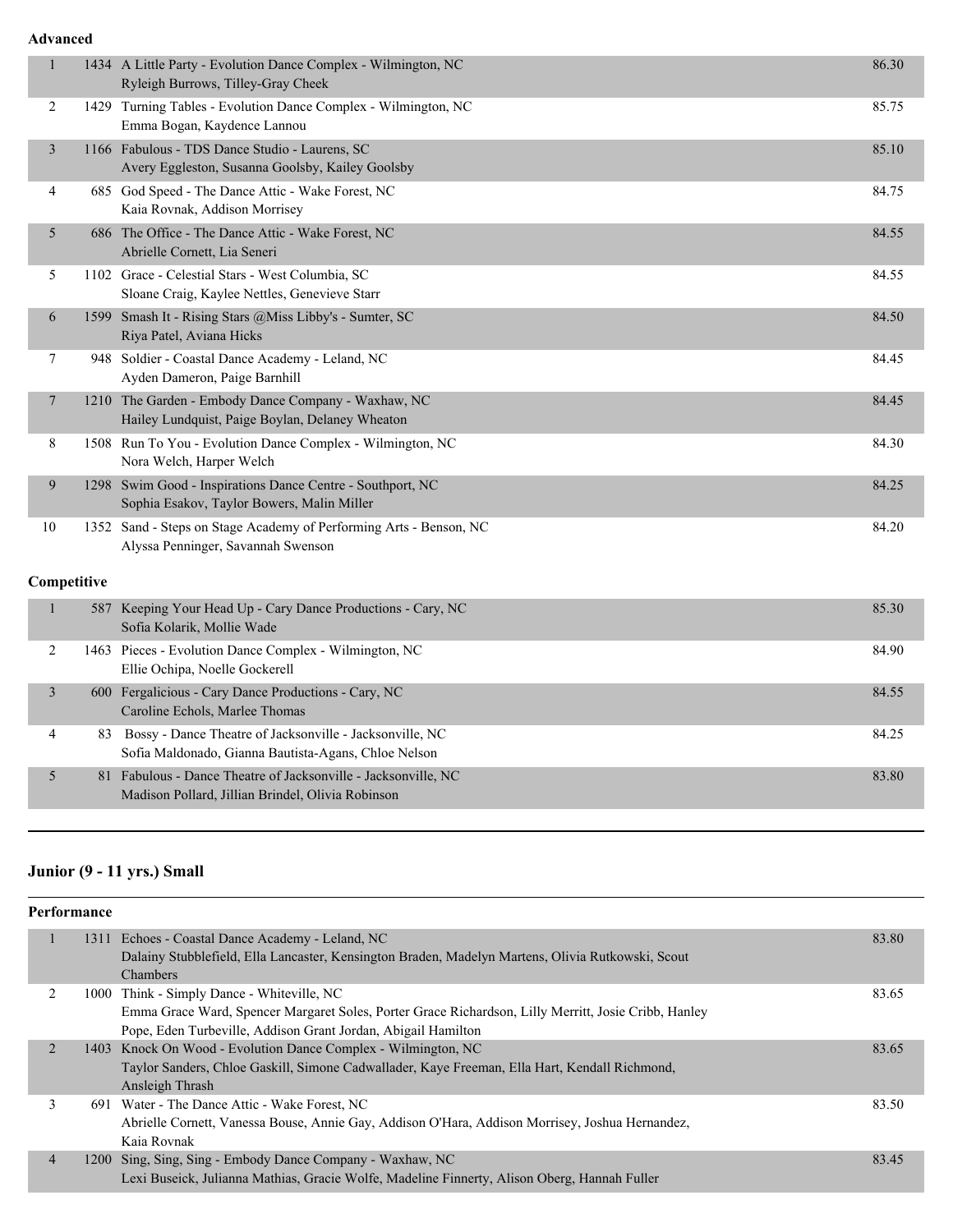| 5                        |             | 692 Fix You - The Dance Attic - Wake Forest, NC<br>Emma Blackmon, Vanessa Bouse, Kendall Cobb, Joshua Hernandez, Danica Melton, Alyse Sheets                                                                     | 83.25  |
|--------------------------|-------------|------------------------------------------------------------------------------------------------------------------------------------------------------------------------------------------------------------------|--------|
| 5                        |             | 1404 Deep End - Evolution Dance Complex - Wilmington, NC<br>Taylor Sanders, Chloe Gaskill, Simone Cadwallader, Kaye Freeman, Ella Hart, Kendall Richmond,<br>Ansleigh Thrash                                     | 83.25  |
| 6                        |             | 903 Did I Mention - Southern Sapphires Dance Company - Fairmont, NC<br>Eva Emanuel, Addyson Hunt, Ah'meya Fields, Anna Rice, Briley Thomas, Emmaleigh Higgins                                                    | 83.05  |
| 7                        |             | 1562 Blame it on the Boogie - TDS Dance Studio - Laurens, SC<br>Alexia Gordon, Aubree Roberts, Graycen Moore, Marett Franklin, Peyton Elders, Promyse Hunter, Tabby<br>Pedigo                                    | 82.95  |
| 8                        |             | 1073 Tea Party - North Myrtle Beach Performing Arts - North Myrtle beach, SC<br>Charlie Blanton, Maya Griste, Chesney Skidmore, Amelia Mathews                                                                   | 82.65  |
| 9                        |             | 901 Route 66 - Southern Sapphires Dance Company - Fairmont, NC<br>Addyson Hunt, Ah'meya Fields, Anna Rice, Briley Thomas, Chloey Synder, Emmaleigh Higgins                                                       | 82.60  |
| $10\,$                   |             | 1334 Love Shack - Alternative Steps Dance Studio - Lincolnton, NC<br>Kinsley Springs, Charlotte Huffman, Mia Goodson, Lyric Gregory, Madden Cook                                                                 | 82.55  |
| <b>Advanced</b>          |             |                                                                                                                                                                                                                  |        |
| $\mathbf{1}$             |             | 324 Don't You Worry Child - Brand Performing Arts Center - Wilson, NC<br>Julie Belk, Mollie Dilda, Amelie Mascarenas, Capri Sheeler, Anna Carr Benton, Ella Weeks, Sloane<br>Hinnant                             | 84.80  |
| 2                        |             | 1186 Every Breath - Embody Dance Company - Waxhaw, NC<br>Hailey Lundquist, Paige Boylan, Julia Bolling, Giuliana West, Delaney Wheaton, Amelia Elliott                                                           | 84.75  |
| $\mathfrak{Z}$           |             | 266 Tainted Love - The Danze Zone - Garner, NC<br>Renise Perry, Ella Everett, Payton Davis, Ella Hamling, Makayla Hughes, Sydni Adams, Ava Herndon                                                               | 84.60  |
| 4                        |             | 330 Vive Le Swing - Brand Performing Arts Center - Wilson, NC<br>Mollie Dilda, Grace Glover, Olivia Langley, Amelie Mascarenas, Anna Carr Benton, Morgan Batchelor,<br>Charis Jernigan                           | 84.40  |
| $\overline{\mathcal{A}}$ |             | 1196 New York, New York - Embody Dance Company - Waxhaw, NC<br>Hailey Lundquist, Paige Boylan, Julia Bolling, Giuliana West, Delaney Wheaton, Amelia Elliott                                                     | 84.40  |
| 5                        |             | 265 A Million Dreams - The Danze Zone - Garner, NC<br>Renise Perry, Ella Everett, Payton Davis, Ella Hamling, Makayla Hughes, Sydni Adams, Ava Herndon                                                           | 84.30  |
| 6                        |             | 1398 I'm Every Woman - Evolution Dance Complex - Wilmington, NC<br>Skarlyt Forney, Abby Glover, Emma Bogan, Emily Dorman, Kaydence Lannou, Nora Welch, Ryleigh<br><b>Burrows</b>                                 | 84.20  |
| 7                        |             | 1167 Black Mud - TDS Dance Studio - Laurens, SC<br>Bella Cain, Mallori Dempsey, Avery Eggleston, Kailey Goolsby, Madalyn Spires, Alexia Gordon, Eliza<br>Haynes                                                  | 84.15  |
| 8                        |             | 1191 Turn It Out - Embody Dance Company - Waxhaw, NC<br>Amelia Elliott, Madeline Finnerty, Hannah Fuller, Paige Boylan, Julia Bolling, Hailey Lundquist, Joanna<br>Ramet, Giuliana West, Delaney Wheaton         | 84.00  |
| 9                        |             | 1034 Jailhouse Rock - The Academy of Dance & Fine Arts - Little River, SC<br>Tristan Riggins, Rylee Babson, Hayden Church, Olivia Mott, McKenna Inman, Jenna Merritt, Eva Floyd,<br>Cadence Denny, Alexis Clulow | 83.95  |
| 10                       |             | 263 Here Comes The Sun - The Danze Zone - Garner, NC<br>Mady Lamb, Emerson Davis, Kayori Messick, Eden Miller, Emery Bailey                                                                                      | 83.90  |
|                          | Competitive |                                                                                                                                                                                                                  |        |
|                          |             | 1413 Let It All Go - Evolution Dance Complex - Wilmington, NC<br>Lexi Deffinbaugh, Noelle Gockerell, Ella Gagnon, Emma Claire Carroll, Maybrie Reger, Savannah Robey                                             | 113.75 |
| $\mathbf{1}$             |             | 1415 Dancing Queen - Evolution Dance Complex - Wilmington, NC<br>Addison Kelly, Mia Snyder, Lexi Deffinbaugh, Noelle Gockerell, Ella Gagnon, Emma Claire Carroll,<br>Maybrie Reger, Ava George, Savannah Robey   | 113.75 |
| 2                        |             | 1409 Love Yourself - Evolution Dance Complex - Wilmington, NC<br>Addison Kelly, Ellie Ochipa, Mia Snyder, Lexi Deffinbaugh, Noelle Gockerell, Tilley-Gray Cheek                                                  | 113.35 |
| 3                        |             | 651 Legs - Cary Dance Productions - Cary, NC<br>Emma Burns, Evie Wade, Finley Colchin, Caroline Echols, Caroline Darden, Grace Mills, Helena Frazer,<br>Kayla Shpunder, Marlee Thomas                            | 113.15 |
| 4                        |             | 643 Kinjabang - Cary Dance Productions - Cary, NC<br>Natalie Burns, Mollie Wade, Willow Blaze, Ava Cecil, Sofia Kolarik, Blair Campbell, Molly Hathaway                                                          | 113.10 |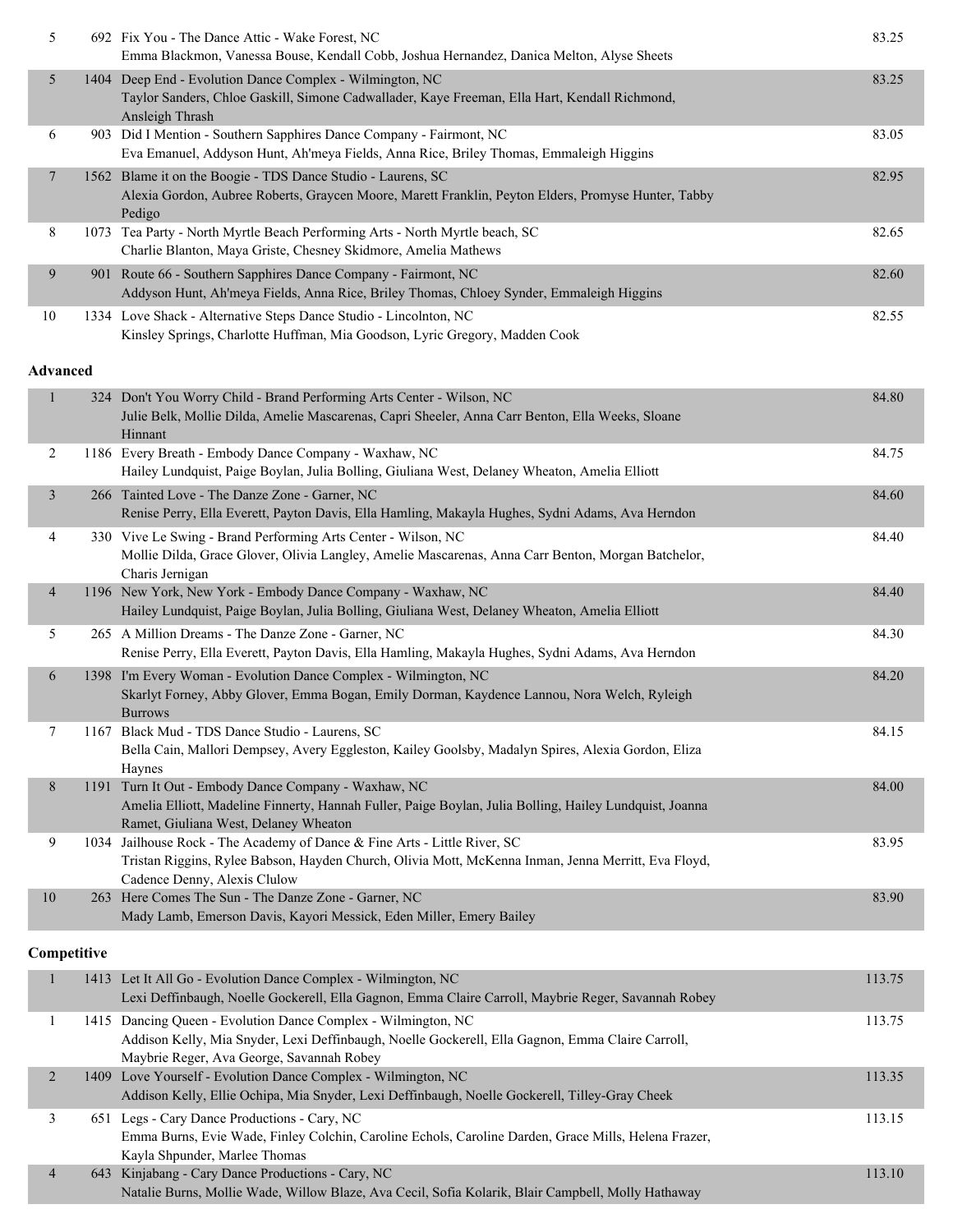| 5  | 283 What A Wonderful World - The Danze Zone - Garner, NC<br>Mable Manley, Layton House, Aniya Andrews, Ella Sivell, Anabelle Radulescu, Julia Bertocchi                                              | 113.00 |
|----|------------------------------------------------------------------------------------------------------------------------------------------------------------------------------------------------------|--------|
| 5  | 296 Evolving - Pointe South Dance - Randleman, NC<br>Rebecca Wilson, Kinley Swaim, Aubri Hill, Alyssa Rasmusson, Morgan Peele, Jessalyn Mowers, Tate<br>Dreyer, Ella Peele, Adelaide Cone            | 113.00 |
| 5  | 299 Meet In The Mystery - Pointe South Dance - Randleman, NC<br>Tate Dreyer, Ella Peele, Callie Kearns, Morgan Peele, Amelia Perdue, Jessalyn Mowers, Samantha East                                  | 113.00 |
| 6  | 284 Dream On - The Danze Zone - Garner, NC<br>Mable Manley, Layton House, Aniya Andrews, Ella Sivell, Anabelle Radulescu, Julia Bertocchi                                                            | 112.90 |
| 7  | 94 Keep Breathing - Dance Theatre of Jacksonville - Jacksonville, NC<br>Chloe Nelson, Sofia Maldonado, Parker Adair, Olivia Blackmon, Madison Pollard, Jillian Brindel                               | 112.85 |
| 8  | 1399 Good Girl - Evolution Dance Complex - Wilmington, NC<br>Addison Kelly, Ellie Ochipa, Noelle Gockerell, Mia Snyder, Lexi Deffinbaugh, Ryleigh Burrows,<br>Tilley-Gray Cheek, Emma Claire Carroll | 112.65 |
| 9  | 282 Weird People - The Danze Zone - Garner, NC<br>Mable Manley, Layton House, Aniya Andrews, Ella Sivell, Anabelle Radulescu, Julia Bertocchi                                                        | 112.60 |
| 10 | 300 Land Of Confusion - Pointe South Dance - Randleman, NC<br>Heidi McNeill, Morgan Peele, Amelia Perdue, Jessalyn Mowers, Avery Hill                                                                | 112.45 |

## **Junior (9 - 11 yrs.) Large**

| Performance    |                                                                                                                                                                                                                                                                                                                                                             |        |
|----------------|-------------------------------------------------------------------------------------------------------------------------------------------------------------------------------------------------------------------------------------------------------------------------------------------------------------------------------------------------------------|--------|
| 1              | 693 Ready - The Dance Attic - Wake Forest, NC<br>Emma Blackmon, Vanessa Bouse, Riley Clark, Kendall Cobb, Abrielle Cornett, Annie Gay, Tori Fleming,<br>Taylor Jackson, Danica Melton, Kaia Rovnak, Alyse Sheets                                                                                                                                            | 110.90 |
| $\overline{2}$ | 1381 Hit Me Up - Amy's Academy of Dance Arts - Chadbourn, NC<br>Abby Herring, Brissa Gray Matheson, Emma Grace McCleney, Izzy Cribb, Jaida Jenkins, Jhaziyah Smith,<br>Kelsie Clewis, Laney Frazier, Lillie King, Maggie Williamson, Shalynn Soles, Savannah Norris, Hayden<br>Nance                                                                        | 110.50 |
| $\overline{3}$ | 1383 Drums - Amy's Academy of Dance Arts - Chadbourn, NC<br>Abby Herring, Brissa Gray Matheson, Emma Grace McCleney, Hayden Nance, Izzy Cribb, Jaida Jenkins,<br>Jhaziyah Smith, Kelsie Clewis, Kendall Mitchell, Laney Frazier, Lillie King, Maggie Williamson, Payton<br>Stroud, Shalynn Soles                                                            | 110.45 |
| 4              | 1001 Monster - Simply Dance - Whiteville, NC<br>Emma Grace Ward, Spencer Margaret Soles, Porter Grace Richardson, Lilly Merritt, Kiran Ward, Josie<br>Cribb, Hanley Pope, Eden Turbeville, Addison Grant Jordan, Abigail Hamilton                                                                                                                           | 110.35 |
| 4              | 1002 Old Skool - Simply Dance - Whiteville, NC<br>Emma Grace Ward, Spencer Margaret Soles, Porter Grace Richardson, Lilly Merritt, Kiran Ward, Josie<br>Cribb, Jolie Burney, Hanley Pope, Eden Turbeville, Addison Grant Jordan, Abigail Hamilton                                                                                                           | 110.35 |
| 5              | 246 When You Believe - The Danze Zone - Garner, NC<br>Ashlyn Bowling, Kamryn Bullard, Claire Crews, Lucy Olson, Aven Lamarre, Bella Brooks Dunlap, Claire<br>Olson, Coulter Jones, Aubrii Clary, Aveline Stimpson                                                                                                                                           | 110.05 |
| 6              | 247 She's In Love - The Danze Zone - Garner, NC<br>Ashlyn Bowling, Kamryn Bullard, Claire Olson, Lucy Olson, Aven Lamarre, Bella Brooks Dunlap, Claire<br>Crews, Coulter Jones, Aubrii Clary, Aveline Stimpson                                                                                                                                              | 110.00 |
| 6              | 1662 The 90's Called - Carolina Dance Academy - Manning, SC<br>Rowan Grace Briley, Nahla McCray, Charleston Hodge, Kaleigh Brunson, Lillian Bryant, Olivia Clayton,<br>Kinslee Duke, Bella Llera, Anna Grace Newman, Laney Grace Nexsen, Sophia Quintanilla, Areina<br>Thames, Charley Tyler, Ansli Barnes, Haleigh Joyner, Adalyn Rackley, Jalainey Solano | 110.00 |
| 7              | 1076 I am Blessed - North Myrtle Beach Performing Arts - North Myrtle beach, SC<br>Ella Seal, Nicole Skidmore, Amelia Mathews, Carter Skidmore, Charlie Blanton, Chesney Skidmore,<br>Emma Sasser, Greenlee McKenna, Kylee Jo Ford, Laney Hickman, Rowan Blake, Scarlett Betz                                                                               | 109.85 |
| 8              | 245 RESPECT - The Danze Zone - Garner, NC<br>Ashlyn Bowling, Kamryn Bullard, Claire Olson, Lucy Olson, Aven Lamarre, Bella Brooks Dunlap, Claire<br>Crews, Coulter Jones, Aubrii Clary, Aveline Stimpson                                                                                                                                                    | 109.75 |
| 9              | 897 HollaBack Girl - Southern Sapphires Dance Company - Fairmont, NC<br>Miley Caulder, Paisley Britt, Avery Mace, Isla Jordan, Nylah Bullard, Peyton Hodge, Tessa Lowery,<br>Nataleigh McNeill, Mia Cummings, Khloe Demery                                                                                                                                  | 109.70 |
|                |                                                                                                                                                                                                                                                                                                                                                             |        |

10 1382 Your Getaway - Amy's Academy of Dance Arts - Chadbourn, NC 109.60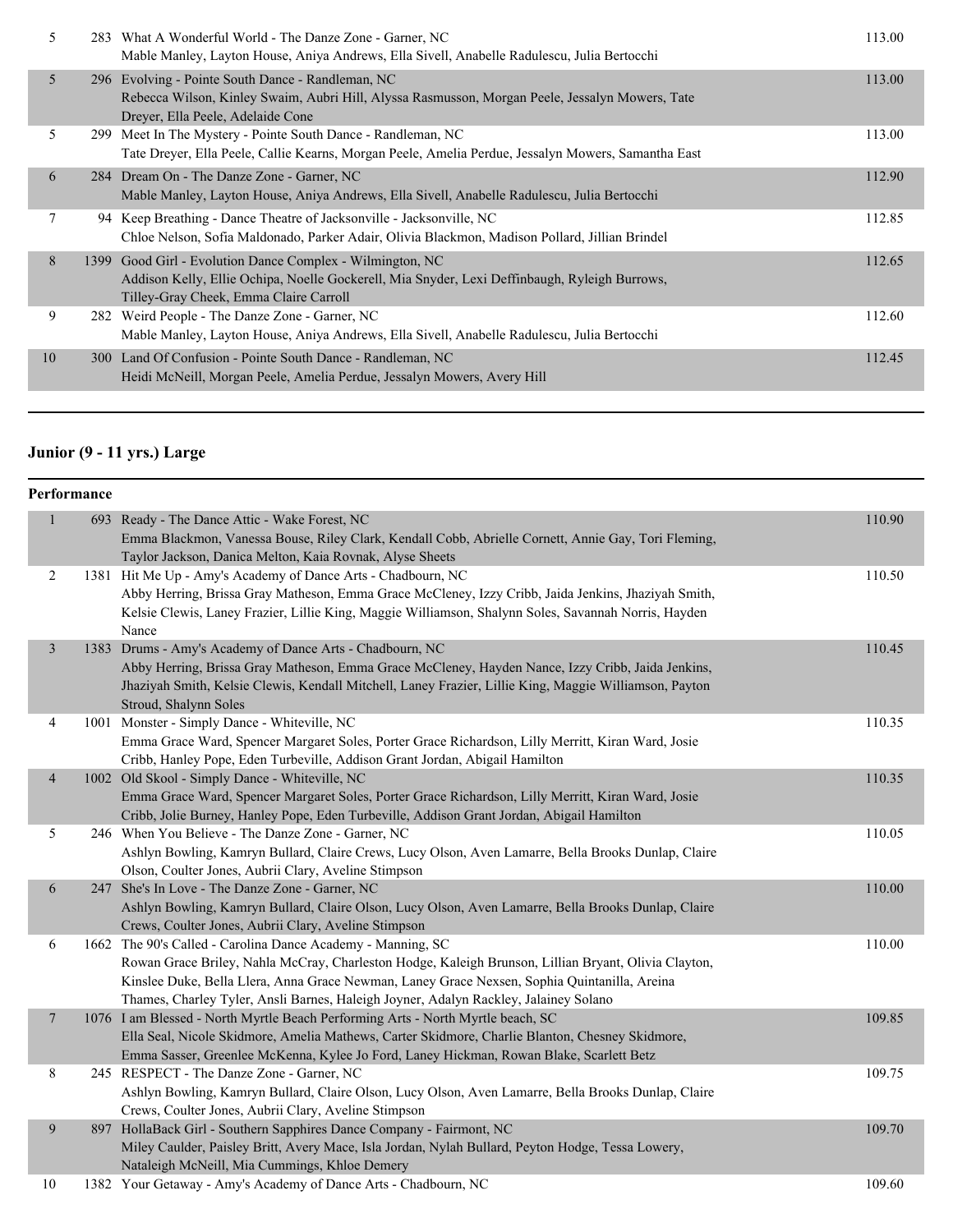Abby Herring, Brissa Gray Matheson, Emma Grace McCleney, Hayden Nance, Izzy Cribb, Jaida Jenkins, Jhaziyah Smith, Kelsie Clewis, Kendall Mitchell, Laney Frazier, Lillie King, Maggie Williamson, Shalynn Soles

#### **Advanced**

| $\mathbf{1}$   | 1400 Islands - Evolution Dance Complex - Wilmington, NC<br>Kailynne Hughes, Harper Welch, Skarlyt Forney, Abby Glover, Emma Bogan, Emily Dorman, Kaydence<br>Lannou, Nora Welch, Ryleigh Burrows, Tilley-Gray Cheek                                                             | 112.60 |
|----------------|---------------------------------------------------------------------------------------------------------------------------------------------------------------------------------------------------------------------------------------------------------------------------------|--------|
| $\overline{2}$ | 1245 Won't Let Go - Dance Works Unlimited - Lancaster, SC<br>Sydnie Turk, Sydney Thomas, Reagan Brooks, Olivia Bumgardner, Kennedy Brice, Rylan Hileman,<br>Gabrie Griffin, Emily Bumgardner, Carmela Tiedt, Ashbie Johnson                                                     | 112.15 |
| $\mathfrak{Z}$ | 1177 Runaway - TDS Dance Studio - Laurens, SC<br>Mallori Dempsey, Maggie Cook, Susanna Goolsby, Madalyn Spires, Kailey Goolsby, Harper Robinson,<br>Erin Powell, Eliza Haynes, Bella Cain, Avery Eggleston, Aubrey Daniels, Ameila Chandler, Alexia<br>Gordon, Alana Cauble     | 111.90 |
| 4              | 1194 Love Shack - Embody Dance Company - Waxhaw, NC<br>Lexi Buseick, Amelia Elliott, Madeline Finnerty, Hannah Fuller, Gracie Wolfe, Paige Boylan, Julia<br>Bolling, Hailey Lundquist, Julianna Mathias, Alison Oberg, Joanna Ramet, Giuliana West, Delaney<br>Wheaton          | 111.80 |
| $\overline{4}$ | 1576 Grow As We Go - Rising Stars @Miss Libby's - Sumter, SC<br>Aviana Hicks, Lesley Jamison, Janelle Lawson, Riya Patel, Naomi Metheny, Nathaniel Krivejko, Camdyn<br>Osteen, Danielle Porter, Abbey Sperber, Karsen Jones                                                     | 111.80 |
| 5              | 1244 Gaga - Dance Works Unlimited - Lancaster, SC<br>Sydnie Turk, Sydney Thomas, Reagan Brooks, Olivia Bumgardner, Kennedy Brice, Rylan Hileman,<br>Gabrie Griffin, Emily Bumgardner, Carmela Tiedt, Ashbie Johnson                                                             | 111.70 |
| 6              | 1175 Lemonade - TDS Dance Studio - Laurens, SC<br>Mallori Dempsey, Maggie Cook, Susanna Goolsby, Madalyn Spires, Kailey Goolsby, Harper Robinson,<br>Erin Powell, Eliza Haynes, Bella Cain, Avery Eggleston, Aubrey Daniels, Ameila Chandler, Alexia<br>Gordon, Alana Cauble    | 111.65 |
| 6              | 1575 1999 - Rising Stars @Miss Libby's - Sumter, SC<br>Lesley Jamison, Karsen Jones, Janelle Lawson, Danielle Porter, Camdyn Osteen, Aviana Hicks, Abbey<br>Sperber, Nathaniel Krivejko, Riya Patel, Naomi Metheny                                                              | 111.65 |
| $\tau$         | 1056 Vive Le Swing - The Academy of Dance & Fine Arts - Little River, SC<br>Olivia Mott, McKenna Inman, Jenna Merritt, Eva Floyd, Cadence Denny, Alie Josey, Alexis Clulow,<br>Tristan Riggins, Rylee Babson, Hayden Church                                                     | 111.60 |
| 8              | 429 Dreams - Academy for the Performing Arts - Apex, NC<br>Avery Beavers, Lena Buie, Brooke Conroy, Addison Fok, Norah Paxton, Peri Anderson, Madeline<br>Beavers, Caroline Mamo, Claire Morel, Hannah Mukheja, Hadley Tripp, Riley Bloomer, Olivia Breakey                     | 111.50 |
| 9              | 92 Cmon Everybody - Dance Theatre of Jacksonville - Jacksonville, NC<br>Addison Alger, Ella Dillard, Austin Allen, Sophia Robinson, Rachel Hudson Warlick, Porter Ervin, Olivia<br>Kalina, Molly DeSelms, Merideth Martin, Joy Roberts, Jane Lycans                             | 111.40 |
| 9              | 1173 Grown - TDS Dance Studio - Laurens, SC<br>Alana Cauble, Alexia Gordon, Avery Eggleston, Bella Cain, Eliza Haynes, Erin Powell, Harper Robinson,<br>Kailey Goolsby, Madalyn Spires, Susanna Goolsby, Maggie Cook, Mallori Dempsey                                           | 111.40 |
| 10             | 430 Google Me - Academy for the Performing Arts - Apex, NC<br>Olivia Breakey, Avery Beavers, Lena Buie, Brooke Conroy, Addison Fok, Norah Paxton, Peri Anderson,<br>Madeline Beavers, Caroline Mamo, Claire Morel, Hannah Mukheja, Hadley Tripp, Riley Bloomer                  | 111.35 |
| 10             | 1246 Feels Like Home - Dance Works Unlimited - Lancaster, SC<br>Sydnie Turk, Sydney Thomas, Reagan Brooks, Olivia Bumgardner, Kennedy Brice, Rylan Hileman,<br>Gabrie Griffin, Emily Bumgardner, Carmela Tiedt, Ashbie Johnson                                                  | 111.35 |
| Competitive    |                                                                                                                                                                                                                                                                                 |        |
| $\mathbf{1}$   | 645 Isle of Hope - Cary Dance Productions - Cary, NC<br>Emma Burns, Emma Kate Kirchner, Evie Wade, Finley Colchin, Blair Campbell, Caroline Echols,<br>Caroline Darden, Grace Mills, Helena Frazer, Kayla Shpunder, Marlee Thomas, Mia Arnold, Molly<br>Hathaway, Savannah Cruz | 114.10 |
| 2              | 648 Descend - Cary Dance Productions - Cary, NC<br>Emma Burns, Emma Kate Kirchner, Evie Wade, Finley Colchin, Blair Campbell, Caroline Echols,<br>Caroline Darden, Grace Mills, Helena Frazer, Kayla Shpunder, Marlee Thomas, Mia Arnold, Savannah<br>Cruz, Molly Hathaway      | 113.80 |
| $\mathfrak{Z}$ | 712 Primitive - Cumberland Dance Academy - Hope Mills, NC                                                                                                                                                                                                                       | 113.60 |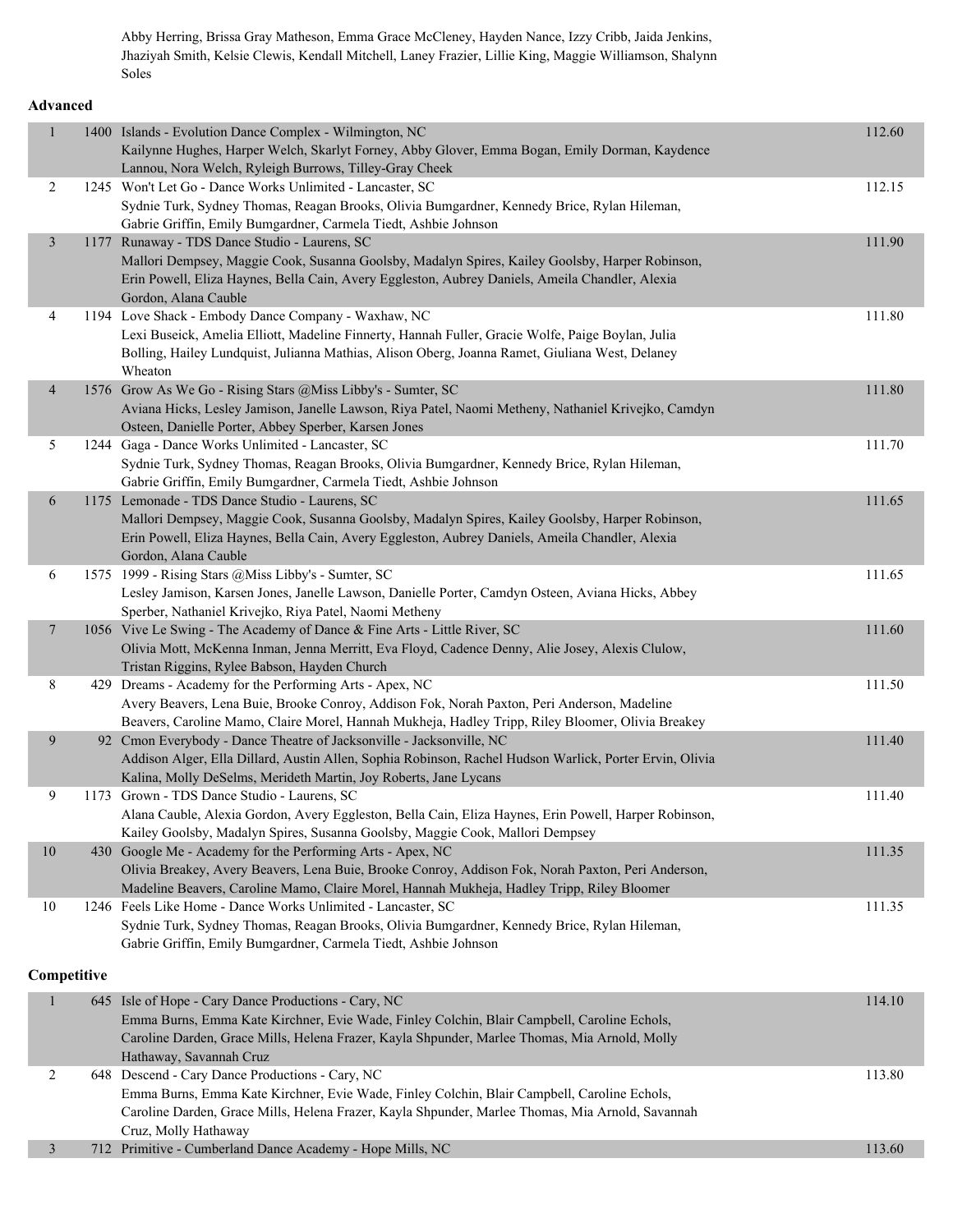|                 | Abbikate Daughtery, Madalina Laderer, Emma Russ, Lyric Barnes, Lilyana Rivera, Hailey Paquette,<br>Olivia Brewer, Madelyn Giambra, Kaitlyn Isgrigg, Alexis Anderson, Alayna Chevalier, Aidra Scantling, |        |
|-----------------|---------------------------------------------------------------------------------------------------------------------------------------------------------------------------------------------------------|--------|
|                 | Saide Sierra, Olivia Wiggins, Annastin Reiser, Callie McNeill                                                                                                                                           |        |
| 4               | 95 WEPA - Dance Theatre of Jacksonville - Jacksonville, NC                                                                                                                                              | 113.25 |
|                 | Chloe Nelson, Sofia Maldonado, Parker Adair, Olivia Blackmon, Madison Pollard, Kathryn Popkin,                                                                                                          |        |
|                 | Jillian Brindel, Graceyn Orange, Gianna Bautista-Agans, Audrina Sicuranza                                                                                                                               |        |
| $\overline{4}$  | 644 Sushi - Cary Dance Productions - Cary, NC                                                                                                                                                           | 113.25 |
|                 | Emma Burns, Emma Kate Kirchner, Evie Wade, Finley Colchin, Blair Campbell, Caroline Echols,                                                                                                             |        |
|                 | Caroline Darden, Grace Mills, Helena Frazer, Kayla Shpunder, Marlee Thomas, Mia Arnold, Molly                                                                                                           |        |
|                 | Hathaway, Savannah Cruz                                                                                                                                                                                 |        |
| $5\phantom{.0}$ | 646 Vida Loca - Cary Dance Productions - Cary, NC                                                                                                                                                       | 113.15 |
|                 | Emma Burns, Emma Kate Kirchner, Evie Wade, Finley Colchin, Blair Campbell, Caroline Echols,                                                                                                             |        |
|                 | Caroline Darden, Grace Mills, Helena Frazer, Kayla Shpunder, Marlee Thomas, Mia Arnold, Molly                                                                                                           |        |
|                 | Hathaway, Savannah Cruz                                                                                                                                                                                 |        |
| 6               | 281 Hot Mix - The Danze Zone - Garner, NC                                                                                                                                                               | 113.10 |
|                 | Caroline Dempsey, Lauren Benjamin, Savannah Lamb, Kylie Dowdy, KeAsia Haynes, Renise Perry,                                                                                                             |        |
|                 | Mable Manley, Kendall Houpe, Anabelle Radulescu, Madalynn Payne, Ella Hamling, Lila Carrington,                                                                                                         |        |
|                 | Cheyann Hudson, Cali Olmstead, Nylah Blair, Avery Hall, Brooke Davis                                                                                                                                    |        |
| 6               | 636 Hoops - Cary Dance Productions - Cary, NC                                                                                                                                                           | 113.10 |
|                 | Brooklyn Turner, Ava Cecil, Genevieve Scibor, Kaitlyn Langdon, Lilly Savoie, Maylin Riggs, Mollie                                                                                                       |        |
|                 | Wade, Natalie Burns, Sofia Kolarik, Willow Blaze                                                                                                                                                        |        |
| 6               | 638 Bonga Cha Cha Cha - Cary Dance Productions - Cary, NC                                                                                                                                               | 113.10 |
|                 | Ava Cecil, Brooklyn Turner, Genevieve Scibor, Kaitlyn Langdon, Lilly Savoie, Maylin Riggs, Mollie                                                                                                       |        |
|                 | Wade, Natalie Burns, Sofia Kolarik, Willow Blaze                                                                                                                                                        |        |
| 6               | 1401 We're In The Money - Evolution Dance Complex - Wilmington, NC                                                                                                                                      | 113.10 |
|                 | Mia Snyder, Skarlyt Forney, Abby Glover, Noelle Gockerell, Ellie Ochipa, Nora Welch, Sarah DeWire,                                                                                                      |        |
|                 | Kailynne Hughes, Kaydence Lannou, Harper Welch, Naomi Walker, Ansleigh Thrash, Addison Kelly,                                                                                                           |        |
|                 | Avrie Ashmore, Emma Bogan, Harper Brewer, Tilley-Gray Cheek, Lexi Deffinbaugh, Emily Dorman                                                                                                             |        |
| $7\phantom{.}$  | 641 Stand in the Light - Cary Dance Productions - Cary, NC                                                                                                                                              | 113.05 |
|                 | Ava Cecil, Brooklyn Turner, Genevieve Scibor, Lilly Savoie, Kaitlyn Langdon, Maylin Riggs, Mollie                                                                                                       |        |
|                 | Wade, Natalie Burns, Sofia Kolarik, Willow Blaze                                                                                                                                                        |        |
| $8\,$           | 642 Stand by Me - Cary Dance Productions - Cary, NC                                                                                                                                                     | 112.95 |
|                 | Ava Cecil, Brooklyn Turner, Genevieve Scibor, Kaitlyn Langdon, Lilly Savoie, Maylin Riggs, Mollie                                                                                                       |        |
|                 | Wade, Natalie Burns, Sofia Kolarik, Willow Blaze                                                                                                                                                        |        |
| 9               | 711 Hazy Shade of Winter - Cumberland Dance Academy - Hope Mills, NC                                                                                                                                    | 112.90 |
|                 | Abbikate Daughtery, Madalina Laderer, Emma Russ, Lyric Barnes, Lilyana Rivera, Hailey Paquette,                                                                                                         |        |
|                 | Olivia Brewer, Ayanna Peeples, Saide Sierra, Olivia Wiggins, Kaitlyn Isgrigg, Alexis Anderson, Alayna                                                                                                   |        |
|                 | Chevalier, Aidra Scantling, Madelyn Giambra, Callie McNeill                                                                                                                                             |        |
| 10              | 1416 Below My Feet - Evolution Dance Complex - Wilmington, NC                                                                                                                                           | 112.80 |
|                 | Ansleigh Thrash, Addison Kelly, Abby Glover, Emma Bogan, Emily Dorman, Ellie Ochipa, Kaydence                                                                                                           |        |
|                 | Lannou, Naomi Walker, Mia Snyder, Nora Welch, Ryleigh Burrows, Tilley-Gray Cheek, Chloe Gaskill,                                                                                                        |        |
|                 | Perry Thompson                                                                                                                                                                                          |        |

## **Junior (9 - 11 yrs.) Production**

|   | <b>Advanced</b> |                                                                                                                                                                                                                                                                                                                                                                                                                                                                                                                    |        |  |  |  |
|---|-----------------|--------------------------------------------------------------------------------------------------------------------------------------------------------------------------------------------------------------------------------------------------------------------------------------------------------------------------------------------------------------------------------------------------------------------------------------------------------------------------------------------------------------------|--------|--|--|--|
|   |                 | 818 Nightmare Before Christmas - Cumberland Dance Academy - Hope Mills, NC<br>Peyton Barco, Londyn Young, Londyn Love, Faris McNeil, Arianna Brooks, Keelyn Yossett, Harper<br>Schuler, Emma Pope, Elizabeth Sanchez, Callie McNeill, Cadence Wakefield, Bailey Barrett, Avianna<br>Webb, Annastin Reiser, Alexis Anderson, Samantha Cowan, Reese Paquette, Paxton Southwick, Madalina<br>Laderer, Madelyn Giambra, Lyric Barnes, Hailey Paquette, Emma Russ, Alayna Chevalier, Aidra<br>Scantling                 | 111.50 |  |  |  |
| ↑ |                 | 123 The Little Mermaid - Dance Theatre of Jacksonville - Jacksonville, NC<br>Addison Alger, Nina Rios, Jaycie Turner, Ella Dillard, Ella Braman, Austin Allen, Yanina Escorcia,<br>Ulalia Walker-Carrion, Sophia Robinson, Samiyah Rosado, Malia Franklin, Leah Landin, Kayla<br>Hammock, Karrie-Lyn Horstmann, Joy Roberts, Ella Parker, Clarissa Orel, Chloe Horrell, Brooke<br>Tillman, Ava Shepard, Ava Woods, Ava Allen, Arabella Acosta, Abigail Montgomery, Hope Tallman,<br>Caroline Marva, Jazlyn Santana | 111.45 |  |  |  |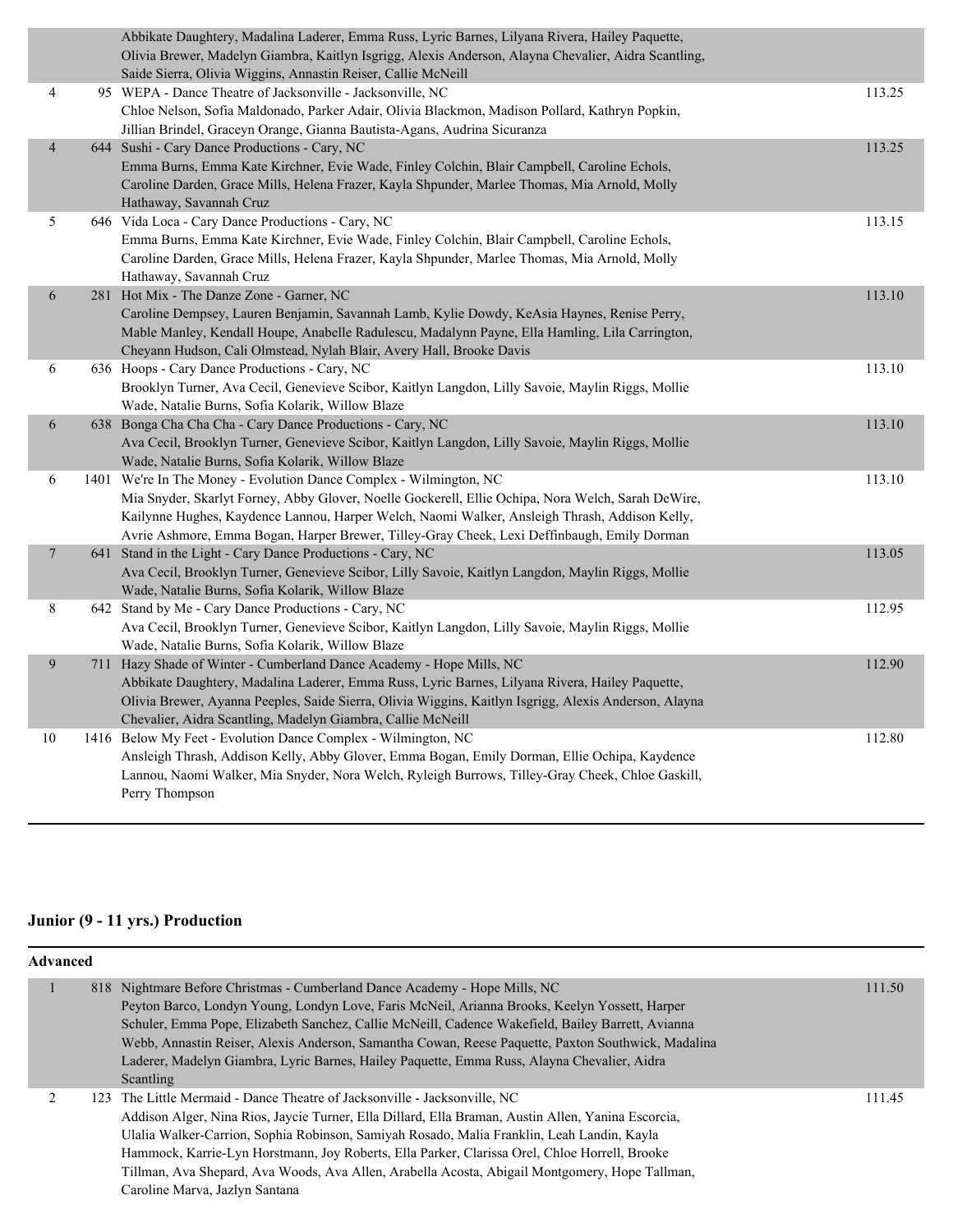## **Teen (12 - 14 yrs.) Solo**

|                 | Performance |                                                                                               |       |
|-----------------|-------------|-----------------------------------------------------------------------------------------------|-------|
| $\mathbf{1}$    |             | 1140 Counting Stars - DanzQuest - Wilmington, NC<br>Sadie Elizabeth Tew                       | 86.75 |
| 2               |             | 671 Worth It - The Dance Attic - Wake Forest, NC<br>Sydney Goodwin                            | 86.30 |
| 3               |             | 1384 Disco Pop - Amy's Academy of Dance Arts - Chadbourn, NC<br>Leslie Pham                   | 86.00 |
| 4               |             | 1036 Speaking French - The Academy of Dance & Fine Arts - Little River, SC<br>Eva Floyd       | 85.90 |
| $\overline{4}$  |             | 1048 Walking Papers - The Academy of Dance & Fine Arts - Little River, SC<br>Jenna Merritt    | 85.90 |
| 4               |             | 1328 Heartburn - Carolina Dance Academy - Manning, SC<br>Ashley Rae Hodge                     | 85.90 |
| 5               |             | 419 The Life Of The Party - Academy for the Performing Arts - Apex, NC<br>Kelsey Vance        | 85.75 |
| 6               |             | 407 Game of Survival - STARS Twirl Studio - Ayden, NC<br>Ava Scott Johnson                    | 85.70 |
| 6               |             | 1467 Every Heart - Evolution Dance Complex - Wilmington, NC<br>Ella Hart                      | 85.70 |
| 6               |             | 1763 A Pale - Palmetto Dance Starz - Myrtle Beach, SC<br>Elaysia Marcus                       | 85.70 |
| $\tau$          |             | 18 Sunshine - STARS Twirl Studio - Ayden, NC<br>Camdyn Peele                                  | 85.60 |
| 8               |             | 47 Maneater - Dance Theatre of Jacksonville - Jacksonville, NC<br>Elliana Weston              | 85.50 |
| 8               |             | 1346 When I say amen - Alternative Steps Dance Studio - Lincolnton, NC<br>Shayleigh Truesdale | 85.50 |
| 9               |             | 1635 She Used to Be Mine - Carolina Dance Academy - Manning, SC<br>Maddie Clark               | 85.45 |
| 10              |             | 1341 Yours - Alternative Steps Dance Studio - Lincolnton, NC<br><b>Grace Houser</b>           | 85.40 |
| 10              |             | 1385 Sour Candy - Amy's Academy of Dance Arts - Chadbourn, NC<br>Macey Potter                 | 85.40 |
| <b>Advanced</b> |             |                                                                                               |       |
| 1               |             | 145 Remedy - The Danze Zone - Garner, NC<br>Maylee Massengill                                 | 87.65 |
| $\overline{2}$  |             | 216 Light - The Danze Zone - Garner, NC<br>Sydney Springle                                    | 87.55 |

|   | $v, \text{unv}, v, \text{unv}$                                                            |       |
|---|-------------------------------------------------------------------------------------------|-------|
| 3 | 1162 Do Somethin' - TDS Dance Studio - Laurens, SC<br>Reece Barnard                       | 87.40 |
| 4 | 1620 Welcome to the Jungle - Bold Moves Dance Company - Rockingham, NC<br>Sophia Garner   | 87.10 |
|   | 883 Keep Climbing - Brand Performing Arts Center - Wilson, NC<br>Julie Belk               | 87.00 |
| 6 | 144 Faded Snapshots And Forgotten Dreams - The Danze Zone - Garner, NC<br>Sophia Scipione | 86.85 |
| 6 | 885 Malibu Nights - Brand Performing Arts Center - Wilson, NC<br>Cali Adison Penny        | 86.85 |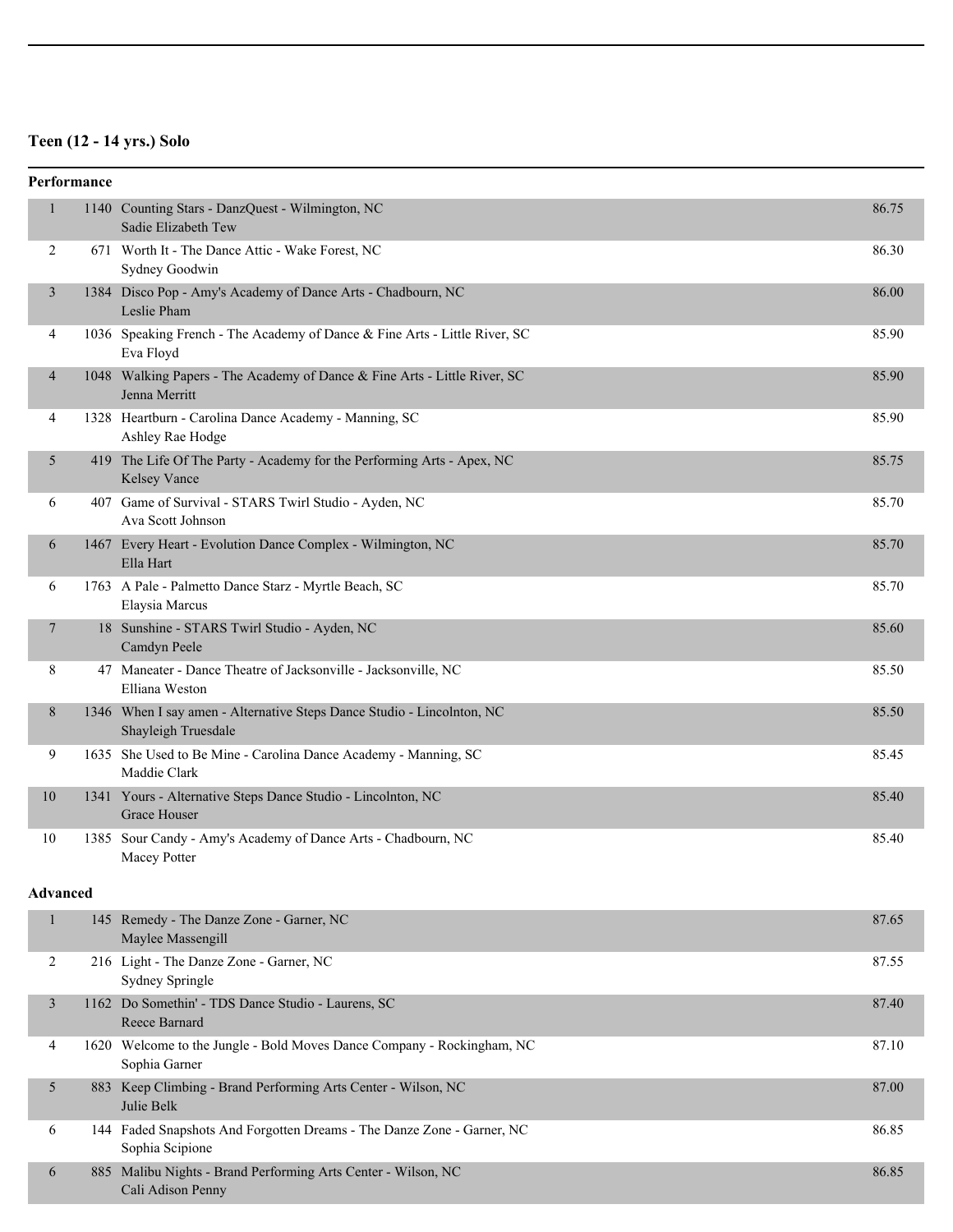|    | 177   | Still Rolling Stones - The Danze Zone - Garner, NC<br>Madeline Harrenstein                        | 86.50 |
|----|-------|---------------------------------------------------------------------------------------------------|-------|
| 8  |       | 166 Out Of Hiding - The Danze Zone - Garner, NC<br>Ella Brooke Johnson                            | 86.35 |
| 8  |       | 880 Chaos - Brand Performing Arts Center - Wilson, NC<br>Georgia Daniel                           | 86.35 |
| 8  |       | 1051 Places We Were Made - The Academy of Dance & Fine Arts - Little River, SC<br>Victoria Farace | 86.35 |
| 8  |       | 1583 Caught In Fire - Rising Stars @Miss Libby's - Sumter, SC<br>Laney Spigner                    | 86.35 |
| 8  | 1769- | Senorita - Coastal Dance Centre - Myrtle Beach, SC<br>Sabina Princiotta                           | 86.35 |
| 9  |       | 380 Tears Of Gold - Dance Trap - Concord, NC<br>Madison Tucker                                    | 86.30 |
| 10 |       | 1155 Dream of You - TDS Dance Studio - Laurens, SC<br>Rion Gordon                                 | 86.20 |

## **Competitive**

|    | 1  | 726 Sinking - Cumberland Dance Academy - Hope Mills, NC<br>Kalynn Todd                                  | 88.25 |
|----|----|---------------------------------------------------------------------------------------------------------|-------|
|    | 2  | 815 Nothing Less - Cumberland Dance Academy - Hope Mills, NC<br>Caroline McIntosh                       | 88.00 |
|    | 2  | 1671 What A Wonderful World - Dance Theatre of Jacksonville - Jacksonville, NC<br><b>Cadance Barnes</b> | 88.00 |
|    | 3  | 725 Ripple Effect - Cumberland Dance Academy - Hope Mills, NC<br><b>Rylie Baggett</b>                   | 87.70 |
|    | 3  | 1681 My Tears Are Becoming the Sea - Dance Theatre of Jacksonville - Jacksonville, NC<br>Paris Moore    | 87.70 |
|    | 4  | 707 Knife - Star Struck Dance Studio - Dallas, NC<br>Halle Grace Devine                                 | 87.50 |
|    | 5  | 214 Solitary - The Danze Zone - Garner, NC<br><b>Madison Alves</b>                                      | 87.30 |
|    | 6  | 539 Astronomical - Pointe South Dance - Randleman, NC<br>Kambry Swaim                                   | 87.20 |
|    | 7  | 160 Fall On Me - The Danze Zone - Garner, NC<br>Hanley House                                            | 87.15 |
|    | 8  | 1687 IATE - Dance Theatre of Jacksonville - Jacksonville, NC<br>Lily Shirley                            | 87.05 |
|    | 9  | 607 Got It - Cary Dance Productions - Cary, NC<br>Kelcey Hamrick                                        | 86.95 |
|    | 10 | 238 Heartbreaker - The Danze Zone - Garner, NC<br>Cheyann Hudson                                        | 86.90 |
|    | 10 | 866 Heaven in Hell - Litchfield Dance Arts Academy - Pawleys Island, SC<br>Virginia Adams               | 86.90 |
| 10 |    | 1439 Walk The Earth - Evolution Dance Complex - Wilmington, NC<br>Emma Claire Carroll                   | 86.90 |
|    | 10 | 1452 Hunger - Evolution Dance Complex - Wilmington, NC<br>Adalie Flynn                                  | 86.90 |
|    |    |                                                                                                         |       |

## **Teen (12 - 14 yrs.) Duet/Trio**

#### **Performance**

| 1700 Runaway Baby - Palmetto Arts Academy - Lake City, SC | 86.35 |
|-----------------------------------------------------------|-------|
| Camille Gamble-Rogers, Jada Robinson, Skylar Burgess      |       |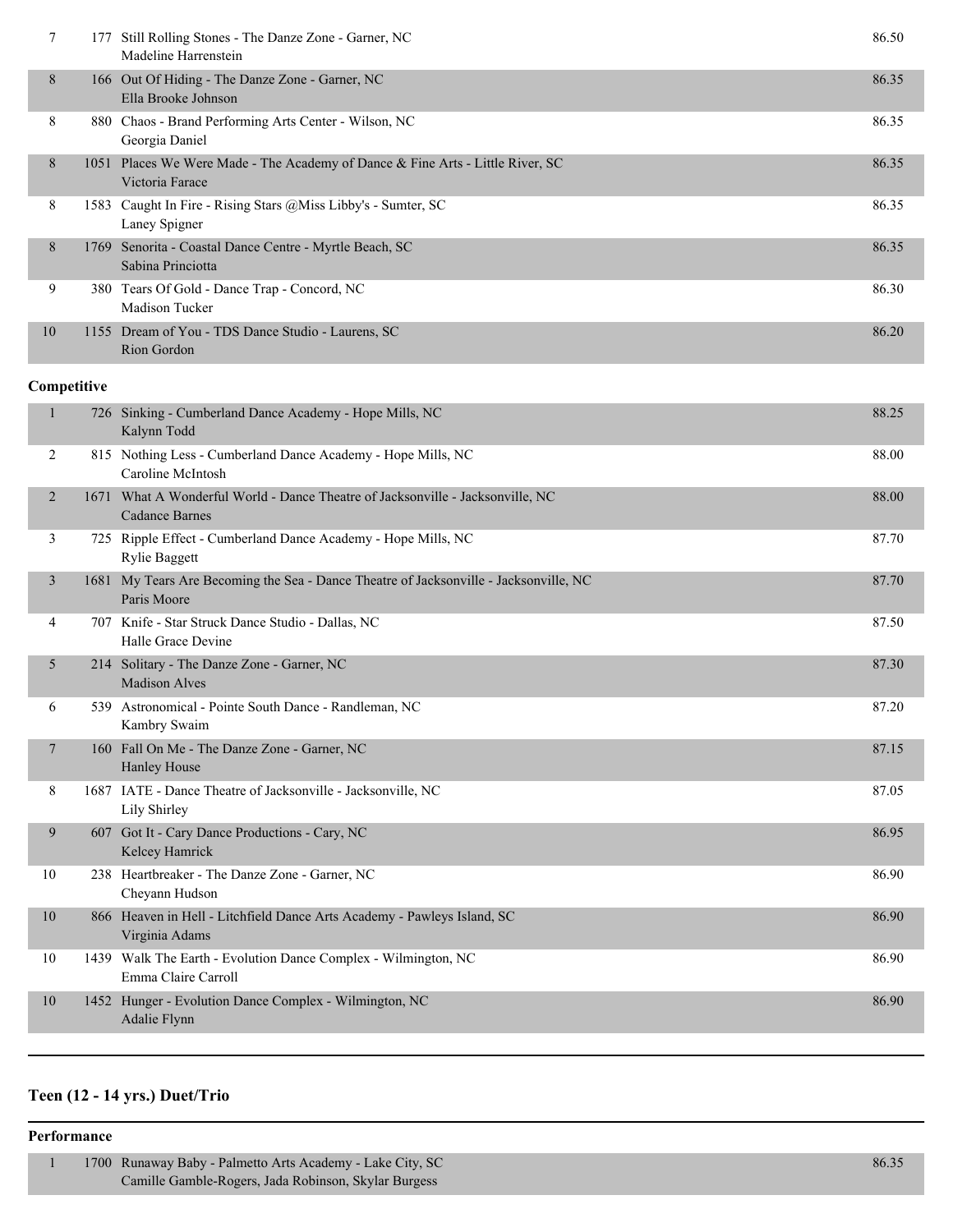| 2              |      | 1134 Bongo Cha Cha Cha - DanzQuest - Wilmington, NC<br>Emma Hansen, Hayden Beaulieu, Sadie Elizabeth Tew            | 85.40 |
|----------------|------|---------------------------------------------------------------------------------------------------------------------|-------|
| 3              |      | 684 Look At Me - The Dance Attic - Wake Forest, NC<br>Vanessa Bouse, Annie Gay                                      | 85.00 |
| 4              | 1213 | Black Hole - Embody Dance Company - Waxhaw, NC<br>Jenna Kappius, Haley Johnsen, Ava Delaney                         | 84.95 |
| $\overline{4}$ |      | 1344 Rise Up - Alternative Steps Dance Studio - Lincolnton, NC<br>Grace Houser, Kayden Cook                         | 84.95 |
| 5              |      | 688 For Our Sister - The Dance Attic - Wake Forest, NC<br>Crystal Rebollar, Joshua Hernandez                        | 84.85 |
| 5              |      | 1276 Rule the World - Palmetto Dance Starz - Myrtle Beach, SC<br>Elaysia Marcus, Mackenzie Haupl                    | 84.85 |
| 5              | 1289 | Lets Get Loud - Avanz Dance Academy - Guatemala City, GT<br>Valentina Gonzalez, Pamela Signoret                     | 84.85 |
| 6              | 1649 | Beautiful Things - Carolina Dance Academy - Manning, SC<br>Ashley Rae Hodge, Maddie Clark                           | 84.75 |
| 7              |      | 389 Mambo #5 - Maggie's Academy of Dance - Sylvania, GA<br>Molly Wall, Anna Williams                                | 84.70 |
| 8              |      | 418 Saturday Sun - Academy for the Performing Arts - Apex, NC<br>Brianna Stephenson, Abigail Barlett, Kaitlyn Shiju | 84.55 |
| 9              |      | 1565 VP HIP HOP - Avanz Dance Academy - Guatemala City, GT<br>Pamela Signoret, Valentina Gonzalez                   | 84.50 |
| 10             |      | 1132 Raise the Roof - DanzQuest - Wilmington, NC<br>Emma Atoigue, Stella Villari, Hayden Beaulieu                   | 84.45 |

#### **Advanced**

| 1              |      | 875 Shenandoah - Brand Performing Arts Center - Wilson, NC<br>Virginia Batten, Sloane Hinnant                   | 86.40 |
|----------------|------|-----------------------------------------------------------------------------------------------------------------|-------|
| 2              |      | 877 You Will Be Found - Brand Performing Arts Center - Wilson, NC<br>Cali Adison Penny, Ava Posas-Ortiz         | 86.30 |
| $\overline{3}$ | 1163 | Elephants - TDS Dance Studio - Laurens, SC<br>Alyssa Crowe, Reece Barnard                                       | 86.25 |
| 4              |      | 1623 The World we Made - Bold Moves Dance Company - Rockingham, NC<br>Sophia Garner, Cailey Chermak             | 86.05 |
| 5              |      | 876 Took The Night - Brand Performing Arts Center - Wilson, NC<br>Julie Belk, Georgia Daniel                    | 85.95 |
| 6              |      | 336 End Of The Line - Dance Trap - Concord, NC<br>Alison Burton, Marissa Collins                                | 85.85 |
| 6              | 1153 | Hold On - Dance Trap - Concord, NC<br>Madison Tucker, Addison McGuire                                           | 85.85 |
| 7              |      | 477 Particles - Academy for the Performing Arts - Apex, NC<br>Victoria Passo, Hope Almond                       | 85.80 |
| $\overline{7}$ |      | 929 Maneater - Southern Sapphires Dance Company - Fairmont, NC<br>Jailyn Newberry, Abby Britt                   | 85.80 |
| 8              |      | 521 I'm Blessed - Burgaw Dance Center & Gymnastics - Burgaw, NC<br>Tatum Brown, Lexi Todd, Katy Porter          | 85.75 |
| 9              | 873  | Burlesque - Brand Performing Arts Center - Wilson, NC<br>Ava Posas-Ortiz, Cali Adison Penny, Anna-Lane Norville | 85.70 |
| 10             |      | 522 Puttin on the Ritz - Burgaw Dance Center & Gymnastics - Burgaw, NC<br>Tatum Brown, Lexi Todd, Katy Porter   | 85.65 |
| Competitive    |      |                                                                                                                 |       |

#### 1 708 Home - Star Struck Dance Studio - Dallas, NC 87.80 Halle Grace Devine, Sophia Mileta 2 1462 Dusk Until Dawn - Evolution Dance Complex - Wilmington, NC 87.20 Noelle Gockerell, Valadie Cammack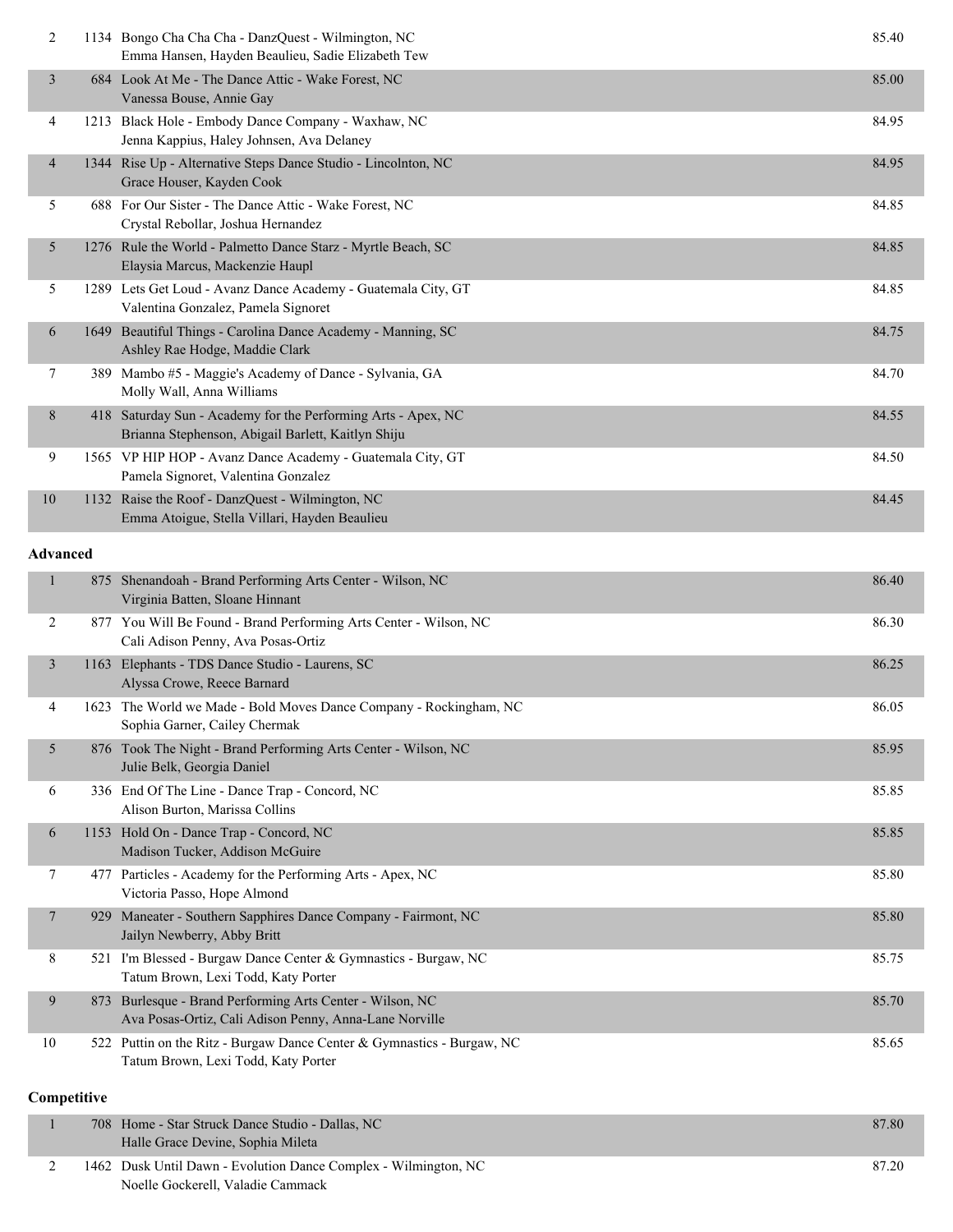| 3              | 731  | When We're Older - Cumberland Dance Academy - Hope Mills, NC<br>Rylie Baggett, Rylan McLaurin, Caroline McIntosh         | 87.05 |
|----------------|------|--------------------------------------------------------------------------------------------------------------------------|-------|
| 4              |      | 75 Feel Real - Dance Theatre of Jacksonville - Jacksonville, NC<br>Ava Buzzard, Paris Moore, Chloe Hyatt                 | 86.60 |
| $\overline{4}$ |      | 161 The Bridge Between Two Souls - The Danze Zone - Garner, NC<br>Addison Holt, Hanley House                             | 86.60 |
| 5              | 1440 | Heaven Is A Place On Earth - Evolution Dance Complex - Wilmington, NC<br>Ella Gagnon, Emma Claire Carroll                | 86.55 |
| 6              | 1727 | Small World - Evolution Dance Complex - Wilmington, NC<br>Danica Miller, Savannah Robey                                  | 86.40 |
| 7              |      | 78 Sweet Architect - Dance Theatre of Jacksonville - Jacksonville, NC<br>Sawyer Richards, Ireland Norris, Cadance Barnes | 86.35 |
| $\overline{7}$ |      | 541 Lift you up - Pointe South Dance - Randleman, NC<br>Kambry Swaim, Kinley Swaim, Maely Swaim                          | 86.35 |
| 8              | 749. | On Then & Now - Cumberland Dance Academy - Hope Mills, NC<br>Jada Harvey, Kalynn Todd                                    | 86.30 |
| 8              | 750- | Minus 61 - Cumberland Dance Academy - Hope Mills, NC<br>Kendal Draughon, Rylie Baggett, Caroline McIntosh                | 86.30 |
| 9              | 1453 | Shadows Will Fall - Evolution Dance Complex - Wilmington, NC<br>Adalie Flynn, Secelia Richardson                         | 86.20 |
| 10             | 76   | Wait A Minute - Dance Theatre of Jacksonville - Jacksonville, NC<br>Joyous Dong, Jolee Wilson, Jakiya Payton             | 86.00 |
|                |      |                                                                                                                          |       |

## **Teen (12 - 14 yrs.) Small**

#### **Performance**

| $\mathbf{1}$    | 35 5 Guys Named Moe - STARS Twirl Studio - Ayden, NC<br>Emma House, Ava Scott Johnson, Juli Amundson, Kelsey Cortright, Macy Mann                                                                                   | 114.75 |
|-----------------|---------------------------------------------------------------------------------------------------------------------------------------------------------------------------------------------------------------------|--------|
| $\overline{2}$  | 34 Attention - STARS Twirl Studio - Ayden, NC<br>Savanna Jernigan, Hailey Forehand, Emma House, Juli Amundson, Kelsey Cortright, Macy Mann, Ava<br>Scott Johnson, Brooke Paramore                                   | 114.25 |
| $\mathfrak{Z}$  | 1363 Throwback - Amy's Academy of Dance Arts - Chadbourn, NC<br>Briley Bowen, Chloe Locklear, Grace Wilkins, Jenna Jenkins, Leslie Pham, Lillie Greene, Macey Potter,<br>Melanie Jamison                            | 114.20 |
| 4               | 1061 For The Night - The Academy of Dance & Fine Arts - Little River, SC<br>Liam Hall, Luke James, Davey Brown, Darrian Mora                                                                                        | 113.90 |
| 5               | 1013 Don't Worry, Be Happy - Simply Dance - Whiteville, NC<br>Laney Bullard, Emily Kea Gray, Lauryn Singletary, Lahna Kern, Keller Simmons, Jenna Arrington,<br>Emilie Pridgen, Carrie Nicholson, Braylee Storms    | 113.70 |
| 6               | 1011 2-Steppin' - Simply Dance - Whiteville, NC<br>Laney Bullard, Emma Gray Wheatley, Lauryn Singletary, Lahna Kern, Keller Simmons, Jenna Arrington,<br>Emilie Pridgen, Carrie Nicholson, Braylee Storms           | 113.35 |
| $7\phantom{.0}$ | 1360 Let's Work - Amy's Academy of Dance Arts - Chadbourn, NC<br>Chloe Locklear, Grace Wilkins, Leslie Pham, Lillie Greene, Macey Potter, Melanie Jamison, Jenna<br>Jenkins                                         | 113.30 |
| 8               | 254 The Escape - The Danze Zone - Garner, NC<br>Katerina Iavarone, Isabelle Oquinn, Anna Weaver, Kamryn Oliver, Katie Davis, Jona Connolly, Phebe<br>Rosser, Camryn Dudley, Delaney Gatewood                        | 113.15 |
| 8               | 520 Great Night - Burgaw Dance Center & Gymnastics - Burgaw, NC<br>Elaina Rhodes, Lainey Caudill, Addison Brown, Amirah Mousseau, Aleeha Flake                                                                      | 113.15 |
| 8               | 1012 Hair, Nails, Hips, Heels - Simply Dance - Whiteville, NC<br>Laney Bullard, Emily Kea Gray, Lauryn Singletary, Lahna Kern, Keller Simmons, Jenna Arrington,<br>Emilie Pridgen, Carrie Nicholson, Braylee Storms | 113.15 |
| 9               | 1126 Livin'La Vida Loca - DanzQuest - Wilmington, NC<br>Reese Brinckman, Elija Jacobs, Karley Davis, Savannah Spencer, Simone Brown, Stella Villari, Brandi<br>Rhodes, Emma Hansen, Kaylie Seltzer                  | 113.10 |
| 10              | 251 Brittney's Back - The Danze Zone - Garner, NC                                                                                                                                                                   | 113.00 |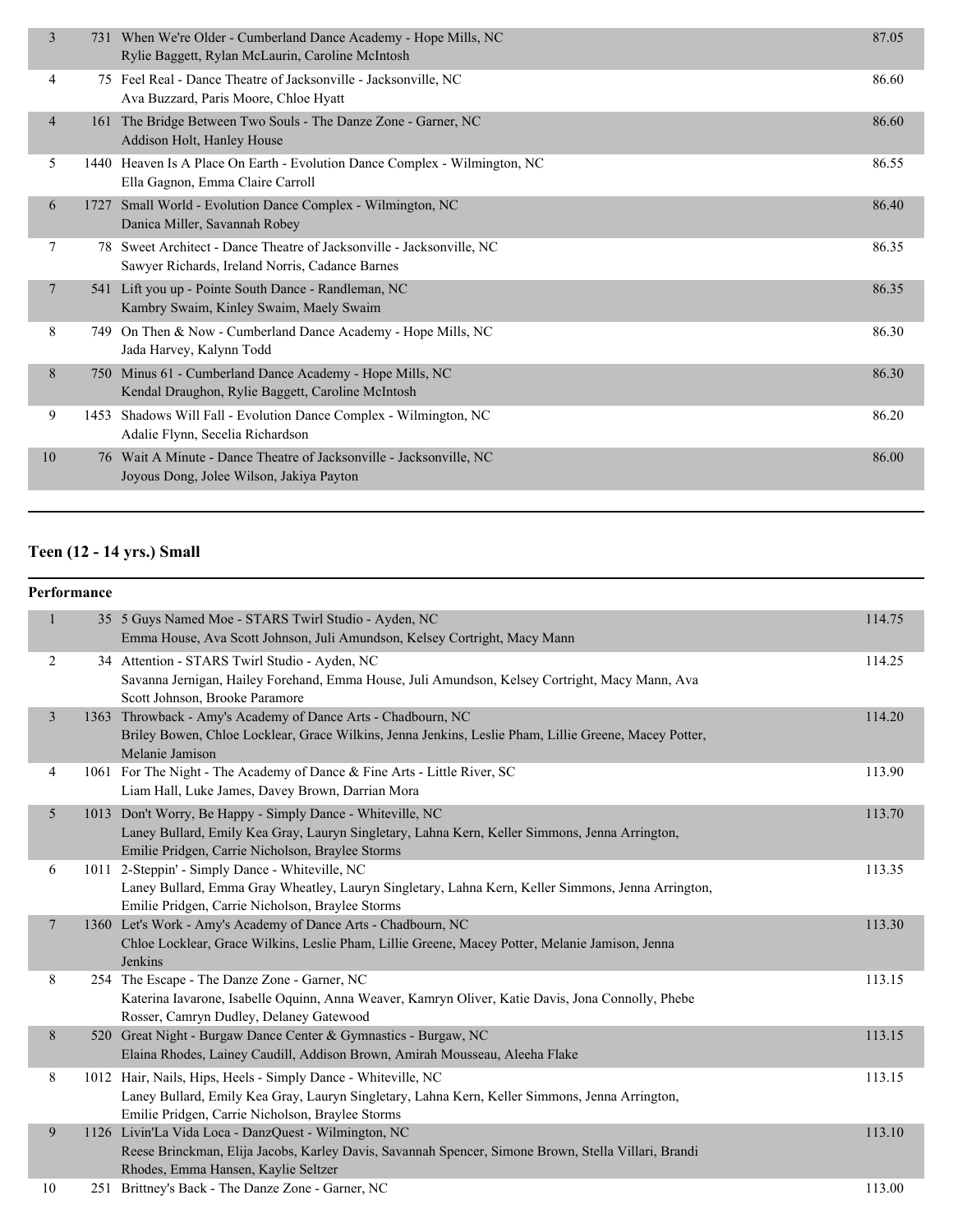Ella Bailey, Caroline Dempsey, Kendall Houpe, Carson Malarkey, Lauren Benjamin, Madalynn Payne, Avery Hall

| Advanced |  |
|----------|--|
|----------|--|

| $\mathbf{1}$   | 272 The Twilight Zone - The Danze Zone - Garner, NC<br>Maylee Massengill, Peyton Miller, Sophia Scipione, Anna Sullivan, Gracie Sorrell, Gracie Forcash,<br>Madeline Harrenstein, Sydney Springle                          | 115.05 |
|----------------|----------------------------------------------------------------------------------------------------------------------------------------------------------------------------------------------------------------------------|--------|
| $\mathbf{1}$   | 1215 Where My Girls At - Embody Dance Company - Waxhaw, NC<br>Sydney Kappius, Katy More, Jenna Kappius, Haley Johnsen, Ava Delaney, Abby Mathias, Rosie Spinelli,<br>Anne Kartika                                          | 115.05 |
| $\overline{2}$ | 317 The Wall - Brand Performing Arts Center - Wilson, NC<br>Julie Belk, Maggie Stegall, Bianca White, Gabrielle Renfrow, Georgia Daniel, Sloane Hinnant                                                                    | 114.95 |
| 3              | 271 Even If - The Danze Zone - Garner, NC<br>Maylee Massengill, Peyton Miller, Sophia Scipione, Anna Sullivan, Gracie Sorrell, Madeline Harrenstein,<br>Sydney Springle, Gracie Forcash                                    | 114.90 |
| $\overline{4}$ | 316 Where Do You Think You're Going? - Brand Performing Arts Center - Wilson, NC<br>Julie Belk, Maggie Stegall, Bianca White, Sloane Hinnant, Georgia Daniel, Gabrielle Renfrow                                            | 114.65 |
| 5              | 270 Black Cat - The Danze Zone - Garner, NC<br>Maylee Massengill, Peyton Miller, Sophia Scipione, Anna Sullivan, Gracie Sorrell, Gracie Forcash,<br>Madeline Harrenstein, Sydney Springle                                  | 114.55 |
| 6              | 1408 Street Lights - Evolution Dance Complex - Wilmington, NC<br>Gracianna Parsons, Neveah Allen-Black, Saniyah Hunter, Perry Kim, Tia Williams, Addy Tognotti, Claire<br>Richardet, Macie Rackley                         | 114.30 |
| 7              | 322 King of New York - Brand Performing Arts Center - Wilson, NC<br>Landen Sheeler, Virginia Batten, Morgan Nicol, Anna Carr Benton, Naomi Byrum, Grayson Strickland,<br>Morgan Radford, Georgia Daniel, Gabrielle Renfrow | 114.20 |
| 8              | 817 Rise - Cumberland Dance Academy - Hope Mills, NC<br>Alayna Chevalier, Ayanna Peeples, Lilyana Rivera, Lyric Barnes, Hailey Paquette                                                                                    | 113.95 |
| 8              | 952 She Used to be Mine - Coastal Dance Academy - Leland, NC<br>Ayden Dameron, Paige Barnhill, Paige Wong, Lilliana Myers, Gracie Wainwright                                                                               | 113.95 |
| $8\phantom{.}$ | 1169 Something About You - TDS Dance Studio - Laurens, SC<br>Alyssa Crowe, Reece Barnard, Ressa Moates, Rion Gordon, Anna Grace Powell, Rhiannon Chandler                                                                  | 113.95 |
| 9              | 1170 White Room - TDS Dance Studio - Laurens, SC<br>Alyssa Crowe, Reece Barnard, Ressa Moates, Rion Gordon, Katie Hillyard, Rhiannon Chandler, Anna<br>Grace Powell                                                        | 113.90 |
| 10             | 342 704 Queens - Dance Trap - Concord, NC<br>Josalynn Burris, Anna Hahn, Emma Grace Kent, Hayden Boots, McCall Fast, Lexi O'Loughlin, Madison<br>Tucker, Marissa Collins, Savannah Allred                                  | 113.85 |
| 10             | 804 Every Ending Is A Chance - Cumberland Dance Academy - Hope Mills, NC<br>Alayna Chevalier, Ayanna Peeples, Hailey Paquette, Lyric Barnes, Lilyana Rivera                                                                | 113.85 |
| 10             | 1168 Drip - TDS Dance Studio - Laurens, SC<br>Alyssa Crowe, Mallori Dempsey, Reece Barnard, Ressa Moates, Rion Gordon, Anna Grace Powell, Katie<br>Hillyard, Rhiannon Chandler                                             | 113.85 |
| Competitive    |                                                                                                                                                                                                                            |        |
| 1              | 1417 Fall For You - Evolution Dance Complex - Wilmington, NC<br>Elijah Tank, Ellie Badrock, Saylor Seufert, Karyll Snyder, NoahAyden Grady, Valadie Cammack                                                                | 117.20 |
| $\overline{2}$ | 716 Braid - Cumberland Dance Academy - Hope Mills, NC<br>Rylie Baggett, Rylan McLaurin, Caroline McIntosh, Jada Harvey, Kalynn Todd                                                                                        | 116.75 |
| $\mathfrak{Z}$ | 288 Into The Light - The Danze Zone - Garner, NC<br>Caitlin Warner, Margaret Ann Corder, Madison Alves, Emma Stephenson, Ayumi Messick, Hanley<br>House, Jalexi Huckeba, Bailey Joiner, Anna Scott Thompson                | 116.55 |
| 3              | 714 Violent Crime - Cumberland Dance Academy - Hope Mills, NC<br>Rylie Baggett, Rylan McLaurin, Laila Lewis, Kalynn Todd, Caroline McIntosh, Jada Harvey, Hailey<br>Johnson, Lillian Cross, Ryann Fontaine                 | 116.55 |
| 4              | 1419 Broken - Evolution Dance Complex - Wilmington, NC<br>Adalie Flynn, Ella Gagnon, Elijah Tank, Danica Miller, Saylor Seufert, Alyssa Gagnon, Emma Snider,<br>Karyll Snyder, Sophia Stansfield                           | 116.50 |
| 5              | 297 Fallout - Pointe South Dance - Randleman, NC<br>Reagan Hill, Maely Swaim, Josie Perdue, Rebecca Wilson, Kinley Swaim, Kambry Swaim, Aubri Hill,<br>Alyssa Rasmusson, Addison Herman                                    | 116.45 |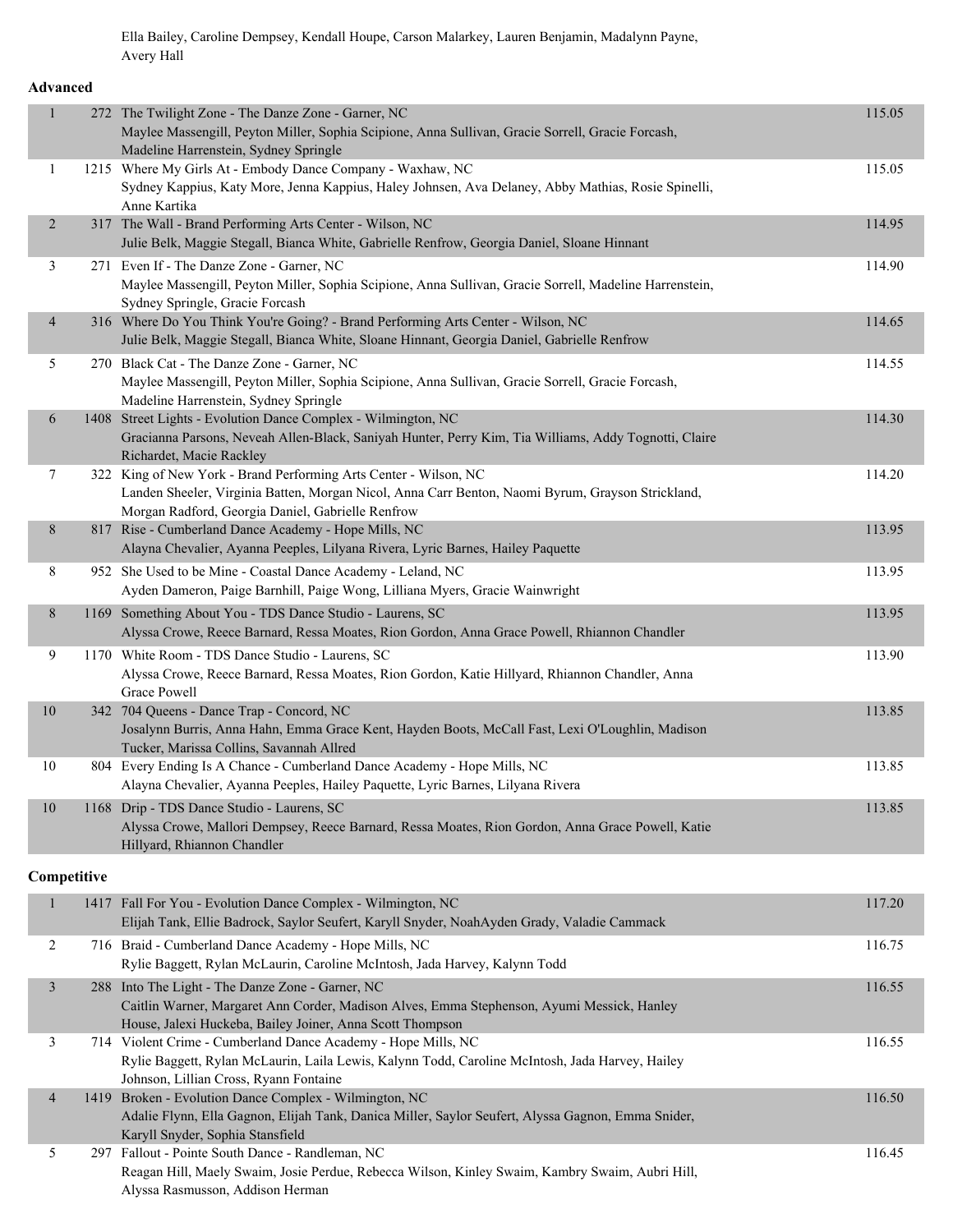| 1414 Love In The Dark - Evolution Dance Complex - Wilmington, NC<br>116.25<br>6<br>Adalie Flynn, Danica Miller, Claire Casey, Ella Gagnon, Emma Claire Carroll, Ellie Badrock, Isabella<br>Peloquin, Savannah Robey, Amy Palmer<br>302 Gone - Pointe South Dance - Randleman, NC<br>116.05<br>Josie Perdue, Kambry Swaim, Kinley Swaim, Maely Swaim, Rebecca Wilson, Alyssa Rasmusson,<br>Addison Herman, Aubri Hill, Reagan Hill<br>8<br>715 I Used to Know - Cumberland Dance Academy - Hope Mills, NC<br>115.70<br>Rylie Baggett, Rylan McLaurin, Caroline McIntosh, Hailey Johnson, Jada Harvey, Lillian Cross, Ryann<br>Fontaine, Laila Lewis, Kalynn Todd<br>287 Knockin On Heaven's Door - The Danze Zone - Garner, NC<br>115.60<br>9<br>Caitlin Warner, Margaret Ann Corder, Madison Alves, Emma Stephenson, Ayumi Messick, Hanley<br>House, Jalexi Huckeba, Bailey Joiner, Anna Scott Thompson<br>717 Waiting Room - Cumberland Dance Academy - Hope Mills, NC<br>10<br>115.50<br>Rylie Baggett, Rylan McLaurin, Caroline McIntosh, Kalynn Todd, Jada Harvey |  |  |
|-----------------------------------------------------------------------------------------------------------------------------------------------------------------------------------------------------------------------------------------------------------------------------------------------------------------------------------------------------------------------------------------------------------------------------------------------------------------------------------------------------------------------------------------------------------------------------------------------------------------------------------------------------------------------------------------------------------------------------------------------------------------------------------------------------------------------------------------------------------------------------------------------------------------------------------------------------------------------------------------------------------------------------------------------------------------------|--|--|
|                                                                                                                                                                                                                                                                                                                                                                                                                                                                                                                                                                                                                                                                                                                                                                                                                                                                                                                                                                                                                                                                       |  |  |
|                                                                                                                                                                                                                                                                                                                                                                                                                                                                                                                                                                                                                                                                                                                                                                                                                                                                                                                                                                                                                                                                       |  |  |
|                                                                                                                                                                                                                                                                                                                                                                                                                                                                                                                                                                                                                                                                                                                                                                                                                                                                                                                                                                                                                                                                       |  |  |
|                                                                                                                                                                                                                                                                                                                                                                                                                                                                                                                                                                                                                                                                                                                                                                                                                                                                                                                                                                                                                                                                       |  |  |
|                                                                                                                                                                                                                                                                                                                                                                                                                                                                                                                                                                                                                                                                                                                                                                                                                                                                                                                                                                                                                                                                       |  |  |

#### **Teen (12 - 14 yrs.) Large**

#### **Performance** 1 24 Venus - STARS Twirl Studio - Ayden, NC 113.80 Skyler Kinion, Macy Mann, Kelsey Cortright, Kailee Grubbs, Juli Amundson, Hannah White, Hailey Forehand, Emily Grubbs, Brooke Paramore, Ne'Shaunta Whitehurst-Little, Kennedy Roach, Cassee Acheampong, Ava Scott Johnson, Savanna Jernigan, Emma House, Daisy Hall-Lopez, Camdyn Peele, Aisha Carver, Abby Taylor 2 1361 The Overpass - Amy's Academy of Dance Arts - Chadbourn, NC 113.75 Chloe Locklear, Grace Wilkins, Jenna Jenkins, Leslie Pham, Macey Potter, Melanie Jamison, Kinley Nance, Samantha Cahn, Victoria Burge, Lyla Bullard 3 695 Give Me Love - The Dance Attic - Wake Forest, NC 113.65 Ella Black, Crystal Rebollar, Siri Qualley, Kiersten Britt, Grace Thomas, Diara Carter, Cate Kennedy, Bryn Knode, Olivia Linder, Mia Terlizzi, Eliana Garry 4 25 Postcard Memories - STARS Twirl Studio - Ayden, NC 113.60 Juli Amundson, Kelsey Cortright, Macy Mann, Kennedy Roach, Hannah White, Savanna Jernigan, Skyler Kinion, Hailey Forehand, Abby Taylor, Daisy Hall-Lopez, Emma House, Brooke Paramore, Ne'Shaunta Whitehurst-Little, Camdyn Peele, Carissa Donica, Cassee Acheampong, Kailee Grubbs, Ava Scott Johnson, Emily Grubbs 4 1563 Clue - TDS Dance Studio - Laurens, SC 113.60 Alexia Gordon, Anna Grace Powell, Alyssa Crowe, Rion Gordon, Peyton Elders, Marett Franklin, Promyse Hunter, Graycen Moore, Tabby Pedigo, Aubree Roberts 5 1364 Annie - Amy's Academy of Dance Arts - Chadbourn, NC 113.20 Chloe Locklear, Melanie Jamison, Macey Potter, Grace Wilkins, Lillie Greene, Gabriella Harrison, Sydney Gardner, Lyla Bullard, Kinley Nance, Leslie Pham, Trinity Skipper 6 255 Heaven Is A Place On Earth - The Danze Zone - Garner, NC 113.00 Katerina Iavarone, Isabelle Oquinn, Anna Weaver, Kamryn Oliver, Katie Davis, Jona Connolly, Phebe Rosser, Camryn Dudley, Delaney Gatewood, Ella Bailey, Caroline Dempsey, Kendall Houpe, Carson Malarkey, Lauren Benjamin, Madalynn Payne, Avery Hall 7 414 Fields Aflame - Academy for the Performing Arts - Apex, NC 112.90 Aryanna Coelho, Maya Crowell, Bailey McNeilly, Olivia Noon, Gabrielle Spehar, Shelby Van Almen, Addison Walker, Marley Windley, McKenna Stephenson, Brianna Stephenson, Kelsey Vance, Abigail Barlett, Vivien Cantrell, Kaitlyn Shiju 8 1362 Arcade - Amy's Academy of Dance Arts - Chadbourn, NC 112.85 Chloe Locklear, Melanie Jamison, Macey Potter, Grace Wilkins, Lillie Greene, Lyla Bullard, Victoria Burge, Samantha Cahn, Kinley Nance, Leslie Pham, Divine Gardner, Ava Hutchinson 9 1378 Kris Kross - Amy's Academy of Dance Arts - Chadbourn, NC 112.75 Addi Cameron, Chloe Edmund, Kate Alsup, Kyleigh Patrick, Laney Barnhill, Makaylah Willis, Mia Patrick, Shea Hutchinson, TyAjia Evans, Zoey Williamson 10 393 Whoomp! There It Is - Maggie's Academy of Dance - Sylvania, GA 112.60 J Canetto, Wenslie Boyd, Sarah Morgan, Molly Wall, Averi Forehand, Anna Williams, Stella McBride, Shelby Watson, Piper Black, Elle Gentry, Caroline Waters 10 1608 DEAR ANXIETY - Allstar Dance Academy - Swainsboro, GA 112.60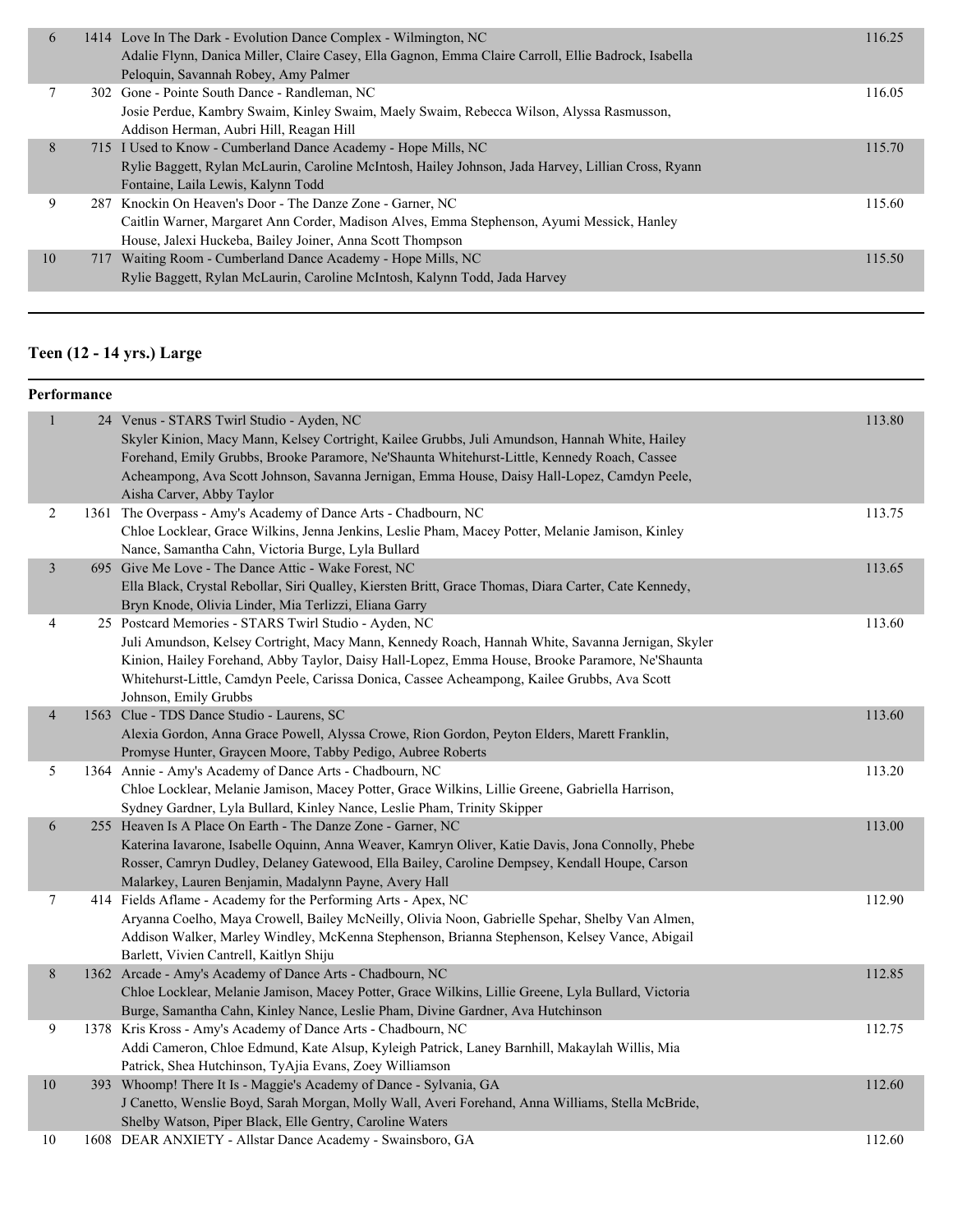Savannah Thompson, Maggie Rowland, Bre-Lynn Atkison, Katie Griswold, Brinzlei Carter, Maddison Andrews, Brayleigh Albor, Layla Brinson, Maggie Smith, Abbiegail Hopkins, Zaylin Lee, Deasia Greene, Hannah Camarero, Alexa Camarero, Taylor Roberts, Morgan Jackson, Brendlee Morris, Blaze Morris

#### **Advanced**

| $\mathbf{1}$   | 1574 Sing Sing Sing - Rising Stars @Miss Libby's - Sumter, SC<br>Samantha Fisher, Natalie Palmo, Kinsey Hatchell, Katelynn Carroway, Karsen Krammer, Caroline<br>Weaver, Camilla Smith, Ally Woolever, Miyah LaGrant, Lillie Rogers, Laney Spigner, Jania Green, Ellie<br>Stutz                                                                                           | 115.25 |
|----------------|---------------------------------------------------------------------------------------------------------------------------------------------------------------------------------------------------------------------------------------------------------------------------------------------------------------------------------------------------------------------------|--------|
| $\overline{2}$ | 1572 Maps - Rising Stars @Miss Libby's - Sumter, SC<br>Miyah LaGrant, Lillie Rogers, Laney Spigner, Jania Green, Ellie Stutz, Kinsey Hatchell, Karsen<br>Krammer, Caroline Weaver, Camilla Smith, Ally Woolever                                                                                                                                                           | 115.00 |
| 3              | 1214 After the Storm - Embody Dance Company - Waxhaw, NC<br>Haley Johnsen, Jenna Kappius, Sydney Kappius, Paige Boylan, Anne Kartika, Hailey Lundquist, Abby<br>Mathias, Katy More, Rosie Spinelli, Delaney Wheaton                                                                                                                                                       | 114.60 |
| 4              | 278 Classic - The Danze Zone - Garner, NC<br>Gracie Sorrell, Maylee Massengill, Kamryn Hollowell, Sonja Sainovic, Katerina Iavarone, Isabelle<br>Oquinn, Anna Cheshire, Brooke Davis, Madeline Harrenstein, Sydney Springle, Avery Hall                                                                                                                                   | 114.25 |
| 5              | 1204 The Man in Black - Embody Dance Company - Waxhaw, NC<br>Sydney Kappius, Katy More, Jenna Kappius, Haley Johnsen, Ava Delaney, Abby Mathias, Rosie Spinelli,<br>Hailey Lundquist, Anne Kartika, Paige Boylan, Delaney Wheaton                                                                                                                                         | 114.20 |
| 6              | 269 Love Has No Limits - The Danze Zone - Garner, NC<br>Kamryn Hollowell, Morgan Ferrell, Emily Herring, Ella Brooke Johnson, Edie Williams, Milan Roberts,<br>Lila Carrington, Gloria Kiningham, McKenly Ferrell, Brooke Davis, Kylie Dowdy, Sonja Sainovic, Mila<br>Barnes, Savannah Lamb                                                                               | 114.10 |
| 7              | 267 The Dust - The Danze Zone - Garner, NC<br>Kamryn Hollowell, Morgan Ferrell, Emily Herring, Ella Brooke Johnson, Edie Williams, Milan Roberts,<br>Sonja Sainovic, Savannah Lamb, Mila Barnes, Lila Carrington, Gloria Kiningham, McKenly Ferrell,<br>Brooke Davis, Kylie Dowdy                                                                                         | 114.05 |
| 8              | 967 Driver's License - Studio 8 Performing Arts - Murrells Inlet, SC<br>Rhyana Horan, Keira Husfeldt, Cameron Summerlin, Jocelyn McKeone, Hadley Camell, Ella Sinegra,<br>Sofia Alvarez, Scarlett Crowe, Marissa Thomas, Lily Bullington, Lakeley Cannon, Eden Cantu, Avery<br>Elder                                                                                      | 114.00 |
| 9              | 268 Winter Song - The Danze Zone - Garner, NC<br>Kamryn Hollowell, Morgan Ferrell, Emily Herring, Ella Brooke Johnson, Edie Williams, Milan Roberts,<br>Sonja Sainovic, Savannah Lamb, Mila Barnes, Lila Carrington, Gloria Kiningham, McKenly Ferrell,<br>Brooke Davis, Kylie Dowdy                                                                                      | 113.95 |
| 9              | 1252 Toxic Freakshow - Dance Works Unlimited - Lancaster, SC<br>Sylia Harris, Macie Saverance, Jonai Stowe, Arden Baker, Sydnie Turk, Sydney Thomas, Reagan Brooks,<br>Olivia Bumgardner, Kennedy Brice, Bailee Brooke Williams, Rylan Hileman, Gabrie Griffin, Emily<br>Bumgardner, Carmela Tiedt, Ashbie Johnson                                                        | 113.95 |
| 10             | 279 All That Jazz - The Danze Zone - Garner, NC<br>Gracie Forcash, Peyton Miller, Kamryn Hollowell, Edie Williams, Ella Brooke Johnson, Morgan Ferrell,<br>Brooke Davis, Madeline Harrenstein, Sydney Springle, Sonja Sainovic                                                                                                                                            | 113.70 |
| Competitive    |                                                                                                                                                                                                                                                                                                                                                                           |        |
| $\mathbf{1}$   | 112 Le Jazz Hot - Dance Theatre of Jacksonville - Jacksonville, NC<br>Sydney Lesan, Lily Shirley, Lillian Tallman, Joyous Dong, Jolee Wilson, Caroline Cubas, Breanna<br>Ottinger, Bailee Ottinger, Ava Buzzard, Amaia Dean, Paris Moore, Jakiya Payton, Ireland Norris, Chloe<br>Hyatt                                                                                   | 116.65 |
| 2              | 1726 Nobody's Supposed To Be Here - Evolution Dance Complex - Wilmington, NC<br>Ava George, Ella Gagnon, Elijah Tank, Addison Hardee, Caroline McMullan, Amy Palmer, Jenna<br>Wilkinson, Emma Snider, Ellie Badrock, Karyll Snyder, Olivia Tank, Nyla Wilson, NoahAyden Grady,<br>Valadie Cammack, Sophia Stansfield, Sereniti Branch, Secelia Richardson, Saylor Seufert | 116.60 |
| $\mathfrak{Z}$ | 289 Run Boy Run - The Danze Zone - Garner, NC<br>Caitlin Warner, Margaret Ann Corder, Madison Alves, Emma Stephenson, Ayumi Messick, Hanley<br>House, Jalexi Huckeba, Bailey Joiner, Anna Scott Thompson, Cheyann Hudson, Addison Holt, Carrington<br>Porter, Cali Olmstead, Avery O'Mara                                                                                 | 116.20 |
| 4              | 114 Sushi - Dance Theatre of Jacksonville - Jacksonville, NC<br>Lily Shirley, Joyous Dong, Bailee Ottinger, Sawyer Richards, Paris Moore, Kendall Tallman, Jordan<br>McIntire, Jakiya Payton, Ireland Norris, Chloe Hyatt, Cadance Barnes, Adelynne Shull                                                                                                                 | 116.00 |
| 4              | 752 Glory - Cumberland Dance Academy - Hope Mills, NC                                                                                                                                                                                                                                                                                                                     | 116.00 |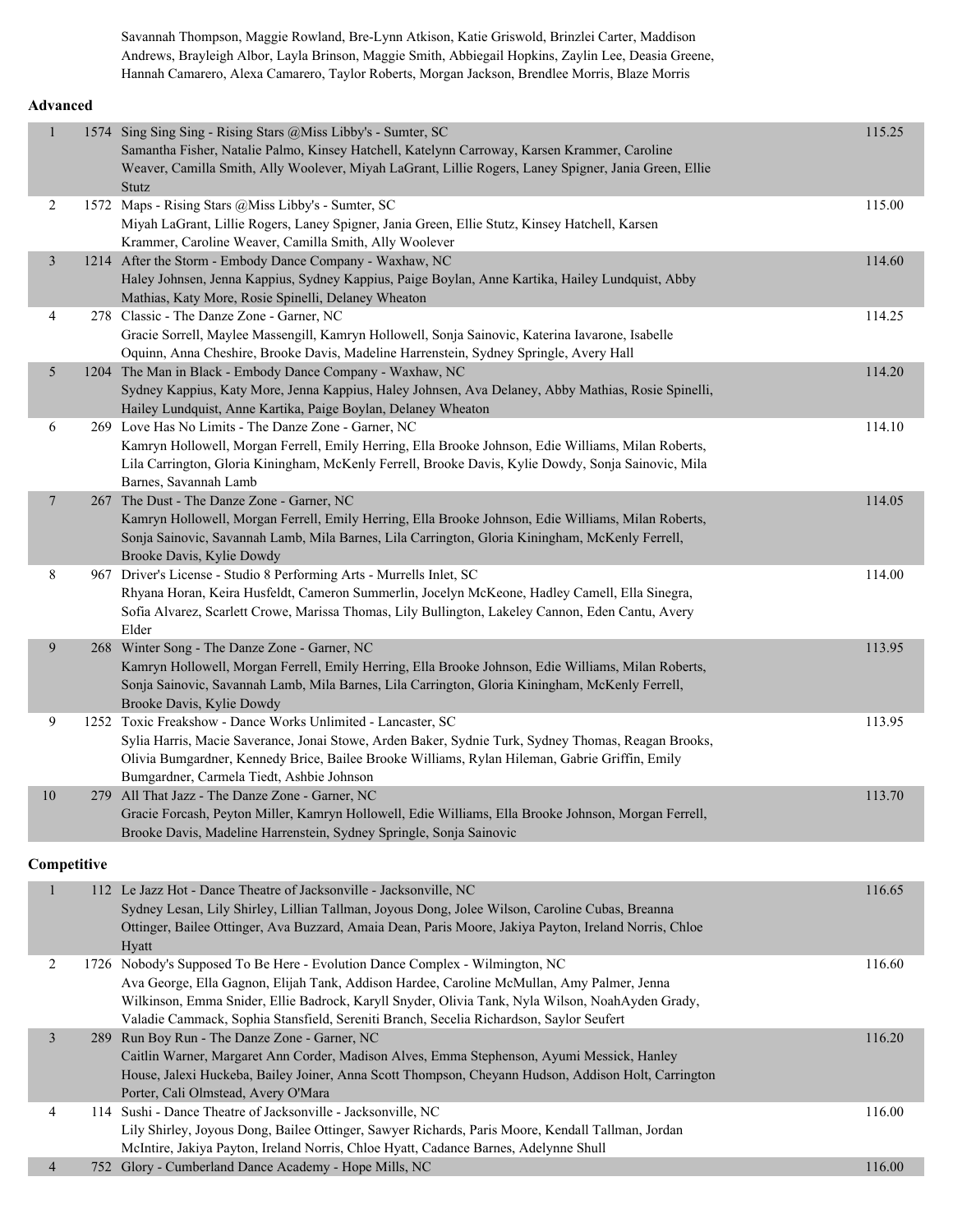|                 | Jada Harvey, Aubrey Jackson, Hailey Johnson, Shayna Battle, Destiny Rampey, Lyric Barnes, Lilyana<br>Rivera, Ayanna Peeples, Laila Lewis, Mariah Fernandez, Alayna Chevalier, Aidra Scantling, Faris<br>McNeil, Londyn Young, Amaya Shabazz                                                                           |        |
|-----------------|-----------------------------------------------------------------------------------------------------------------------------------------------------------------------------------------------------------------------------------------------------------------------------------------------------------------------|--------|
| 5               | 654 All For You - Cary Dance Productions - Cary, NC<br>Caroline Anglin, Reese Dobek, Paige Boomgaarden, Kelcey Hamrick, Lila Shere, Tess Courts, Fiona<br>Hiller, Charlotte Grace Magee, Emma Morris, Emily Horman, Makayla Gleason, Georgia Almond                                                                   | 115.95 |
| $5\overline{)}$ | 1418 I'm Sorry - Evolution Dance Complex - Wilmington, NC<br>Adalie Flynn, Ella Gagnon, Elijah Tank, Danica Miller, Claire Casey, Isabella Peloquin, Havi Chmiel,<br>Gracianna Parsons, Jolie Ballard, Secelia Richardson, Claire Richardet, Karyll Snyder, Macie Rackley,<br><b>Rylee Baines</b>                     | 115.95 |
| 6               | 655 Bring You Back - Cary Dance Productions - Cary, NC<br>Caroline Anglin, Reese Dobek, Paige Boomgaarden, Grace Eagle, Kelcey Hamrick, Lila Shere, Tess<br>Courts, Fiona Hiller, Charlotte Grace Magee, Emma Morris, Emily Horman, Makayla Gleason, Georgia<br>Almond                                                | 115.75 |
| $\tau$          | 102 The Rose - Dance Theatre of Jacksonville - Jacksonville, NC<br>Sydney Lesan, Lily Shirley, Lillian Tallman, Joyous Dong, Jolee Wilson, Caroline Cubas, Breanna<br>Ottinger, Bailee Ottinger, Ava Buzzard, Amaia Dean, Sawyer Richards, Paris Moore, Jakiya Payton,<br>Chloe Hyatt, Cadance Barnes, Ireland Norris | 115.70 |
| 8               | 656 Runner - Cary Dance Productions - Cary, NC<br>Georgia Almond, Reese Dobek, Caroline Anglin, Paige Boomgaarden, Grace Eagle, Kelcey Hamrick, Lila<br>Shere, Tess Courts, Fiona Hiller, Charlotte Grace Magee, Emma Morris, Emily Horman, Makayla<br>Gleason                                                        | 115.55 |
| 9               | 291 Crunk - The Danze Zone - Garner, NC<br>Anna Cheshire, Gloria Kiningham, Anna Sullivan, Haley Vojtko, Caitlin Warner, Emily Herring, Ella<br>Brooke Johnson, Kamryn Hollowell, Ella Everett, Mckenzie Bradley, Madeline Harrenstein                                                                                | 115.40 |
| 10              | 652 Tarantella - Cary Dance Productions - Cary, NC<br>Caroline Anglin, Reese Dobek, Georgia Almond, Paige Boomgaarden, Grace Eagle, Kelcey Hamrick, Lila<br>Shere, Tess Courts, Fiona Hiller, Charlotte Grace Magee, Emma Morris, Emily Horman, Makayla<br>Gleason                                                    | 115.35 |
| 10              | 1060 Din Da Da - The Academy of Dance & Fine Arts - Little River, SC<br>Shelby Whitwam, Meaghan Unger, Lindsey O'Connor, Grace Gundrum, Victoria Farace, Tatum Benson,<br>Abby Vanasse, Sydney Sauls, Gabriella Grant, Ella Bellamy                                                                                   | 115.35 |
|                 |                                                                                                                                                                                                                                                                                                                       |        |

## **Teen (12 - 14 yrs.) Super**

| Performance |
|-------------|
|             |

| 1130 Boogie Shoes - DanzQuest - Wilmington, NC<br>114.50<br>Caitlyn Wenzel, Reese Brinckman, Morgan Rhodes, Emma Hansen, Emma Dunne, Brandi Rhodes, Karley<br>Davis, Elija Jacobs, Savannah Spencer, Stella Villari, Hayden Beaulieu, Sadie Elizabeth Tew, Kaylie<br>Seltzer, Haley Beckwith, Maddison Johnson, Lorelei Lewis, Anna Claire Nunalee, Addie Seltzer, Simone<br>Brown, Mackenzie Dameron<br>Advanced<br>$\mathbf{1}$<br>1192 Light Fantastic - Embody Dance Company - Waxhaw, NC<br>114.45<br>Sydney Kappius, Katy More, Jenna Kappius, Haley Johnsen, Ava Delaney, Abby Mathias, Rosie Spinelli,<br>Lexi Buseick, Julianna Mathias, Hailey Lundquist, Gracie Wolfe, Anne Kartika, Paige Boylan, Madeline<br>Finnerty, Julia Bolling, Joanna Ramet, Hannah Fuller, Giuliana West, Delaney Wheaton, Amelia Elliott, |  |              |  |
|---------------------------------------------------------------------------------------------------------------------------------------------------------------------------------------------------------------------------------------------------------------------------------------------------------------------------------------------------------------------------------------------------------------------------------------------------------------------------------------------------------------------------------------------------------------------------------------------------------------------------------------------------------------------------------------------------------------------------------------------------------------------------------------------------------------------------------|--|--------------|--|
|                                                                                                                                                                                                                                                                                                                                                                                                                                                                                                                                                                                                                                                                                                                                                                                                                                 |  |              |  |
|                                                                                                                                                                                                                                                                                                                                                                                                                                                                                                                                                                                                                                                                                                                                                                                                                                 |  |              |  |
|                                                                                                                                                                                                                                                                                                                                                                                                                                                                                                                                                                                                                                                                                                                                                                                                                                 |  |              |  |
|                                                                                                                                                                                                                                                                                                                                                                                                                                                                                                                                                                                                                                                                                                                                                                                                                                 |  |              |  |
|                                                                                                                                                                                                                                                                                                                                                                                                                                                                                                                                                                                                                                                                                                                                                                                                                                 |  |              |  |
|                                                                                                                                                                                                                                                                                                                                                                                                                                                                                                                                                                                                                                                                                                                                                                                                                                 |  |              |  |
|                                                                                                                                                                                                                                                                                                                                                                                                                                                                                                                                                                                                                                                                                                                                                                                                                                 |  |              |  |
|                                                                                                                                                                                                                                                                                                                                                                                                                                                                                                                                                                                                                                                                                                                                                                                                                                 |  |              |  |
|                                                                                                                                                                                                                                                                                                                                                                                                                                                                                                                                                                                                                                                                                                                                                                                                                                 |  | Alison Oberg |  |
| $\overline{2}$<br>113.85<br>950 Celebrate - Coastal Dance Academy - Leland, NC                                                                                                                                                                                                                                                                                                                                                                                                                                                                                                                                                                                                                                                                                                                                                  |  |              |  |
| Amaya Madrid, Brylee Jacobs, Dalainy Stubblefield, Kensington Braden, Scout Chambers, Olivia                                                                                                                                                                                                                                                                                                                                                                                                                                                                                                                                                                                                                                                                                                                                    |  |              |  |
| Rutkowski, Madelyn Martens, Lillian Lamberty, Paige Barnhill, Maria Wainwright, Lillian Lavoie, Kylie                                                                                                                                                                                                                                                                                                                                                                                                                                                                                                                                                                                                                                                                                                                           |  |              |  |
| Brock, Ella Lancaster, Ayden Dameron, Ava Pickens, Paige Wong, Kassidy Cox, Isabela Pecori, Callie                                                                                                                                                                                                                                                                                                                                                                                                                                                                                                                                                                                                                                                                                                                              |  |              |  |
| Wong, Ayla Austermiller, Lilliana Myers, Gracie Wainwright                                                                                                                                                                                                                                                                                                                                                                                                                                                                                                                                                                                                                                                                                                                                                                      |  |              |  |
| 3<br>918 Rise Up - Southern Sapphires Dance Company - Fairmont, NC<br>113.60                                                                                                                                                                                                                                                                                                                                                                                                                                                                                                                                                                                                                                                                                                                                                    |  |              |  |
| Miley Caulder, Paisley Britt, Eva Emanuel, Tessa Lowery, Isla Jordan, Khloe Demery, Nataleigh McNeill,                                                                                                                                                                                                                                                                                                                                                                                                                                                                                                                                                                                                                                                                                                                          |  |              |  |
| Peyton Hodge, Avery Mace, Nylah Bullard, Mia Cummings, Briley Thomas, Addyson Hunt, Emmaleigh                                                                                                                                                                                                                                                                                                                                                                                                                                                                                                                                                                                                                                                                                                                                   |  |              |  |
| Higgins, Anna Rice, Ah'meya Fields, Haley Britt, Emma Britt, Ella Floyd, Calleigh Talton, Avery Jones,                                                                                                                                                                                                                                                                                                                                                                                                                                                                                                                                                                                                                                                                                                                          |  |              |  |
| Gabriella Stone, Katelyn Carr, Annagrace Singletary, Abby Britt, Morgan Jones, Kamryn McInnis,                                                                                                                                                                                                                                                                                                                                                                                                                                                                                                                                                                                                                                                                                                                                  |  |              |  |
| Natalee Britt, Sofia McLamb, Meredith Norton, Jailyn Newberry, Kara Moore, Anna Sealey                                                                                                                                                                                                                                                                                                                                                                                                                                                                                                                                                                                                                                                                                                                                          |  |              |  |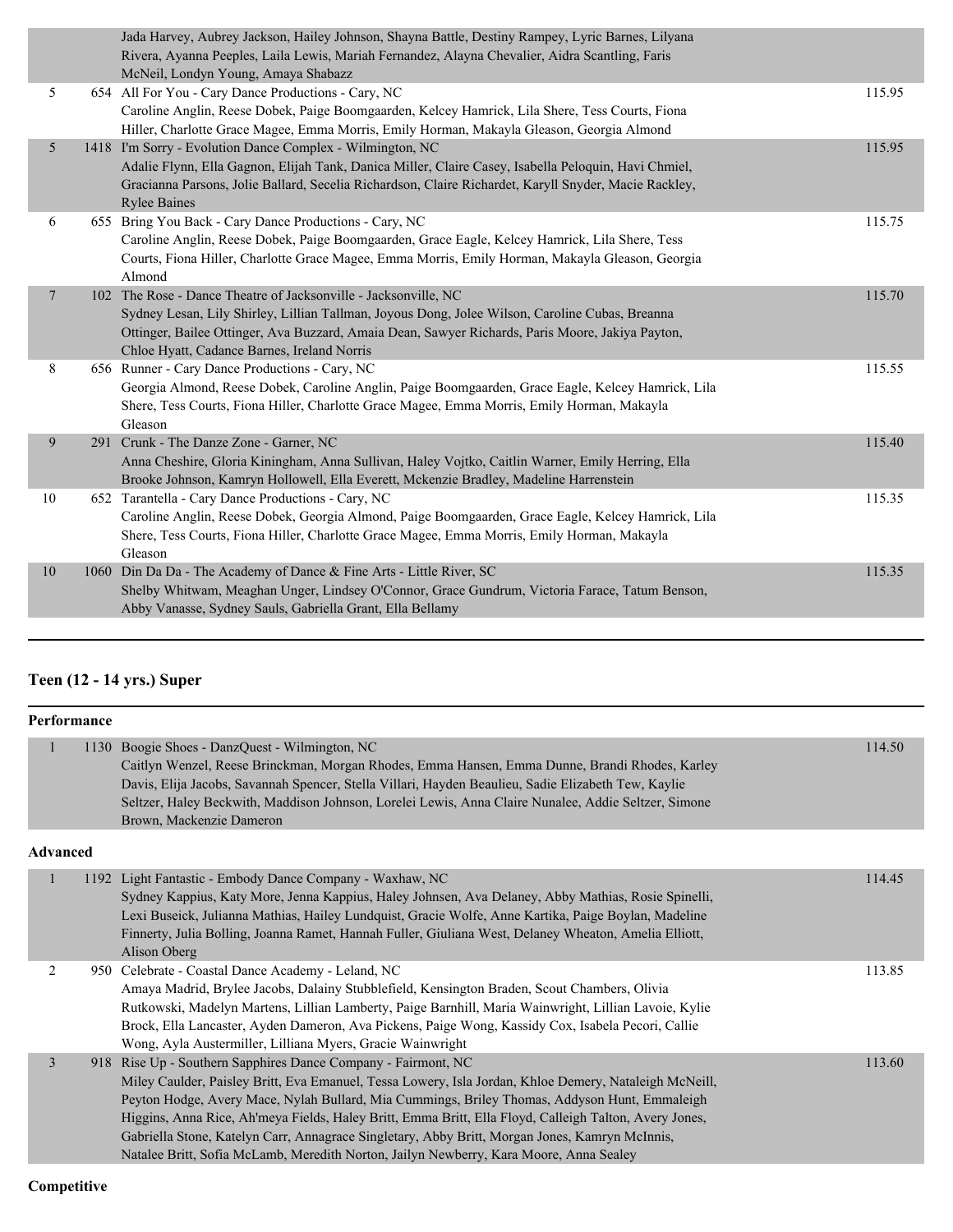| $\mathbf{1}$   | 290 Halo - The Danze Zone - Garner, NC<br>Mable Manley, Layton House, Aniya Andrews, Ella Sivell, Anabelle Radulescu, Cheyann Hudson,<br>Addison Holt, Carrington Porter, Cali Olmstead, Avery O'Mara, Caitlin Warner, Margaret Ann Corder,<br>Madison Alves, Emma Stephenson, Ayumi Messick, Hanley House, Jalexi Huckeba, Bailey Joiner, Anna<br>Scott Thompson, Maylee Massengill, Peyton Miller, Sophia Scipione, Anna Sullivan, Gracie Forcash,<br>Gracie Sorrell, Julia Bertocchi, Madeline Harrenstein, Sydney Springle                                                                                                                                   | 116.65 |
|----------------|------------------------------------------------------------------------------------------------------------------------------------------------------------------------------------------------------------------------------------------------------------------------------------------------------------------------------------------------------------------------------------------------------------------------------------------------------------------------------------------------------------------------------------------------------------------------------------------------------------------------------------------------------------------|--------|
| $\overline{c}$ | 100 Britney - Dance Theatre of Jacksonville - Jacksonville, NC<br>Bailee Ottinger, Jolee Wilson, Elizabeth Brindel, Caroline Cubas, Sydney Lesan, Jakiya Payton, Kendall<br>Tallman, Sofia Maldonado, Jordan McIntire, Sawyer Richards, Chloe Hyatt, Ireland Norris, Maggie<br>Allen, Jillian Brindel, Cadance Barnes, Joyous Dong, Ava Buzzard, Olivia Blackmon, Amaia Dean,<br>Parker Adair, Chloe Nelson, Madison Pollard, Lily Shirley, Lily Britt, Breanna Ottinger, Lillian Tallman,<br>Juliette Blevins, Adelynne Shull, Paris Moore                                                                                                                      | 116.55 |
| $\mathfrak{Z}$ | 292 M.I.S.S.Y. - The Danze Zone - Garner, NC<br>Anna Weaver, Katie Davis, Peyton Miller, Milan Roberts, Gloria Kiningham, Anna Sullivan, Rhyan<br>Johnson, Reana Perry, Mckenzie Bradley, Riley Carter, Anna Cheshire, Naiya Roberts, Kamryn Oliver,<br>Ayumi Messick, Avery O'Mara, Margaret Ann Corder, Jalexi Huckeba, Emma Stephenson, Caitlin<br>Warner, Gracie Sorrell, Anna Scott Thompson, Madison Alves, Jona Connolly, Sonja Sainovic, Mila<br>Barnes, McKenly Ferrell, Madeline Harrenstein, Sydney Springle                                                                                                                                          | 116.15 |
| 3              | 1725 Our Favorite Son - Evolution Dance Complex - Wilmington, NC<br>Ansleigh Thrash, Naomi Walker, Mia Snyder, Ava George, Danica Miller, Claire Casey, Emma Claire<br>Carroll, Ellie Badrock, Isabella Peloquin, Jolie Ballard, Secelia Richardson, Saylor Seufert, Amy Palmer,<br>Claire Richardet, Nyla Wilson, NoahAyden Grady, Macie Rackley, Karyll Snyder, Sophia Stansfield,<br>Sereniti Branch                                                                                                                                                                                                                                                          | 116.15 |
| $\overline{4}$ | 1571 Fly Away - Rising Stars @Miss Libby's - Sumter, SC<br>Ryann Jones, Naomi Moye, Riya Patel, PK Foster, Naomi Metheny, Mollie Gray Rogers, Melanie Moore,<br>Lyla Jackson, Lesley Jamison, Kinslee Reimer, Karsen Jones, Jo Lee Benton, Janelle Lawson, Gracie<br>Stutz, Gabby Tisdale, Danielle Porter, Claire Monarch, Camdyn Osteen, Aviana Hicks, Abbey Sperber,<br>Nathaniel Krivejko, Miyah LaGrant, Lillie Rogers, Laney Spigner, Jania Green, Ellie Stutz, Samantha<br>Fisher, Natalie Palmo, Kinsey Hatchell, Katelynn Carroway, Karsen Krammer, Caroline Weaver, Camilla<br>Smith, Ally Woolever                                                    | 115.40 |
| 5              | 722 Astronaut in the Ocean - Cumberland Dance Academy - Hope Mills, NC<br>Rain Sandt, Abbikate Daughtery, Arryana Brooks, Erin Adkins, Maddie Hammond, Calli Schoenitz, Lyric<br>Barnes, Rylan McLaurin, Hailey Paquette, Sydney Rogers, Kaitlyn Isgrigg, Olivia Brewer, August<br>Nicholas, Ayanna Peeples, Laila Lewis, Ava Adibmand, Amaya Shabazz, Madelyn Giambra, Michelle<br>Davio, Kendra Bachan, Alexis Anderson, Alayna Chevalier, Aidra Scantling, Shyla Majors                                                                                                                                                                                       | 115.25 |
| 6              | 98 Sparklejollytwinklejingley - Dance Theatre of Jacksonville - Jacksonville, NC<br>Addison Alger, Savannah Egge, Giselle Hans, Elliana Weston, Ava Simmons, Amber Skeen, Tiara Davis,<br>Ella Dillard, Chloe Nelson, Austin Allen, Sofia Maldonado, Rachel Hudson Warlick, Porter Ervin, Parker<br>Adair, Olivia Blackmon, Olivia Kalina, Molly DeSelms, Merideth Martin, Malia Franklin, Madison<br>Pollard, Maddie Reinke, Laci Taylor, Kathryn Popkin, Joy Roberts, Jillian Brindel, Jane Lycans, Graceyn<br>Orange, Gianna Bautista-Agans, Chloe Horrell, Avery Ellenor, Audrina Sicuranza, Hope Tallman, Sophia<br>Robinson, Olivia Robinson, Zayda Geiger | 114.35 |

## **Teen (12 - 14 yrs.) Production**

| Performance |  |                                                                                                         |        |
|-------------|--|---------------------------------------------------------------------------------------------------------|--------|
|             |  | 1004 Disco Fever - Simply Dance - Whiteville, NC                                                        | 115.75 |
|             |  | Shree Bhagalia, Sarah Lilly Friese, Mckenzie Hyatt, Mary Gregg Williamson, Lorelai Palmer, Lilly        |        |
|             |  | Duncan, Laney Bullard, Laityn Cribb, Laiken Edwards, Katie Wilson, Josie Walker, Jillian Young, Eriana  |        |
|             |  | Ripley, Emma Gray Wheatley, Emily Kea Gray, Emerson Tompkins, Ella Inman, Ella Cartrette, Carly         |        |
|             |  | Sanderson, Brenna Mcpherson, Bella Sellers, Alex Stoll, Addie Bailey, Abby Long, Zoey Cribb, Zenobia    |        |
|             |  | Elleby, Leah Hooks, Lauryn Singletary, Lahna Kern, Keller Simmons, Julie Petrone, Jenna Arrington,      |        |
|             |  | Emma Grace Ward, Emilie Pridgen, Carrie Nicholson, Brookelynn Benton, Braylee Storms, Ansley Jane       |        |
|             |  | Fowler, Tieran Fritze, Spencer Margaret Soles, Porter Grace Richardson, Lilly Merritt, Kynleigh Pierce, |        |
|             |  | Kiran Ward, Josie Cribb, Jolie Burney, Hanley Pope, Gabby Long, Ensley Simmons, Eden Turbeville,        |        |
|             |  | Addison Grant Jordan, Veyda Edwards, Kelbi Bowen                                                        |        |
|             |  | $\overline{a}$                                                                                          |        |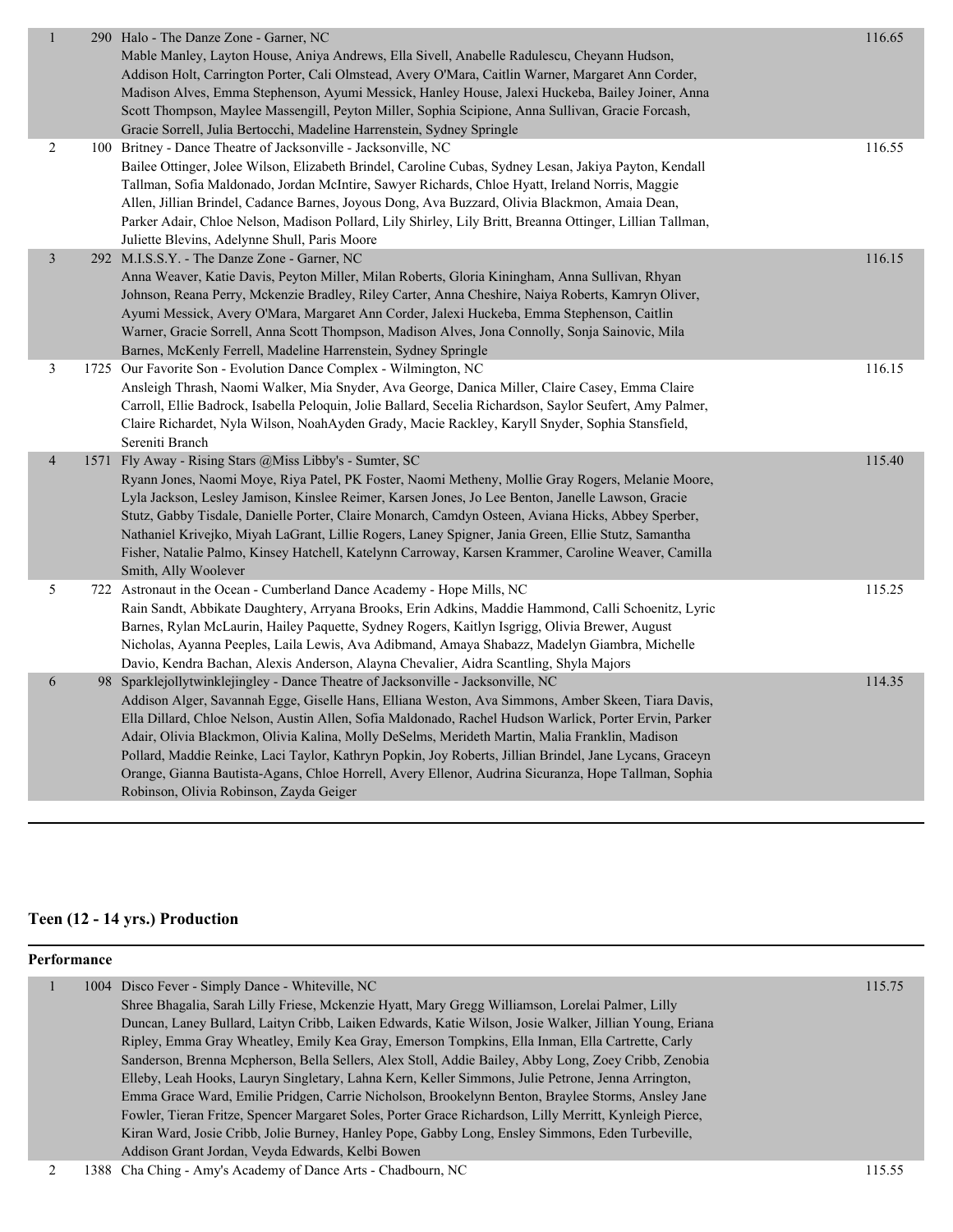|                 |      | Trinity Skipper, Chloe Locklear, Melanie Jamison, Macey Potter, Grace Wilkins, Kelsey Skipper, Lillie<br>Greene, Kacie Coleman, Emma Grace McCleney, Shea Hutchinson, Izzy Cribb, Hayden Nance, Jaida<br>Jenkins, Jhaziyah Smith, Brissa Gray Matheson, Laney Frazier, Lillie King, Shalynn Soles, Kelsie Clewis,<br>Abby Herring, Chloe Edmund, Gabriella Harrison, Sydney Gardner, Kynnedee Graham, Kate Alsup,<br>Divine Gardner, Kendall Mitchell, Maddie Jamison, Addison Prevatte, Gracelyn Thompson, Della Kate<br>Watts, Jean-Aubrey Williamson, Lyla Bullard, Victoria Burge, Bailey Nance, Grayce Blackwell, Cailey<br>Collier, Peyton Link, Lucy Conner, Maggie Williamson, Payton Stroud, Zoey Williamson, Niyah Leggett,<br>Chloe King, Laney Barnhill, Briley Bowen, Addi Cameron, Kyleigh Patrick, Jessica Holcomb, Jenna<br>Jenkins, Leslie Pham, Makaylah Willis, Mia Patrick |        |
|-----------------|------|------------------------------------------------------------------------------------------------------------------------------------------------------------------------------------------------------------------------------------------------------------------------------------------------------------------------------------------------------------------------------------------------------------------------------------------------------------------------------------------------------------------------------------------------------------------------------------------------------------------------------------------------------------------------------------------------------------------------------------------------------------------------------------------------------------------------------------------------------------------------------------------------|--------|
| $\mathfrak{Z}$  |      | 1610 BAD DREAMS - Allstar Dance Academy - Swainsboro, GA<br>Savannah Thompson, Maggie Rowland, Bre-Lynn Atkison, Katie Griswold, Brinzlei Carter, Maddison<br>Andrews, Brayleigh Albor, Layla Brinson, Abbiegail Hopkins, Maggie Smith, Alaina Brinson, Zaylin Lee,<br>Deasia Greene, Hannah Camarero, Alexa Camarero, Taylor Roberts, Morgan Jackson, Briar Marsh,<br>Jalayna Brinson, Blaze Morris, Brendlee Morris                                                                                                                                                                                                                                                                                                                                                                                                                                                                          | 112.30 |
| 4               |      | 397 Aladdin - Maggie's Academy of Dance - Sylvania, GA<br>Molly Wall, Caroline Waters, Averi Forehand, Denver Perry, Sarah Morgan, Wenslie Boyd, Anna<br>Williams, Stella McBride, Elle Gentry, Harper Sheppard, Shelby Watson, Piper Black, Joselyn Kirkwood,<br>Allyssa Jenkins, Chloe Sheppard, Willaya Roberts, Rain Cail, Railee Brunson, Ava Rowe                                                                                                                                                                                                                                                                                                                                                                                                                                                                                                                                        | 112.20 |
| <b>Advanced</b> |      |                                                                                                                                                                                                                                                                                                                                                                                                                                                                                                                                                                                                                                                                                                                                                                                                                                                                                                |        |
| $\mathbf{1}$    |      | 1251 Inside Out - Dance Works Unlimited - Lancaster, SC<br>Olivia Bumgardner, Kennedy Brice, Reagan Brooks, Emily Bumgardner, Sylia Harris, Gabrie Griffin,<br>Macie Saverance, Carmela Tiedt, Mary Avery Parker, Arden Baker, Sydney Thomas, Jonai Stowe, Jhena<br>Palacious, Jolei Palacious, Ashbie Johnson, Caroline Horton, Rylan Hileman, Bailee Brooke Williams,<br>Briggsyn Meadows, Mallori Barrett, Joy Mitchell, Sadie Patterson, Kinsley Stauffer, Brazzell Dickson,<br>Alexis Doster, Meladie Faile, Miah Strain, Sadie Claire Dandridge, Adelyn Taylor, Sydnie Turk                                                                                                                                                                                                                                                                                                              | 114.20 |
| 2               |      | 919 Purple Fame - Southern Sapphires Dance Company - Fairmont, NC<br>Miley Caulder, Paisley Britt, Eva Emanuel, Avery Mace, Isla Jordan, Nylah Bullard, Peyton Hodge, Tessa<br>Lowery, Addyson Hunt, Ah'meya Fields, Anna Rice, Briley Thomas, Chloey Synder, Ella Floyd, Khloe<br>Demery, Mia Cummings, Nataleigh McNeill, Abby Britt, Anna Sealey, Annagrace Singletary, Avery<br>Jones, Calleigh Talton, Emma Britt, Emmaleigh Higgins, Haley Britt, Jailyn Newberry, Kara Moore,<br>Gabriella Stone, Kamryn McInnis, Katelyn Carr, Kaylee Chavis, Meredith Norton, Morgan Jones, Natalee<br>Britt, Sofia McLamb                                                                                                                                                                                                                                                                            | 113.80 |
| $\mathfrak{Z}$  | 1261 | Celebrate - Just Dance Studio - Pembroke, NC<br>Chase Fredrick, Chona Bullard, Charla Locklear, Kaitlyn Oxendine, Jaylee Bass, Kiara Allen, Trinity<br>Locklear, Aveah Jacobs, Harley Barfield, Mya Britt, Tamia Jacobs, Briana Locklear, Clara Strickland,<br>Kamryn Bullard, Kaelyn McInnis, Hailey Hunt, Celeste Carter, Ameyah Edwards, Giselle Leach,<br>Zavannah Locklear, Sage Thompson                                                                                                                                                                                                                                                                                                                                                                                                                                                                                                 | 113.60 |
| 4               |      | 348 And We're Dancin' - Dance Trap - Concord, NC<br>Aubrey Fast, Alison Burton, Ryleigh Hartsell, Lexi O'Loughlin, Madison Tucker, Nicole Boots, Karsyn<br>Badger, Anna Leigh Bumgarner, Mallory Tucker, Elizabeth Clark, Raelyn Noe, Charleigh Smith,<br>Savannah Allred, Lauryn Woodring, Anna Hahn, Addison McGuire, Avalyn McGuire, Ally Peterson,<br>Averie Moss, Charlie Trivette, Cora Marsh, Teaguen Lewis, Grace Whitley, Leo Whitley, Sloan Walker,<br>Ruthie O'Brien, Rebecca Buckland, Jacey Holcomb, Peyton Noe, Maddi Hagler, Claire Helms, Josalynn<br>Burris, Braelyn Badger, Emma Davis, Hayden Boots, Hannah Sargent, Addy Baxter, Raegan Hartsell,<br>McCall Fast, Jordyn O'Loughlin, Emma Grace Kent, Marissa Collins, Kinsleigh Troutman                                                                                                                                  | 113.50 |
| 5               |      | 118 Black Eyed Peas - Dance Theatre of Jacksonville - Jacksonville, NC<br>Addison Alger, Zayda Geiger, Ulalia Walker-Carrion, Tessa Sapp, Samiyah Rosado, Samantha Contreras,<br>Riley Brazil, Rachel Hudson Warlick, Porter Ervin, Olivia Kalina, Nevaeh Boone, McKenzie Mills,<br>Matthew Vance-Mayes, Madilynn Evans, Maddie Reinke, Leah Landin, Laci Taylor, Kali Tyger, Jayli<br>Johnson, Isabella Gotay, Gabby Ferguson, Ella Braman, Dillon Allen, Caitlin Speranza, Breelyn<br>Bielamowicz, Avery Ellenor, Ava Shepard, Ava Woods, Ava Allen, Austin Allen, Aubrey McCombs                                                                                                                                                                                                                                                                                                            | 113.15 |
| Competitive     |      |                                                                                                                                                                                                                                                                                                                                                                                                                                                                                                                                                                                                                                                                                                                                                                                                                                                                                                |        |
| 1               |      | 703 Bow Down - The Dance Attic - Wake Forest, NC<br>Kaylie Dake, Alex Del Fabbro, Tori Fleming, Ava Fronius, Annie Gay, Sydney Goodwin, Joshua<br>Hernandez, Faith Hidenfelter, Taylor Jackson, McCanzey Koffa, Merritt Austin, Addison Morrisey,<br>Delaney Nunn, Addison O'Hara, Crystal Rebollar, Kaia Rovnak, Lia Seneri, Grace Thomas, Ashé Kelsey,<br>Cate Kennedy, Bryn Knode, Olivia Linder, Gia McNulty, Siri Qualley, Gracie Ames, Martina Atkinson,                                                                                                                                                                                                                                                                                                                                                                                                                                 | 116.55 |

Emma Blackmon, Rylan Buchanan, Kiana Gabrielli, Eliana Garry, Katelyn Gipner, Meredith Horner, Avery Landis, Danica Melton, Alyse Sheets, Mia Terlizzi, Nia Whitted, Christian Bartney, Ella Black, Vanessa Bouse, Kiersten Britt, Diara Carter, Riley Clark, Kendall Cobb, Riley Collins, Abrielle Cornett

2 1063 King of Pop - The Academy of Dance & Fine Arts - Little River, SC 116.50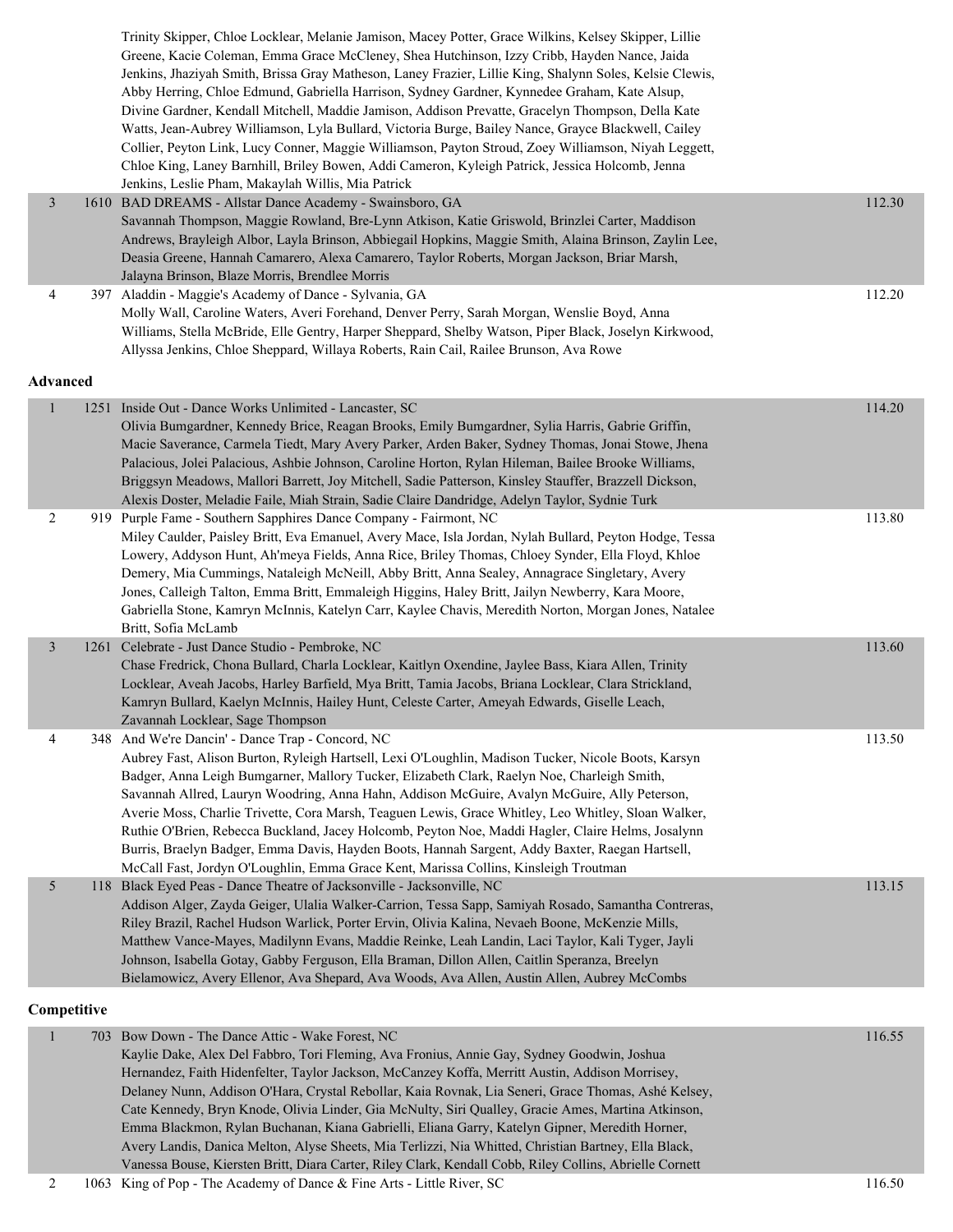|                | Vivian Bryan, Sydney Sauls, Shelby Whitwam, Scarlett Heaton, Meaghan Unger, Lindsey O'Connor,<br>Lillian Pace, Jordan Hunt, Jade Harbin, Ja'Nora Bellamy, Abigail James, Victoria Farace, Tatum Benson,<br>Syonna Smith, Olivia Mott, McKenna Inman, Liam Hall, Kennedy Wilkes, Jenna Merritt, Gabriella Grant,<br>Eva Floyd, Ella Bellamy, Darrian Mora, Cadence Denny, Alie Josey, Alexis Clulow, Abby Vanasse,<br>Tristan Riggins, Sophia Bonn, Natalie Britt, Lillian Gerland, Hayden Church, Carly Breakfield, Brynn<br>Abushakra, Caitlin O'Connor, Alexandra Farace, Sydney Frye, Luke James, Davey Brown                                                                   |        |
|----------------|------------------------------------------------------------------------------------------------------------------------------------------------------------------------------------------------------------------------------------------------------------------------------------------------------------------------------------------------------------------------------------------------------------------------------------------------------------------------------------------------------------------------------------------------------------------------------------------------------------------------------------------------------------------------------------|--------|
| $\overline{3}$ | 101 Let Go - Dance Theatre of Jacksonville - Jacksonville, NC<br>Sydney Lesan, Maggie Allen, Lily Britt, Lily Shirley, Lillian Tallman, Juliette Blevins, Joyous Dong,<br>Jolee Wilson, Elizabeth Brindel, Caroline Cubas, Breanna Ottinger, Bailee Ottinger, Ava Buzzard, Amaia<br>Dean, Sawyer Richards, Paris Moore, Kendall Tallman, Jordan McIntire, Jakiya Payton, Ireland Norris,<br>Chloe Hyatt, Cadance Barnes, Adelynne Shull                                                                                                                                                                                                                                            | 116.30 |
| $\overline{4}$ | 721 TINA - Cumberland Dance Academy - Hope Mills, NC<br>Caroline McIntosh, Kalynn Todd, Ryann Fontaine, Brianna Haskell, Rain Sandt, Abbikate Daughtery,<br>Lacy Falcon, Ayanna Peeples, Emma Weaver, Laila Lewis, Mariah Fernandez, Calli Schoenitz, Mikayla<br>Crump, Destiny Rampey, Rylie Baggett, Rylan McLaurin, Lilyana Rivera, Aunestee Crumwell, Lillian<br>Cross, Kendal Draughon, Olivia Brewer, Morgan Carpenter, August Nicholas, Kathryn Stanek,<br>MacKenzie Davis, Olivia Gray, Shayna Battle, Maddie Hammond, Michelle Davio, Sydney Rogers,<br>Kaitlyn Isgrigg, Caitlyn Collins, Jazmen Stephens, Nicole Avignone, Amaya Shabazz, Kendra Bachan,<br>Shyla Majors | 116.15 |
| 5              | 116 Young Money - Dance Theatre of Jacksonville - Jacksonville, NC<br>Paige Lewis, Ava Simmons, Maggie Allen, Amber Skeen, Sofia Maldonado, Austin Allen, Elliana<br>Weston, Dillon Allen, Gianna Bautista-Agans, Tiara Davis, Chloe Nelson, Madison Pollard, Ulalia<br>Walker-Carrion, Colin Ososkie, Ella Dillard, Sophia Robinson, Avery Ellenor, Matthew Vance-Mayes,<br>Caitlin Speranza, Juliette Blevins, Ella Braman, Ava Woods, Giselle Hans                                                                                                                                                                                                                              | 115.60 |
| 6              | 119 Boujee - Dance Theatre of Jacksonville - Jacksonville, NC<br>Parker Adair, Olivia Blackmon, Jillian Brindel, Gianna Bautista-Agans, Hope Tallman, Giselle Hans, Ella<br>Dillard, Malia Franklin, Bethany Mancini, Miranda Matics, Sofia Maldonado, Colin Ososkie, Chloe<br>Nelson, Madison Pollard, Graceyn Orange, Kathryn Popkin, Olivia Robinson, Sophia Robinson, Audrina<br>Sicuranza, Elliana Weston, Ava Simmons, Amber Skeen, Kendall Tallman, Tiara Davis                                                                                                                                                                                                             | 115.05 |

## **Senior (15 - 19 yrs.) Solo**

|                | Performance |                                                                                            |       |
|----------------|-------------|--------------------------------------------------------------------------------------------|-------|
|                |             | 21 Aqua Vitae - STARS Twirl Studio - Ayden, NC<br>Juli Amundson                            | 86.60 |
| 2              |             | 1643 One More Time - Carolina Dance Academy - Manning, SC<br>Abby Owens                    | 86.35 |
| $\overline{3}$ |             | 20 It's a Good Day! - STARS Twirl Studio - Ayden, NC<br>Kelsey Cortright                   | 86.30 |
| 4              |             | 1149 Woman - DanzQuest - Wilmington, NC<br><b>Madison Brinson</b>                          | 85.65 |
| 5              |             | 1647 Til Forever Falls Apart - Carolina Dance Academy - Manning, SC<br>Hailey Lynch        | 85.60 |
| 6              |             | 1641 Excuse Me - Carolina Dance Academy - Manning, SC<br>Hailey Quintanilla                | 85.50 |
| 7              | 1096        | Beautiful - North Myrtle Beach Performing Arts - North Myrtle beach, SC<br>Jillian Atwood  | 85.45 |
| 8              |             | 1098 Light - North Myrtle Beach Performing Arts - North Myrtle beach, SC<br>Ryleigh Ankler | 85.40 |
| 9              | 1339        | Beautiful people - Alternative Steps Dance Studio - Lincolnton, NC<br>Kayden Cook          | 85.35 |
| 10             |             | 1556 ROAD LESS TRAVELED - Allstar Dance Academy - Swainsboro, GA<br>Alexa Camarero         | 85.25 |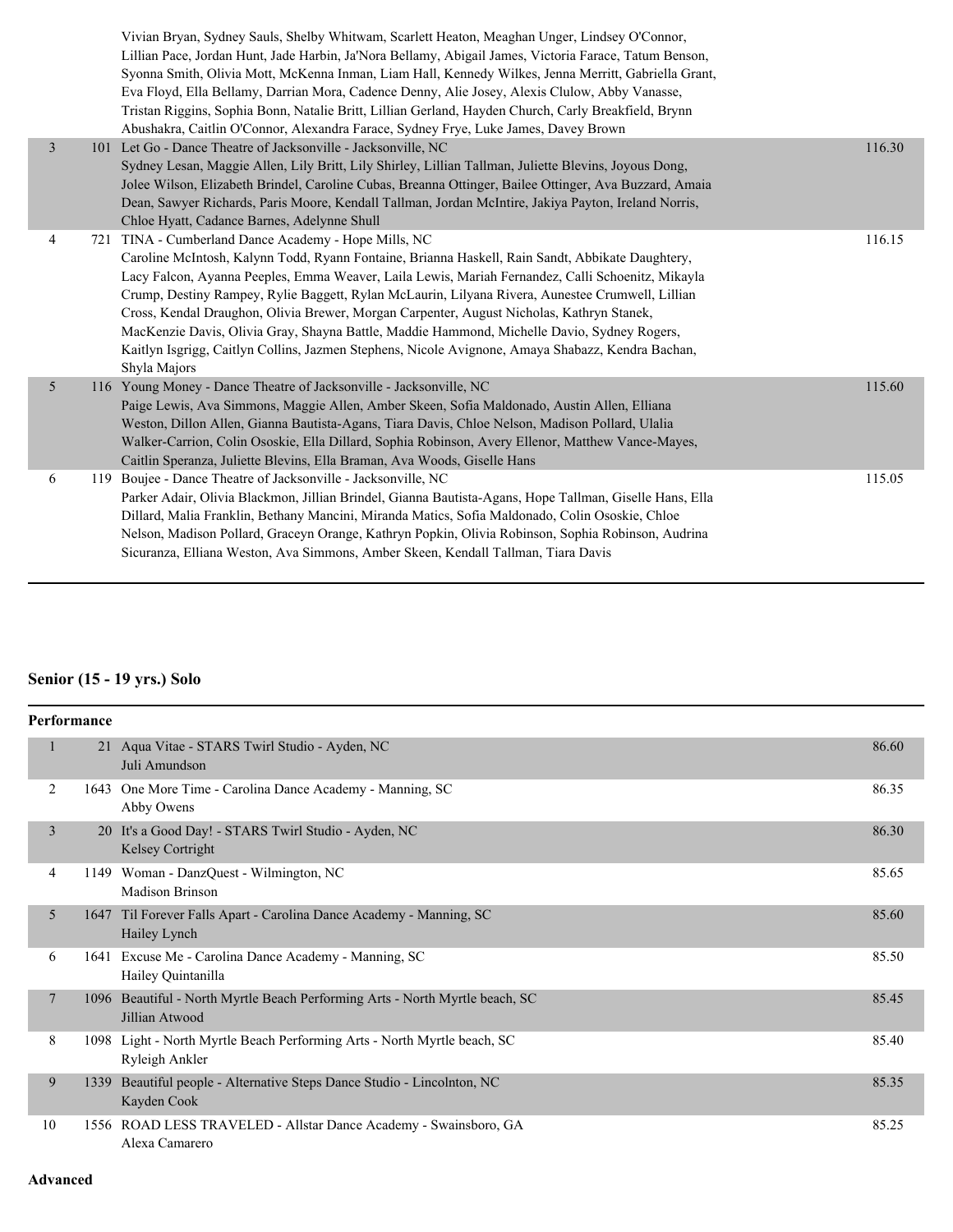| 1           | 889 Remain The Sea - Brand Performing Arts Center - Wilson, NC<br>Virginia Batten              | 87.10  |
|-------------|------------------------------------------------------------------------------------------------|--------|
| 2           | 1184 Cold Hearted Snake - Embody Dance Company - Waxhaw, NC<br>Sydney Kappius                  | 87.00  |
| 3           | 1729 Forever Young - Steps on Stage Academy of Performing Arts - Benson, NC<br>Justine Preston | 86.95  |
| 4           | 501 Cry To Me - Academy for the Performing Arts - Apex, NC<br>Paige Buie                       | 86.85  |
| 4           | 1183 Bond - Embody Dance Company - Waxhaw, NC<br>Katy More                                     | 86.85  |
| 5           | 169 Open Arms - The Danze Zone - Garner, NC<br>Reana Perry                                     | 86.60  |
| 5           | 1483 Let Me Go - Evolution Dance Complex - Wilmington, NC<br>Claire Richardet                  | 86.60  |
| 6           | 482 Cornerstone - Academy for the Performing Arts - Apex, NC<br>Ashley Cloer                   | 86.55  |
| 7           | 926 Mama Knows Best - Southern Sapphires Dance Company - Fairmont, NC<br>Kaylee Chavis         | 86.40  |
| 7           | 1426 Home - Evolution Dance Complex - Wilmington, NC<br><b>Rylee Baines</b>                    | 86.40  |
| 8           | 927 Make me Feel - Southern Sapphires Dance Company - Fairmont, NC<br>Katelyn Carr             | 86.35  |
| 8           | 1585 You Know They're Out There - Rising Stars @Miss Libby's - Sumter, SC<br>Ally Woolever     | 86.35  |
| 9           | 485 Say It First - Academy for the Performing Arts - Apex, NC<br>Hope Almond                   | 86.30  |
| 9           | 490 I'll Keep On Loving You - Academy for the Performing Arts - Apex, NC<br>Jordan Kennedy     | 86.30  |
| 9           | 1233 Amen - Dance Works Unlimited - Lancaster, SC<br>Sylia Harris                              | 86.30  |
| 9           | 1274 Burning House - Palmetto Dance Starz - Myrtle Beach, SC<br>Alexis Butler                  | 86.30  |
| 10          | 1348 Believe - Alternative Steps Dance Studio - Lincolnton, NC<br>Gwyn Reep                    | 86.25  |
| 10          | 1742 CUPS - Rising Starz Dance Academy - Pink Hill, NC<br>Natalie Dail                         | 86.25  |
| Competitive |                                                                                                |        |
| 1           | 1464 Love Of My Life - Evolution Dance Complex - Wilmington, NC<br>NoahAyden Grady             | 117.60 |
| 2           | 1437 In My Veins - Evolution Dance Complex - Wilmington, NC<br>Valadie Cammack                 | 117.55 |
| 3           | 1478 The Journey - Evolution Dance Complex - Wilmington, NC<br>Amy Palmer                      | 117.20 |
| 4           | 612 Drowning - Cary Dance Productions - Cary, NC<br><b>Tess Courts</b>                         | 116.75 |
| 5           | 798 Arms Wide Open - Cumberland Dance Academy - Hope Mills, NC<br>Olivia Gray                  | 116.55 |
| 6           | 1510 Hero - Evolution Dance Complex - Wilmington, NC<br>Nyla Wilson                            | 116.40 |
| 6           | 1689 Home With You - Dance Theatre of Jacksonville - Jacksonville, NC<br>Caroline Cubas        | 116.40 |
| 7           | 162 Wake Up - The Danze Zone - Garner, NC<br>Anna Scott Thompson                               | 116.30 |
| 7           | 769 Georgia - Cumberland Dance Academy - Hope Mills, NC<br>Jazmen Stephens                     | 116.30 |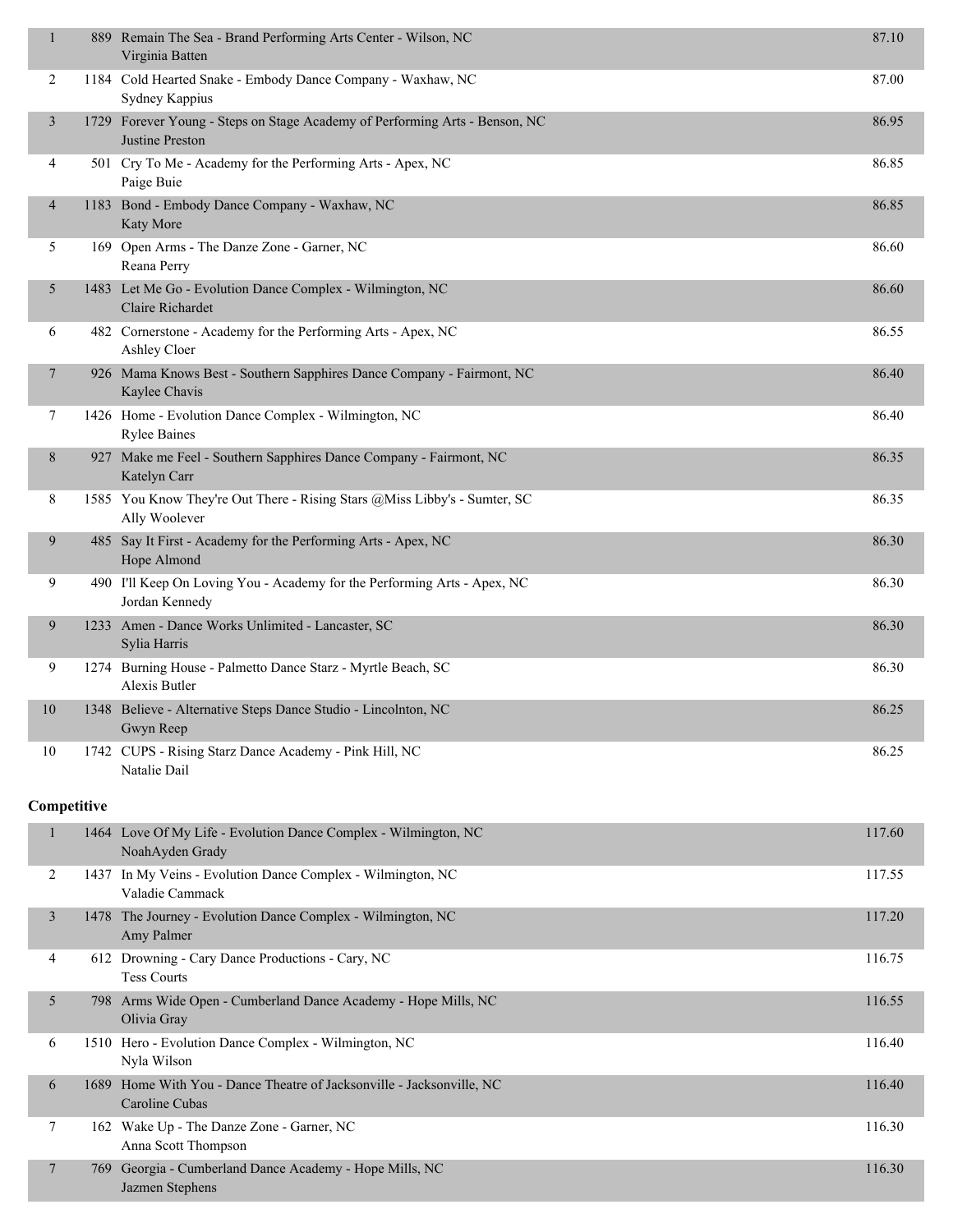| 7  |      | 1691 Don't Let Me Be Misunderstood - Dance Theatre of Jacksonville - Jacksonville, NC<br>Ava Buzzard | 116.30 |
|----|------|------------------------------------------------------------------------------------------------------|--------|
| 8  |      | 772 Ne Me Quitte Pas - Cumberland Dance Academy - Hope Mills, NC<br>Mariah Fernandez                 | 116.20 |
| 8  |      | 1430 If I Ain't Got You - Evolution Dance Complex - Wilmington, NC<br>Sereniti Branch                | 116.20 |
| 8  |      | 1669 Wings - Dance Theatre of Jacksonville - Jacksonville, NC<br>Amaia Dean                          | 116.20 |
| 9  |      | 681 Your Day Will Come - The Dance Attic - Wake Forest, NC<br>Delaney Nunn                           | 116.10 |
| 9  |      | 1465 I Have Nothing - Evolution Dance Complex - Wilmington, NC<br><b>Addison Hardee</b>              | 116.10 |
| 9  | 1492 | Fragile - Evolution Dance Complex - Wilmington, NC<br>Emma Snider                                    | 116.10 |
| 9  |      | 1684 Kiss of Death - Dance Theatre of Jacksonville - Jacksonville, NC<br>Breanna Ottinger            | 116.10 |
| 10 |      | 782 I Care - Cumberland Dance Academy - Hope Mills, NC<br>Brianna Haskell                            | 116.00 |
| 10 | 827  | Thank You - Cumberland Dance Academy - Hope Mills, NC<br>Hailey Johnson                              | 116.00 |
|    |      |                                                                                                      |        |

## **Senior (15 - 19 yrs.) Duet/Trio**

|                 | Performance |                                                                                                                              |       |
|-----------------|-------------|------------------------------------------------------------------------------------------------------------------------------|-------|
| $\mathbf{1}$    |             | 1147 Move Shake Drop - DanzQuest - Wilmington, NC<br>Morgan Rhodes, Emma Dunne, Mackenzie Dameron                            | 87.30 |
| 2               |             | 1142 Trouble - DanzQuest - Wilmington, NC<br>Kaylie Seltzer, Emma Hansen                                                     | 85.35 |
| 3               |             | 1058 The Last Bell - The Academy of Dance & Fine Arts - Little River, SC<br>Luke James, Davey Brown                          | 85.20 |
| $\overline{4}$  |             | 1612 LITTLE WHITE CHURCH - Allstar Dance Academy - Swainsboro, GA<br>Maggie Smith, Alexa Camarero, Brinzlei Carter           | 84.20 |
| <b>Advanced</b> |             |                                                                                                                              |       |
| $\,1$           |             | 1185 Latin Energy - Embody Dance Company - Waxhaw, NC<br>Sydney Kappius, Katy More, Abby Mathias                             | 86.75 |
| 2               |             | 1190 It Pulls Me Under - Embody Dance Company - Waxhaw, NC<br>Sydney Kappius, Katy More                                      | 86.70 |
| 3               |             | 1203 Take Off With Us - Embody Dance Company - Waxhaw, NC<br>Sydney Kappius, Abby Mathias                                    | 86.60 |
| 4               |             | 476 Black Horse And A Cherry Tree - Academy for the Performing Arts - Apex, NC<br>Madilyn Hardin, Sophie Beck, Emily Jeffrey | 86.45 |
| 5               |             | 217 Footprints In The Sand - The Danze Zone - Garner, NC<br>Anna Cheshire, Mckenzie Bradley                                  | 86.40 |
| 5               |             | 751 Best Friends - Cumberland Dance Academy - Hope Mills, NC<br>Kendra Bachan, Shyla Majors                                  | 86.40 |
| 5               |             | 1250 Treasure - Dance Works Unlimited - Lancaster, SC<br>Sylia Harris, Macie Saverance, Bailee Brooke Williams               | 86.40 |
| 6               |             | 472 First Love - Academy for the Performing Arts - Apex, NC<br>Jordan Kennedy, Sydney Westmoreland, Ashley Cloer             | 86.35 |
| 6               |             | 1588 1977 - Rising Stars @Miss Libby's - Sumter, SC<br>Ally Woolever, Kinsey Hatchell                                        | 86.35 |
| 7               |             | 475 Race You - Academy for the Performing Arts - Apex, NC<br>Kylie Emmert, Paige Buie                                        | 86.30 |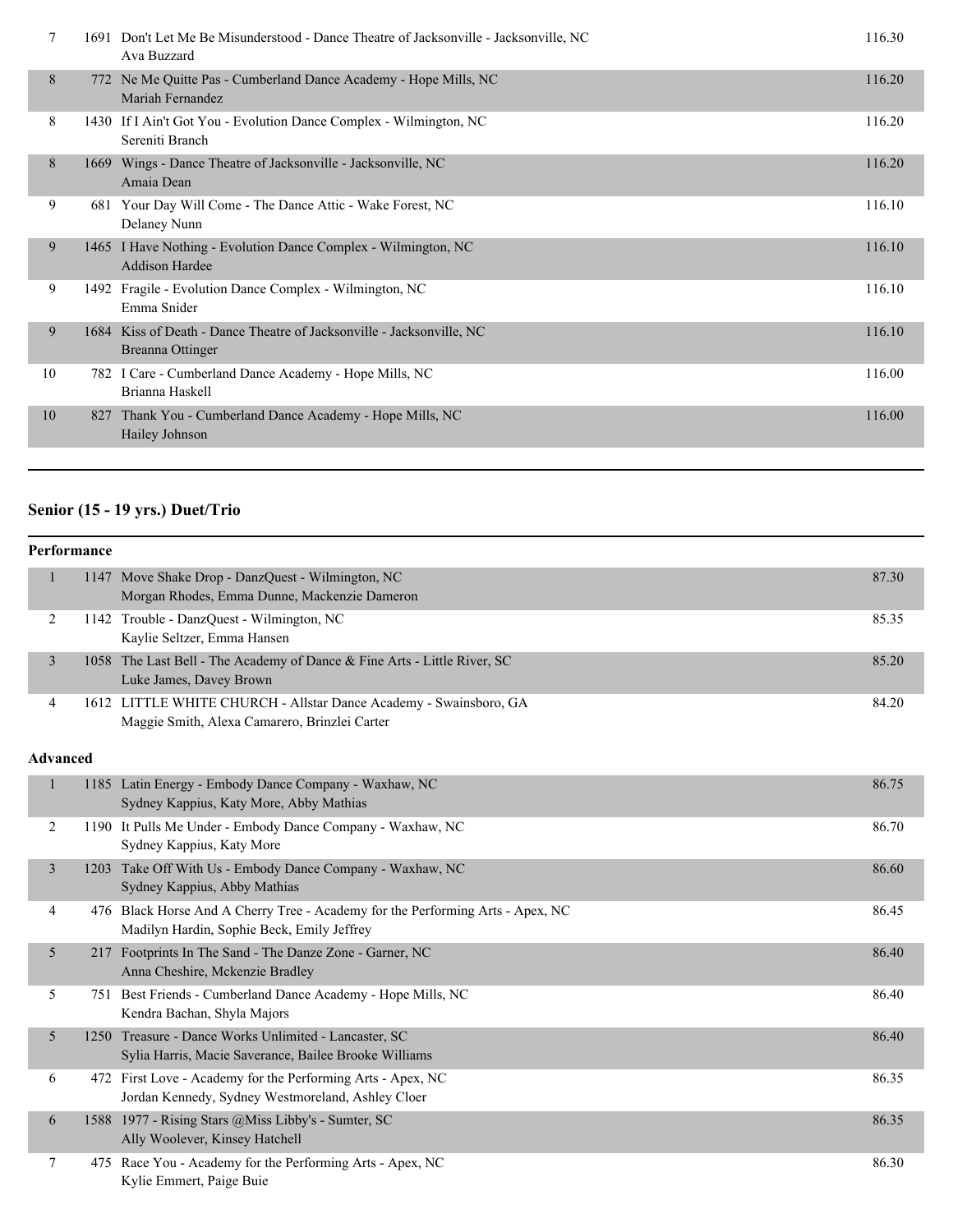|    | 219 Maneater - The Danze Zone - Garner, NC<br>Lily Martin, Karlee Tyndall                             | 86.15 |
|----|-------------------------------------------------------------------------------------------------------|-------|
|    | 474 In A Black Out - Academy for the Performing Arts - Apex, NC<br>Avery Tate, Addison Tate           | 85.95 |
| 10 | 949 Old Friends - Coastal Dance Academy - Leland, NC<br>Paige Wong, Gracie Wainwright, Lilliana Myers | 85.90 |
|    |                                                                                                       |       |

## **Competitive**

| 1  |     | 1438 Nothing - Evolution Dance Complex - Wilmington, NC<br>NoahAyden Grady, Valadie Cammack                                | 88.00 |
|----|-----|----------------------------------------------------------------------------------------------------------------------------|-------|
| 2  |     | 74 Numb - Dance Theatre of Jacksonville - Jacksonville, NC<br>Lily Shirley, Ava Buzzard                                    | 87.85 |
| 3  |     | 71 When We're Older - Dance Theatre of Jacksonville - Jacksonville, NC<br>Caroline Cubas, Breanna Ottinger                 | 87.40 |
| 3  |     | 1472 Home Is Where I Want To Go - Evolution Dance Complex - Wilmington, NC<br>Caroline McMullan, Olivia Tank, Amy Palmer   | 87.40 |
| 4  |     | 1501 Incase You Don't Live Forever - Evolution Dance Complex - Wilmington, NC<br>Olivia Tank, Elijah Tank                  | 87.35 |
| 5  |     | 1028 There You'll Be - The Academy of Dance & Fine Arts - Little River, SC<br>Shelby Whitwam, Olivia Cox, Lindsey O'Connor | 87.20 |
| 6  |     | 542 Voice of God - Pointe South Dance - Randleman, NC<br>Josie Perdue, Maely Swaim                                         | 87.15 |
| 7  |     | 73 Moon - Dance Theatre of Jacksonville - Jacksonville, NC<br>Lillian Tallman, Amaia Dean                                  | 87.10 |
| 8  | 670 | Beautiful Evening - Pointe South Dance - Randleman, NC<br>Reagan Hill, Josie Perdue                                        | 87.00 |
| 9  |     | 72 Gone - Dance Theatre of Jacksonville - Jacksonville, NC<br>Breanna Ottinger, Bailee Ottinger                            | 86.80 |
| 9  |     | 687 Hooked Duet - The Dance Attic - Wake Forest, NC<br>Grace Thomas, Faith Hidenfelter                                     | 86.80 |
| 10 | 748 | Old Friends - Cumberland Dance Academy - Hope Mills, NC<br>Caitlyn Collins, Jazmen Stephens, Olivia Gray                   | 86.65 |
| 10 |     | 1055 Love In The Dark - The Academy of Dance & Fine Arts - Little River, SC<br>Lillian Pace, Jade Harbin                   | 86.65 |
| 10 |     | 1502 From Me To You - Evolution Dance Complex - Wilmington, NC<br>Olivia Tank, Elijah Tank                                 | 86.65 |

## **Senior (15 - 19 yrs.) Small**

| <b>Performance</b> |  |                                                                                                                                                                                           |        |  |
|--------------------|--|-------------------------------------------------------------------------------------------------------------------------------------------------------------------------------------------|--------|--|
| 1                  |  | 1009 Sweet Dreams - Simply Dance - Whiteville, NC<br>Lilly Duncan, Emma Gray Wheatley, Emerson Tompkins, Brenna Mcpherson, Alex Stoll                                                     | 114.00 |  |
| 2                  |  | 1370 Make Way - Amy's Academy of Dance Arts - Chadbourn, NC<br>Bailey Nance, Cailey Collier, Grayce Blackwell, Kelsey Skipper, Trinity Skipper, Sydney Gardner,<br><b>Whitley Dockery</b> | 113.85 |  |
| 3                  |  | 1128 Blue Suede Shoes - DanzQuest - Wilmington, NC<br>Sadie Elizabeth Tew, Caitlyn Wenzel, Emma Dunne, Mackenzie Dameron, Morgan Rhodes                                                   | 113.75 |  |
| 4                  |  | 1373 Fast - Amy's Academy of Dance Arts - Chadbourn, NC<br>Bailey Nance, Cailey Collier, Divine Gardner, Kacie Coleman, Jessica Holcomb, Kelsey Skipper, Trinity<br>Skipper               | 113.70 |  |
| 5                  |  | 1137 Yonce - DanzQuest - Wilmington, NC<br>Savannah Spencer, Izzy Cliffe, Sydney Watkins, Madison Brinson                                                                                 | 113.35 |  |
| 5                  |  | 1369 Shut It Down - Amy's Academy of Dance Arts - Chadbourn, NC<br>Divine Gardner, Jessica Holcomb, Katie Branch, Kinley Nance, Samantha Cahn, Victoria Burge, Lyla<br><b>Bullard</b>     | 113.35 |  |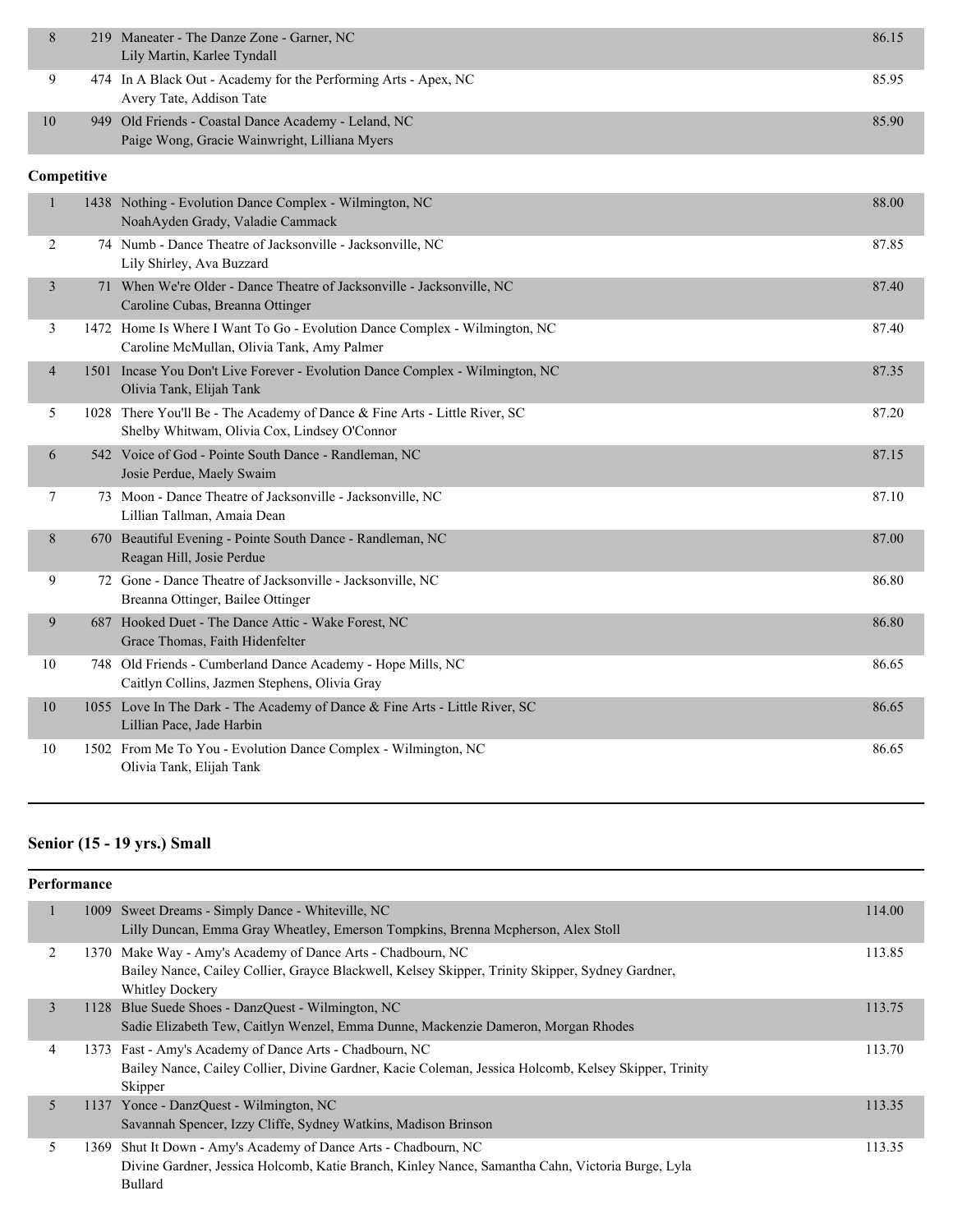| 6               | 30 STARS Seniors 2022 - STARS Twirl Studio - Ayden, NC<br>Skyler Kinion, Carissa Donica, Emily Grubbs, Kailee Grubbs, Juli Amundson                                                                                 | 113.05 |
|-----------------|---------------------------------------------------------------------------------------------------------------------------------------------------------------------------------------------------------------------|--------|
| 7               | 1010 Suit & Tie - Simply Dance - Whiteville, NC<br>Shree Bhagalia, Lorelai Palmer, Lilly Duncan, Laityn Cribb, Emma Gray Wheatley, Emerson Tompkins,<br>Ella Cartrette, Brenna Mcpherson, Alex Stoll                | 112.95 |
| $8\phantom{.}$  | 1371 Strut - Amy's Academy of Dance Arts - Chadbourn, NC<br>Bailey Nance, Gabriella Harrison, Grayce Blackwell, Sydney Gardner                                                                                      | 112.75 |
| 9               | 1651 Battlefield - Carolina Dance Academy - Manning, SC<br>Abby Owens, Addie Laney, Audrey Bennett, Ava Ambroggio, Camryn Dunlap, Hailey Lynch, Haley<br>Cruse, Katie Clark, Paisley Anderson                       | 112.65 |
| 10              | 1372 Rule The World - Amy's Academy of Dance Arts - Chadbourn, NC<br>Bailey Nance, Gabriella Harrison, Grayce Blackwell, Sydney Gardner                                                                             | 112.35 |
| <b>Advanced</b> |                                                                                                                                                                                                                     |        |
| 1               | 303 Love In The Dark - Brand Performing Arts Center - Wilson, NC<br>Virginia Batten, Ava Posas-Ortiz, Cali Adison Penny, Anna-Lane Norville, Briana Vick                                                            | 114.65 |
| $\overline{2}$  | 467 On and On - Academy for the Performing Arts - Apex, NC<br>Ashley Cloer, Kylie Emmert, Jordan Kennedy, Paige Buie, Sydney Westmoreland, Kaylee Prevete, Hope<br>Almond                                           | 114.35 |
| $\mathfrak{Z}$  | 460 You Are The Best Thing - Academy for the Performing Arts - Apex, NC<br>Kylie Emmert, Ella Anderson, Ashley Cloer, Madilyn Hardin, Lily Loding, Sophie Beck, Emily Jeffrey,<br>Paige Buie                        | 114.25 |
| 4               | 305 Foolish Games - Brand Performing Arts Center - Wilson, NC<br>Virginia Batten, Ava Posas-Ortiz, Cali Adison Penny, Kerah St. Clair, Anna-Lane Norville, Jarrah Wood,<br>Camryn Thompson, Riley Nestor            | 114.20 |
| 5               | 1247 Fly Before You Fall - Dance Works Unlimited - Lancaster, SC<br>Sylia Harris, Macie Saverance, Jonai Stowe, Arden Baker, Bailee Brooke Williams                                                                 | 114.10 |
| 6               | 469 Miss Prince - Academy for the Performing Arts - Apex, NC<br>Sarah Kate Nash, Kylie Emmert, Jordan Kennedy, Lily Loding, Ashley Cloer, Victoria Passo, Emily<br>Jeffrey, Kaylee Prevete, Hope Almond             | 114.05 |
| 6               | 915 Revolver - Southern Sapphires Dance Company - Fairmont, NC<br>Abby Britt, Anna Sealey, Annagrace Singletary, Jailyn Newberry, Katelyn Carr, Kaylee Chavis, Morgan<br>Jones                                      | 114.05 |
| 7               | 304 I Did Something Bad - Brand Performing Arts Center - Wilson, NC<br>Ava Posas-Ortiz, Cali Adison Penny, Virginia Batten, Anna-Lane Norville, Briana Vick                                                         | 113.95 |
| 8               | 310 Hallelujah - Brand Performing Arts Center - Wilson, NC<br>Landen Sheeler, Kaylee Cameron, Anna-Lane Norville, Naomi Byrum, Ava Posas-Ortiz, Cali Adison<br>Penny, Zoe Harrell, Greyson Walker                   | 113.90 |
| 8               | 917 Swingin - Southern Sapphires Dance Company - Fairmont, NC<br>Anna Sealey, Annagrace Singletary, Jailyn Newberry, Gabriella Stone, Kamryn McInnis, Katelyn Carr,<br>Meredith Norton, Natalee Britt, Sofia McLamb | 113.90 |
| 9               | 329 Levitating - Brand Performing Arts Center - Wilson, NC<br>Landen Sheeler, Savannah Ethridge, Naomi Byrum, Callie Mooring, Jasmine Williams, Takayla Williams                                                    | 113.85 |
| 9               | 1180 Because - Embody Dance Company - Waxhaw, NC<br>Sydney Kappius, Katy More, Abby Mathias, Anne Kartika                                                                                                           | 113.85 |
| $10\,$          | 1193 Midnight Blues - Embody Dance Company - Waxhaw, NC<br>Sydney Kappius, Katy More, Abby Mathias, Anne Kartika                                                                                                    | 113.80 |
| Competitive     |                                                                                                                                                                                                                     |        |
| 1               | 743 Get Low - Cumberland Dance Academy - Hope Mills, NC<br>Brianna Haskell, Hailey Johnson, Jazmen Stephens, Aunestee Crumwell, Olivia Gray                                                                         | 116.75 |
| 2               | 700 Aux Battle - The Dance Attic - Wake Forest, NC<br>McCanzey Koffa, Katie Mills, Crystal Rebollar, Ava Fronius, Merritt Austin, Alex Del Fabbro                                                                   | 116.50 |
| 3               | 744 Desperado - Cumberland Dance Academy - Hope Mills, NC<br>Aunestee Crumwell, Brianna Haskell, Caitlyn Collins, Jazmen Stephens, Mariah Fernandez, Olivia Gray                                                    | 116.40 |
| 3               | 1511 Arrival - Evolution Dance Complex - Wilmington, NC<br>Valadie Cammack, Sereniti Branch, Olivia Tank, Nyla Wilson, NoahAyden Grady, Lauren Durham,<br>Alyssa Gagnon, Jenna Wilkinson, Elijah Tank               | 116.40 |
| $\overline{4}$  | 1421 Hands - Evolution Dance Complex - Wilmington, NC                                                                                                                                                               | 116.30 |

Lauren Durham, Nyla Wilson, NoahAyden Grady, Sereniti Branch, Valadie Cammack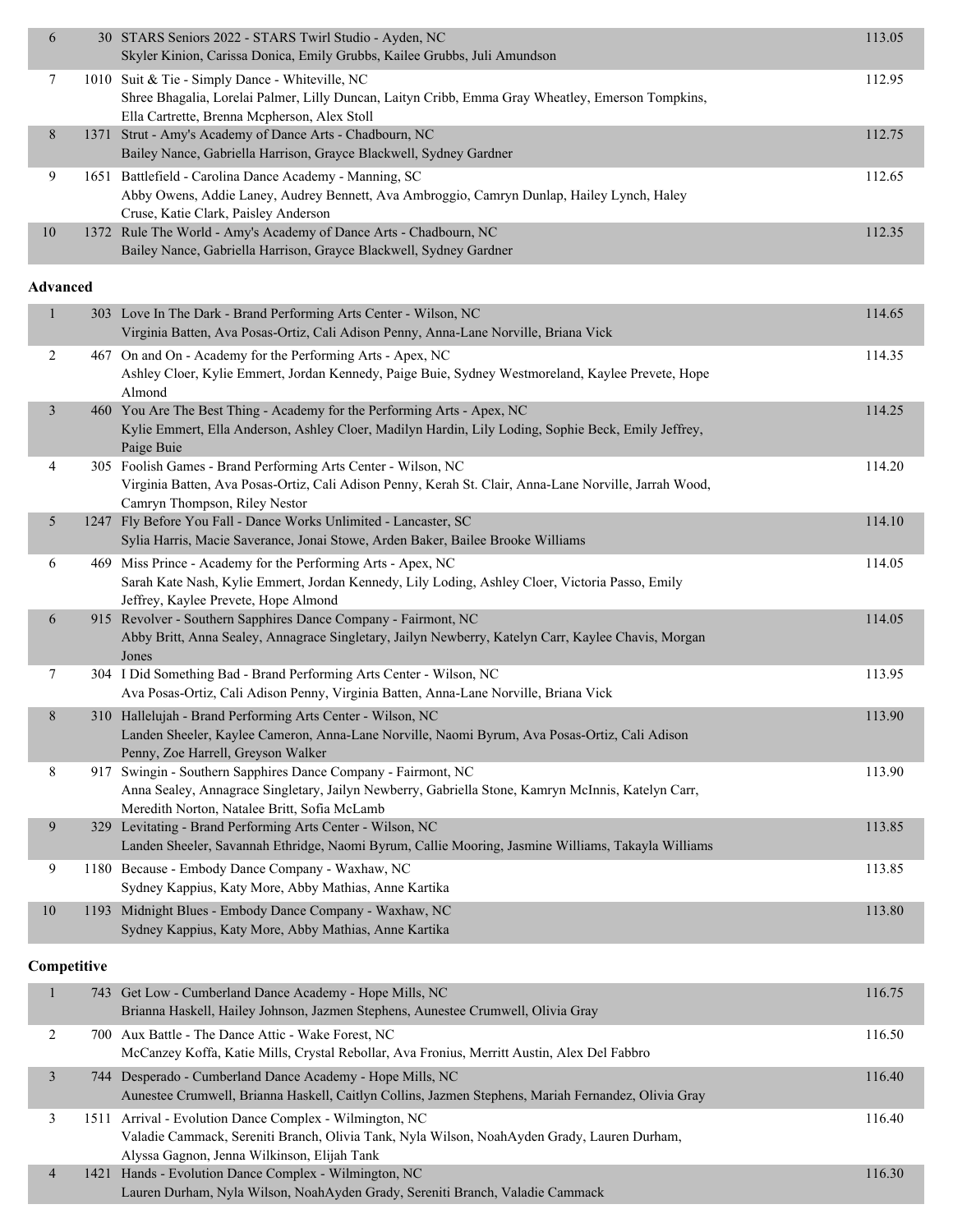| 5              | 718 Skinny - Cumberland Dance Academy - Hope Mills, NC<br>Brianna Haskell, Destiny Rampey, Aunestee Crumwell, Caitlyn Collins, Jazmen Stephens, Kendal<br>Draughon, Mariah Fernandez, Olivia Gray             | 116.25 |
|----------------|---------------------------------------------------------------------------------------------------------------------------------------------------------------------------------------------------------------|--------|
| 6              | 109 Girls - Dance Theatre of Jacksonville - Jacksonville, NC<br>Lily Shirley, Lillian Tallman, Jolee Wilson, Caroline Cubas, Breanna Ottinger, Ava Buzzard, Amaia<br>Dean, Paris Moore                        | 116.15 |
| 6              | 1573 The Look - Rising Stars @Miss Libby's - Sumter, SC<br>Samantha Fisher, Natalie Palmo, Kinsey Hatchell, Katelynn Carroway, Ally Woolever, Miyah LaGrant,<br>Laney Spigner, Jania Green                    | 116.15 |
| $\overline{7}$ | 110 Play It Again - Dance Theatre of Jacksonville - Jacksonville, NC<br>Lily Shirley, Lillian Tallman, Jolee Wilson, Caroline Cubas, Breanna Ottinger, Ava Buzzard, Amaia<br>Dean, Paris Moore                | 116.05 |
| 8              | 658 The Reckless - Cary Dance Productions - Cary, NC<br>Kelcey Hamrick, Abigail Boomgaarden, Sara Hudak, Tess Courts, Nora Hutchinson, Amber Wilson,<br>Emily Humes, Sophia Volpe                             | 116.00 |
| 8              | 659 Fabulous - Cary Dance Productions - Cary, NC<br>Audrey Henning, Tehya Shere, Amber Wilson, Paige Boomgaarden, Georgia Almond, Grace Eagle, Fiona<br>Hiller, Charlotte Grace Magee, Lila Shere             | 116.00 |
| 8              | 699 No - The Dance Attic - Wake Forest, NC<br>Kaylie Dake, Ashé Kelsey, Ava Fronius, McCanzey Koffa                                                                                                           | 116.00 |
| 9              | 719 World Fell Quietly - Cumberland Dance Academy - Hope Mills, NC<br>Brianna Haskell, Kendal Draughon, Mariah Fernandez, Destiny Rampey, Aunestee Crumwell, Caitlyn<br>Collins, Jazmen Stephens, Olivia Gray | 115.85 |
| 10             | 106 Crazy In Love - Dance Theatre of Jacksonville - Jacksonville, NC<br>Sydney Lesan, Maggie Allen, Elizabeth Brindel, Bailee Ottinger                                                                        | 115.70 |

## **Senior (15 - 19 yrs.) Large**

| Performance    |                                                                                                                                                                                                                                                                                                                                                                     |        |
|----------------|---------------------------------------------------------------------------------------------------------------------------------------------------------------------------------------------------------------------------------------------------------------------------------------------------------------------------------------------------------------------|--------|
| $\mathbf{1}$   | 1374 MJ Mix - Amy's Academy of Dance Arts - Chadbourn, NC<br>Trinity Skipper, Chloe Locklear, Melanie Jamison, Macey Potter, Grace Wilkins, Kelsey Skipper, Whitley<br>Dockery, Kacie Coleman, Jessica Holcomb, Cailey Collier                                                                                                                                      | 114.85 |
| $\overline{2}$ | 1008 Yikes! - Simply Dance - Whiteville, NC<br>Sarah Lilly Friese, Mckenzie Hyatt, Mary Gregg Williamson, Laiken Edwards, Katie Wilson, Josie<br>Walker, Jillian Young, Eriana Ripley, Ella Inman, Carly Sanderson, Bella Sellers, Addie Bailey                                                                                                                     | 113.95 |
| $\overline{3}$ | 1007 Feelin' That - Simply Dance - Whiteville, NC<br>Sarah Lilly Friese, Mary Gregg Williamson, Laiken Edwards, Katie Wilson, Josie Walker, Jillian Young,<br>Eriana Ripley, Ella Inman, Carly Sanderson, Bella Sellers, Addie Bailey                                                                                                                               | 113.85 |
| 4              | 1129 Rocky Top - DanzQuest - Wilmington, NC<br>Reese Brinckman, Caitlyn Wenzel, Morgan Rhodes, Emma Hansen, Simone Brown, Emma Dunne,<br>Brandi Rhodes, Savannah Spencer, Sadie Elizabeth Tew, Mackenzie Dameron                                                                                                                                                    | 113.80 |
| 5 <sup>5</sup> | 1005 Fabulous - Simply Dance - Whiteville, NC<br>Sarah Lilly Friese, Mckenzie Hyatt, Mary Gregg Williamson, Laiken Edwards, Katie Wilson, Josie<br>Walker, Jillian Young, Eriana Ripley, Ella Inman, Carly Sanderson, Bella Sellers, Addie Bailey                                                                                                                   | 113.75 |
| 6              | 29 Kinky Boots (The Factory) - STARS Twirl Studio - Ayden, NC<br>Savanna Jernigan, Skyler Kinion, Emma House, Brooke Paramore, Camdyn Peele, Carissa Donica, Hailey<br>Forehand, Juli Amundson, Kelsey Cortright, Ava Scott Johnson, Macy Mann, Kennedy Roach, Hannah<br>White, Emily Grubbs, Kailee Grubbs                                                         | 113.55 |
| 7              | 1006 Big Money - Simply Dance - Whiteville, NC<br>Shree Bhagalia, Lorelai Palmer, Lilly Duncan, Laityn Cribb, Emma Gray Wheatley, Emerson Tompkins,<br>Ella Cartrette, Brenna Mcpherson, Alex Stoll, Abby Long                                                                                                                                                      | 113.40 |
| 8              | 1636 Do It Like This - Carolina Dance Academy - Manning, SC<br>Ashley Rae Hodge, Maddie Clark, Abby Owens, Audrey Bennett, Ava Ambroggio, Camryn Dunlap,<br>Hailey Quintanilla, Haley Cruse, Katie Clark, Celia Elliott, Addie Laney, Paisley Anderson                                                                                                              | 113.30 |
| 8              | 1659 Lola - Carolina Dance Academy - Manning, SC<br>Paisley Anderson, Olivia Askins, Katie Clark, Jacqueline Perez, Haley Cruse, Hailey Lynch, Hailey<br>Quintanilla, Celia Elliott, Camryn Dunlap, Breanna Bochette, Ava Ambroggio, Audrey Bennett, Addie<br>Laney, Abby Owens, Treasure Johnson, Mari Johnson, Maggie Epperson, Maddie Clark, Ashley Rae<br>Hodge | 113.30 |

9 1656 Drip Drip - Carolina Dance Academy - Manning, SC 113.10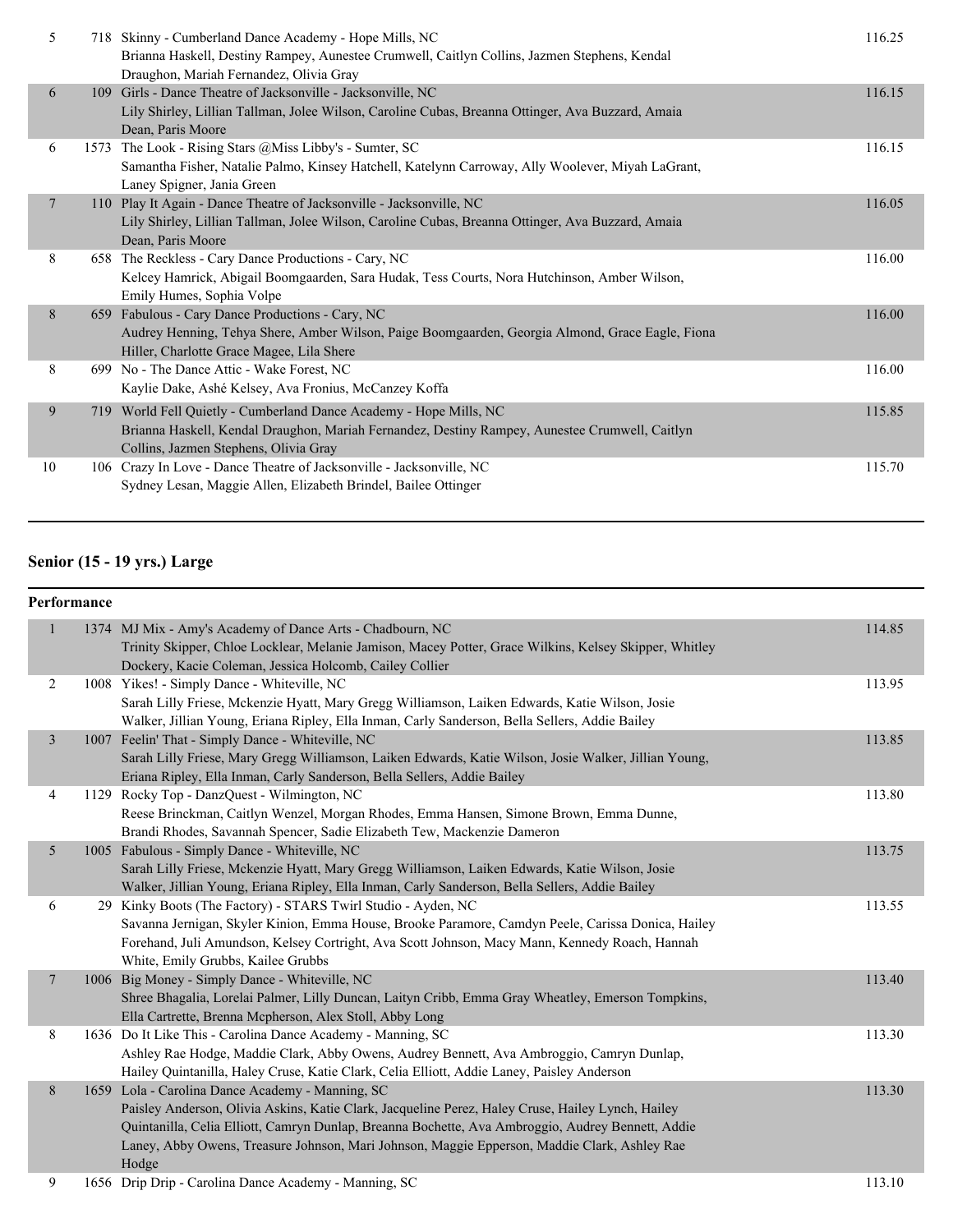|                          | Maggie Epperson, Mari Johnson, Abby Owens, Addie Laney, Audrey Bennett, Ava Ambroggio, Camryn<br>Dunlap, Celia Elliott, Hailey Quintanilla, Jacqueline Perez, Olivia Askins, Paisley Anderson, Tamia<br>McFadden, Breanna Bochette                                                                                                |        |
|--------------------------|-----------------------------------------------------------------------------------------------------------------------------------------------------------------------------------------------------------------------------------------------------------------------------------------------------------------------------------|--------|
| $10\,$                   | 1660 Poppin Tags - Carolina Dance Academy - Manning, SC<br>Paisley Anderson, Katie Clark, Jacqueline Perez, Hailey Quintanilla, Celia Elliott, Camryn Dunlap,<br>Audrey Bennett, Addie Laney, Abby Owens, Maddie Clark, Ashley Rae Hodge, Breanna Bochette                                                                        | 113.05 |
| <b>Advanced</b>          |                                                                                                                                                                                                                                                                                                                                   |        |
| $\mathbf{1}$             | 275 If I Lay Here - The Danze Zone - Garner, NC<br>Lily Martin, Karlee Tyndall, Anna Cheshire, Taylor Marbrey, Riley Carter, Naiya Roberts, Rhyan<br>Johnson, Reana Perry, Mckenzie Bradley, Ava Mundt, Catherine Canova, Haley Vojtko, Adriana Lobo                                                                              | 114.95 |
| $\overline{2}$           | 273 Loveshack - The Danze Zone - Garner, NC<br>Lily Martin, Karlee Tyndall, Anna Cheshire, Taylor Marbrey, Riley Carter, Naiya Roberts, Rhyan<br>Johnson, Reana Perry, Mckenzie Bradley, Ava Mundt, Catherine Canova, Haley Vojtko, Adriana Lobo                                                                                  | 114.80 |
| $\overline{\mathbf{3}}$  | 274 Landslide - The Danze Zone - Garner, NC<br>Lily Martin, Karlee Tyndall, Anna Cheshire, Taylor Marbrey, Riley Carter, Naiya Roberts, Rhyan<br>Johnson, Reana Perry, Mckenzie Bradley, Ava Mundt, Catherine Canova, Haley Vojtko, Adriana Lobo                                                                                  | 114.75 |
| 4                        | 466 Barton Hollow - Academy for the Performing Arts - Apex, NC<br>Sarah Kate Nash, Izzy Hemric, Sophia Carlson, Jillian Goldstein, Kylie Emmert, Jordan Kennedy, Ashley<br>Cloer, Victoria Passo, Madilyn Hardin, Lily Loding, Paige Buie, Sydney Westmoreland, Kaylee Prevete,<br>Hope Almond                                    | 114.55 |
| 5                        | 912 Bad Habits - Southern Sapphires Dance Company - Fairmont, NC<br>Abby Britt, Anna Sealey, Annagrace Singletary, Jailyn Newberry, Kamryn McInnis, Katelyn Carr, Kaylee<br>Chavis, Morgan Jones, Natalee Britt, Sofia McLamb                                                                                                     | 114.35 |
| 6                        | 914 Walk it Out - Southern Sapphires Dance Company - Fairmont, NC<br>Abby Britt, Annagrace Singletary, Anna Sealey, Jailyn Newberry, Kamryn McInnis, Katelyn Carr, Kaylee<br>Chavis, Morgan Jones, Natalee Britt, Sofia McLamb                                                                                                    | 114.10 |
| Competitive              |                                                                                                                                                                                                                                                                                                                                   |        |
| $\mathbf{1}$             | 1422 Playback - Evolution Dance Complex - Wilmington, NC<br>Ellie Badrock, Valadie Cammack, NoahAyden Grady, Amy Palmer, Saylor Seufert, Karyll Snyder, Elijah<br>Tank, Emma Snider, Jenna Wilkinson, Sereniti Branch, Nyla Wilson, Addison Hardee, Secelia<br>Richardson, Sophia Stansfield                                      | 118.00 |
| 2                        | 662 I Want You - Cary Dance Productions - Cary, NC<br>Tehya Shere, Sophia Volpe, Sara Hudak, Nora Hutchinson, Kylie Murray, Jessica Scheiber, Emily<br>Humes, Audrey Henning, Abigail Boomgaarden, Amber Wilson                                                                                                                   | 116.95 |
| $\overline{2}$           | 1436 What It Means To Be Human - Evolution Dance Complex - Wilmington, NC<br>Valadie Cammack, Elijah Tank, Addison Hardee, Caroline McMullan, Amy Palmer, Alyssa Gagnon.<br>Jenna Wilkinson, Emma Snider, Olivia Tank, Nyla Wilson, NoahAyden Grady, Saylor Seufert, Sereniti<br>Branch, Sophia Stansfield                        | 116.95 |
| 3                        | 820 Go Hard - Cumberland Dance Academy - Hope Mills, NC<br>Jada Harvey, Hailey Johnson, Destiny Rampey, Caitlyn Collins, Brianna Haskell, Aunestee Crumwell,<br>Aubrey Jackson, Shyra Ballard, Ryann Fontaine, Olivia Gray, Lillian Cross, Lauren Rogitz, Kendal<br>Draughon, Jazmen Stephens, Caroline McIntosh                  | 116.85 |
| $\overline{\mathcal{A}}$ | 108 Forbidden Fruit - Dance Theatre of Jacksonville - Jacksonville, NC<br>Lily Shirley, Lillian Tallman, Joyous Dong, Jolee Wilson, Elizabeth Brindel, Caroline Cubas, Breanna<br>Ottinger, Ava Buzzard, Amaia Dean, Paris Moore, Jakiya Payton, Chloe Hyatt                                                                      | 116.60 |
| 5                        | 713 Bad Dream - Cumberland Dance Academy - Hope Mills, NC<br>Aubrey Jackson, Rain Sandt, Calli Schoenitz, Mikayla Crump, Lauren Rogitz, Emma Weaver, August<br>Nicholas, Nicole Avignone, Amaya Shabazz, Sydney Rogers, Kathryn Stanek, MacKenzie Davis, Erin<br>Adkins, Shyra Ballard, Shayna Battle, Maddie Hammond, Ava Fecher | 116.35 |
| 6                        | 663 Gates of Arabia - Cary Dance Productions - Cary, NC<br>Tehya Shere, Sophia Volpe, Sara Hudak, Nora Hutchinson, Kylie Murray, Jessica Scheiber, Emily<br>Humes, Audrey Henning, Amber Wilson, Abigail Boomgaarden                                                                                                              | 116.30 |
| 7                        | 661 Fever - Cary Dance Productions - Cary, NC<br>Tehya Shere, Sophia Volpe, Sara Hudak, Nora Hutchinson, Kylie Murray, Jessica Scheiber, Emily<br>Humes, Audrey Henning, Amber Wilson, Abigail Boomgaarden                                                                                                                        | 116.20 |
| 8                        | 660 Hope - Cary Dance Productions - Cary, NC<br>Tehya Shere, Sophia Volpe, Sara Hudak, Nora Hutchinson, Kylie Murray, Jessica Scheiber, Emily<br>Humes, Audrey Henning, Abigail Boomgaarden, Amber Wilson                                                                                                                         | 116.15 |
| 9                        | 1062 Free Me - The Academy of Dance & Fine Arts - Little River, SC                                                                                                                                                                                                                                                                | 116.10 |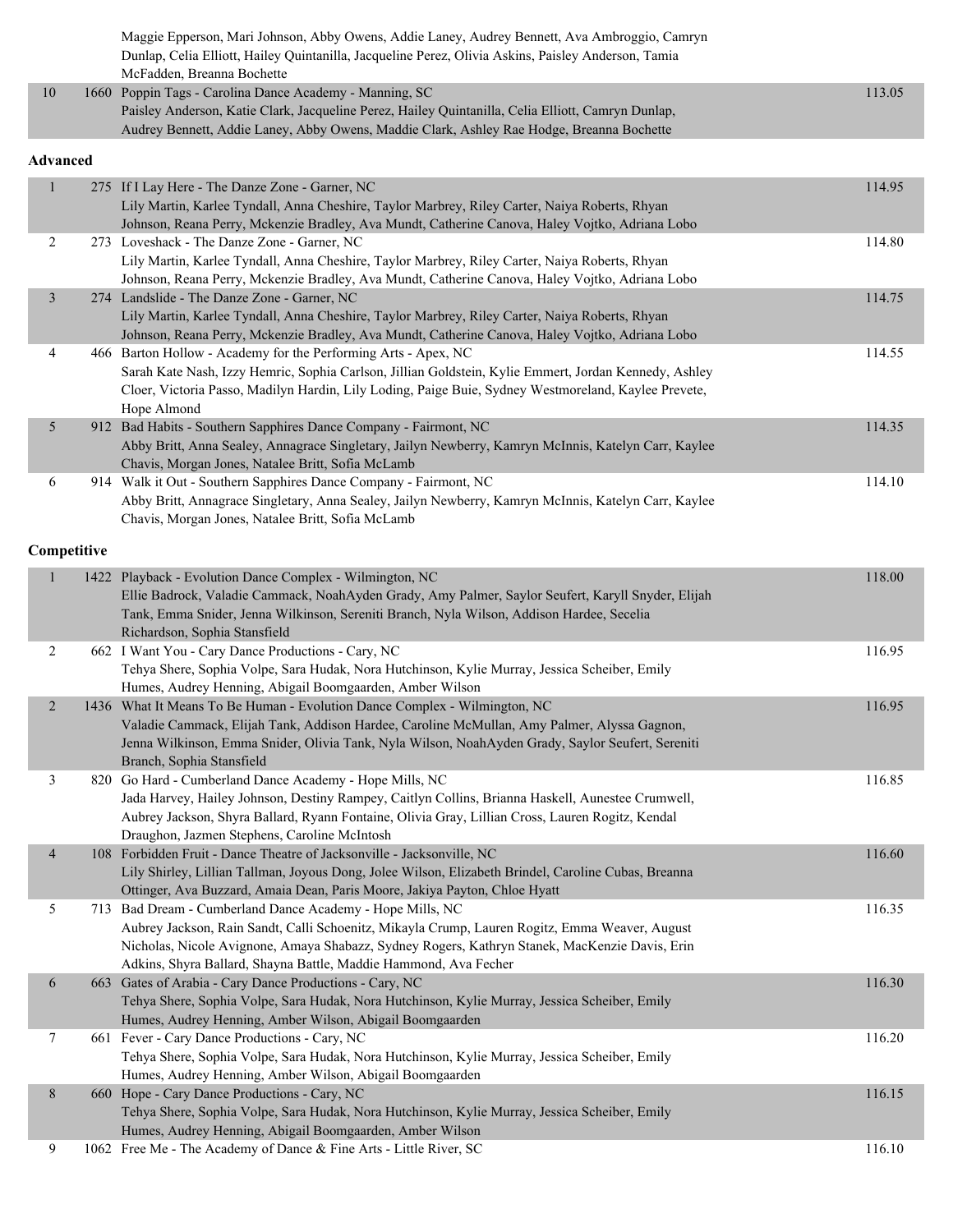Vivian Bryan, Sydney Sauls, Shelby Whitwam, Scarlett Heaton, Olivia Cox, Meaghan Unger, Lindsey O'Connor, Lillian Pace, Jade Harbin, Ja'Nora Bellamy, Grace Gundrum, Faith Twigg, Abigail James, Victoria Farace, Ella Bellamy, Abby Vanasse, Tatum Benson, Gabriella Grant 10 829 You Will Be Found - Cumberland Dance Academy - Hope Mills, NC 116.05

Aubrey Jackson, Rain Sandt, August Nicholas, Calli Schoenitz, Mikayla Crump, Lauren Rogitz, Emma Weaver, Kathryn Stanek, MacKenzie Davis, Nicole Avignone, Amaya Shabazz, Erin Adkins, Shyra Ballard, Shayna Battle, Maddie Hammond, Ava Fecher, Sydney Rogers

#### **Senior (15 - 19 yrs.) Super**

| <b>Advanced</b> |                                                                                                                                                                                                                                                                                                                                                                                                                            |        |
|-----------------|----------------------------------------------------------------------------------------------------------------------------------------------------------------------------------------------------------------------------------------------------------------------------------------------------------------------------------------------------------------------------------------------------------------------------|--------|
| 1               | 464 Tango De Roxanne - Academy for the Performing Arts - Apex, NC<br>Sarah Kate Nash, Kylie Emmert, Jordan Kennedy, Caitlyn Doan, Izzy Hemric, Sophia Carlson, Jillian<br>Goldstein, Ashley Cloer, Madelyn Mamo, Victoria Passo, Avery Tate, Madilyn Hardin, Sophie Beck,<br>Emily Jeffrey, Paige Buie, Sydney Westmoreland, Kaylee Prevete, Lily Loding, Addison Tate, Hope<br>Almond                                     | 115.45 |
| 2               | 463 I Don't Think About You - Academy for the Performing Arts - Apex, NC<br>Sarah Kate Nash, Kylie Emmert, Jordan Kennedy, Caitlyn Doan, Lily Loding, Izzy Hemric, Sophia<br>Carlson, Jillian Goldstein, Sophie Beck, Emily Jeffrey, Paige Buie, Sydney Westmoreland, Kaylee<br>Prevete, Hope Almond, Ashley Cloer, Madelyn Mamo, Victoria Passo, Avery Tate, Madilyn Hardin,<br><b>Addison Tate</b>                       | 114.80 |
| $\overline{3}$  | 465 Work - Academy for the Performing Arts - Apex, NC<br>Sarah Kate Nash, Kylie Emmert, Jordan Kennedy, Caitlyn Doan, Lily Loding, Ashley Cloer, Madelyn<br>Mamo, Victoria Passo, Avery Tate, Madilyn Hardin, Izzy Hemric, Sophia Carlson, Jillian Goldstein,<br>Sophie Beck, Emily Jeffrey, Paige Buie, Sydney Westmoreland, Kaylee Prevete, Addison Tate, Hope<br>Almond                                                 | 114.40 |
| Competitive     |                                                                                                                                                                                                                                                                                                                                                                                                                            |        |
| $\mathbf{1}$    | 657 SKRT SKRT - Cary Dance Productions - Cary, NC<br>Tess Courts, Fiona Hiller, Charlotte Grace Magee, Emma Morris, Reese Dobek, Audrey Henning, Jessica<br>Scheiber, Sara Hudak, Amber Wilson, Emily Humes, Kylie Murray, Emily Horman, Paige Boomgaarden,<br>Kelcey Hamrick, Lila Shere, Abigail Boomgaarden, Tehya Shere, Nora Hutchinson, Caroline Anglin,<br>Georgia Almond                                           | 116.85 |
| 2               | 653 America - Cary Dance Productions - Cary, NC<br>Caroline Anglin, Reese Dobek, Audrey Henning, Paige Boomgaarden, Grace Eagle, Kelcey Hamrick, Lila<br>Shere, Abigail Boomgaarden, Tehya Shere, Georgia Almond, Amber Wilson, Emily Humes, Tess Courts,<br>Fiona Hiller, Charlotte Grace Magee, Emma Morris, Jessica Scheiber, Sara Hudak, Kylie Murray, Sophia<br>Volpe, Emily Horman, Makayla Gleason, Nora Hutchinson | 116.15 |

#### **Senior (15 - 19 yrs.) Production**

| <b>Advanced</b> |                                                                                                        |        |  |  |
|-----------------|--------------------------------------------------------------------------------------------------------|--------|--|--|
|                 | 1121 Inside Out - Shoreline Dance Company - Shallotte, NC                                              | 113.75 |  |  |
|                 | Sierra Ward, Lexi Long, Lily Evans, Georgia Rhodes, Emie Lou Skipper, Tori Ellen, Kamryn Booth,        |        |  |  |
|                 | Holly Cross, Ava Genisca, Zy'Rielle Holmes, Casey Smith, BreAnna Sullivan, Gracie Taylor, Adaleigh     |        |  |  |
|                 | Dewitt, Finley Douna                                                                                   |        |  |  |
| Competitive     |                                                                                                        |        |  |  |
|                 | 99 High School Musical - Dance Theatre of Jacksonville - Jacksonville, NC                              | 116.70 |  |  |
|                 | Sydney Lesan, Savannah Egge, Maggie Allen, Lily Britt, Lillian Tallman, Juliette Blevins, Joyous Dong, |        |  |  |
|                 | Jolee Wilson, Elliana Weston, Elizabeth Brindel, Ava Buzzard, Ava Simmons, Amber Skeen, Amaia          |        |  |  |
|                 | Dean, Tiara Davis, Sawyer Richards, Paris Moore, Olivia Robinson, Kendall Tallman, Jordan McIntire,    |        |  |  |
|                 | Jakiya Payton, Ireland Norris, Chloe Hyatt, Chloe Nelson, Cadance Barnes, Adelynne Shull, Sofia        |        |  |  |
|                 | Maldonado, Parker Adair, Olivia Blackmon, Madison Pollard, Kathryn Popkin, Jillian Brindel, Graceyn    |        |  |  |
|                 | Orange, Gianna Bautista-Agans, Audrina Sicuranza                                                       |        |  |  |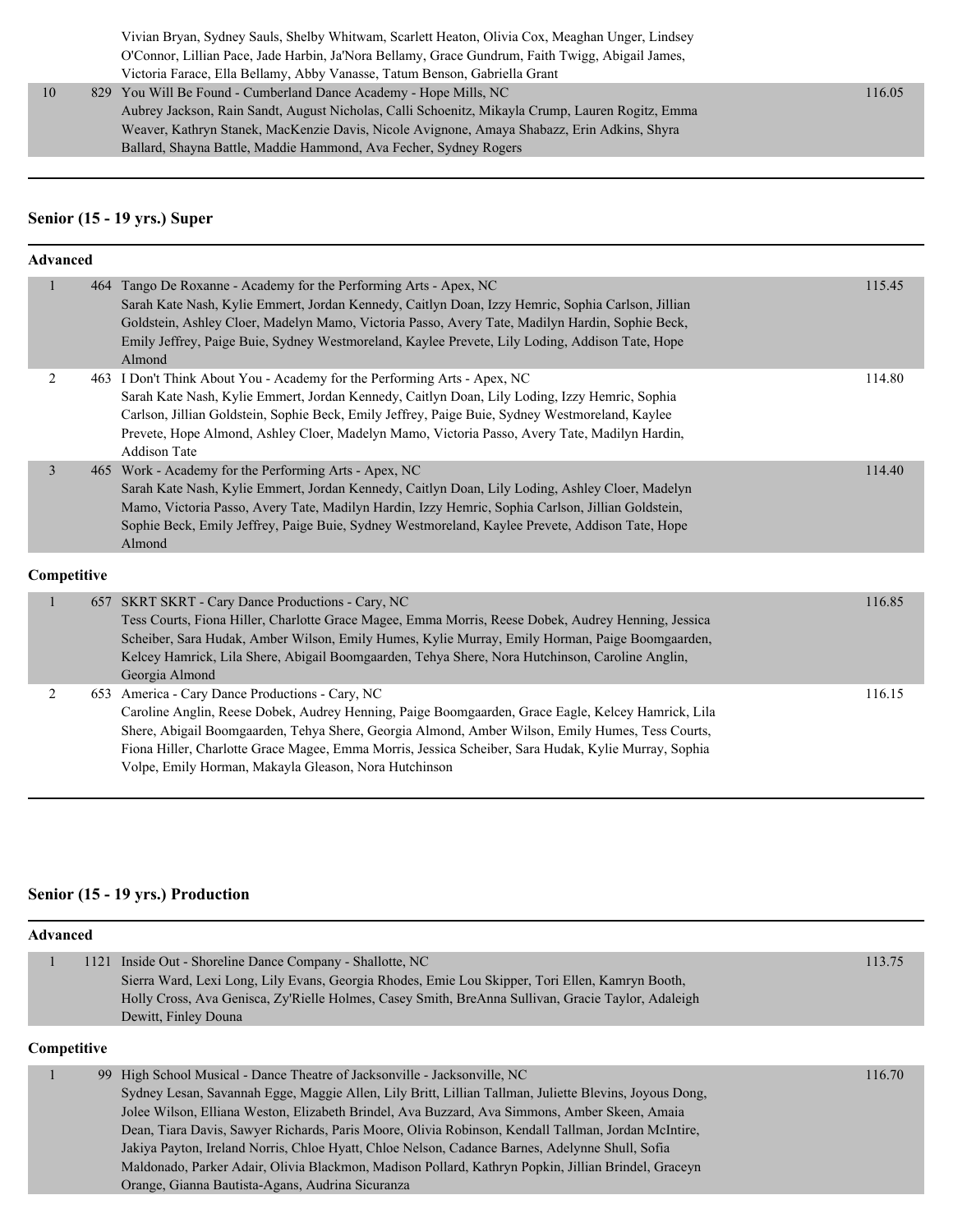2 107 Fight Night - Dance Theatre of Jacksonville - Jacksonville, NC 116.50 Sydney Lesan, Savannah Egge, Maggie Allen, Lily Britt, Lily Shirley, Lillian Tallman, Juliette Blevins, Joyous Dong, Jolee Wilson, Giselle Hans, Elliana Weston, Elizabeth Brindel, Caroline Cubas, Breanna Ottinger, Bailee Ottinger, Ava Buzzard, Ava Simmons, Amber Skeen, Amaia Dean, Tiara Davis, Sawyer Richards, Paris Moore, Olivia Robinson, Kendall Tallman, Jordan McIntire, Jakiya Payton, Ireland Norris, Chloe Hyatt, Cadance Barnes, Adelynne Shull

#### **Adult (20 yrs. & Over) Solo**

| <b>Performance</b> |  |                                                                               |        |
|--------------------|--|-------------------------------------------------------------------------------|--------|
|                    |  | 1754 Devil Went Down to Georgia - DanzQuest - Wilmington, NC<br>Jalyssa McRae | 85.35  |
| ↑                  |  | 1702 Rise Up - Palmetto Arts Academy - Lake City, SC<br>Yamekia Robinson      | 82.85  |
| Competitive        |  |                                                                               |        |
|                    |  | 776 My Way - Cumberland Dance Academy - Hope Mills, NC<br>Ashlyn Williams     | 117.00 |

#### **Adult (20 yrs. & Over) Duet/Trio**

#### **Performance**

|        |                     | 1216 Last Dance - STARS Twirl Studio - Ayden, NC<br>Denise Donica, Carissa Donica | 84.10 |
|--------|---------------------|-----------------------------------------------------------------------------------|-------|
| $\sim$ | $\cdot \cdot \cdot$ |                                                                                   |       |

#### **Competitive**

| 86 Before I Let You Go - Dance Theatre of Jacksonville - Jacksonville, NC | 85.20 |
|---------------------------------------------------------------------------|-------|
| Salina Allen, Maggie Allen                                                |       |

#### **Adult (20 yrs. & Over) Small**

#### **Performance**

|  | 1136 Working Day & Night - DanzQuest - Wilmington, NC                                            | 111.65 |
|--|--------------------------------------------------------------------------------------------------|--------|
|  | Wendy Krepps, Rose Hewett, Nic Fennell, Mary Jackson, Linda Pope, Jalyssa McRae, Debbie Harrill, |        |
|  | Anna Lehrer                                                                                      |        |

#### **Senior (12 yrs. & Over) Teacher's Group**

#### **Performance**

| 1629 Aladdin - Palmetto Dance Starz - Myrtle Beach, SC                                           | 112.80 |
|--------------------------------------------------------------------------------------------------|--------|
| Brooklyn Smith Lopez, Laurence Smith, Khloe Rice, Crickette Parker, Mia Murillozur, Emma Gilday, |        |
| Xzander Gasser, Ella Gasser, Amina Gasca, Ember Dawkins, Friday Boyzo, Savannah Belanger, Osagie |        |
| Ehigie                                                                                           |        |